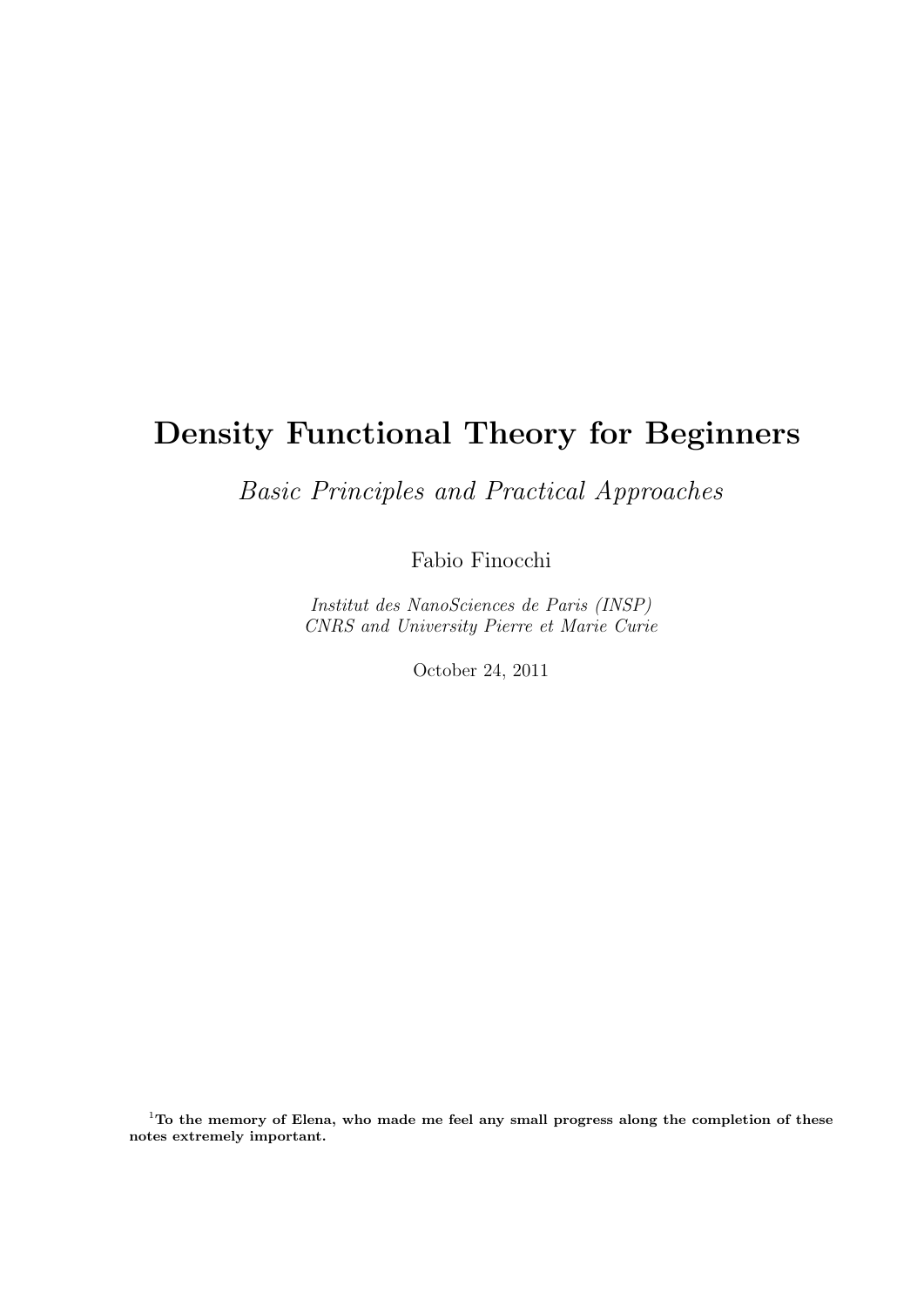# **Contents**

| $\mathbf{1}$ | Introduction                                                                                                        | $\overline{2}$ |
|--------------|---------------------------------------------------------------------------------------------------------------------|----------------|
| $\mathbf{2}$ | <b>Basic DFT</b> theory                                                                                             | 5              |
|              | 2.1                                                                                                                 | 5              |
|              |                                                                                                                     | 6              |
|              | 2.2                                                                                                                 | $\overline{7}$ |
|              | Towards the definition of the energy functional $\ldots \ldots \ldots \ldots \ldots \ldots \ldots \ldots$<br>2.3    | - 9            |
|              | Finding the ground state: total energy and electron density $\dots \dots \dots \dots \dots \dots$<br>2.4            | 11             |
|              | 2.4.1                                                                                                               | 11             |
|              | 2.4.2                                                                                                               | 13             |
|              | Computing the total energy $\dots \dots \dots \dots \dots \dots \dots \dots \dots \dots \dots \dots \dots$<br>2.4.3 | 15             |
|              | 2.5                                                                                                                 | 16             |
| 3            | <b>Practical Implementation</b>                                                                                     | 20             |
|              | 3.1                                                                                                                 |                |
|              | 3.1.1                                                                                                               | 22             |
|              | 3.1.2                                                                                                               | 23             |
|              | Solving the Kohn-Sham equations: the self-consistent cycle $\dots \dots \dots \dots \dots \dots$<br>3.2             | 30             |
| 4            | <b>Density Functional Perturbation Theory</b>                                                                       | 34             |
|              | 4.1                                                                                                                 | -34            |
|              | 4.2                                                                                                                 | -35            |
|              | 4.3                                                                                                                 | 38             |
|              |                                                                                                                     |                |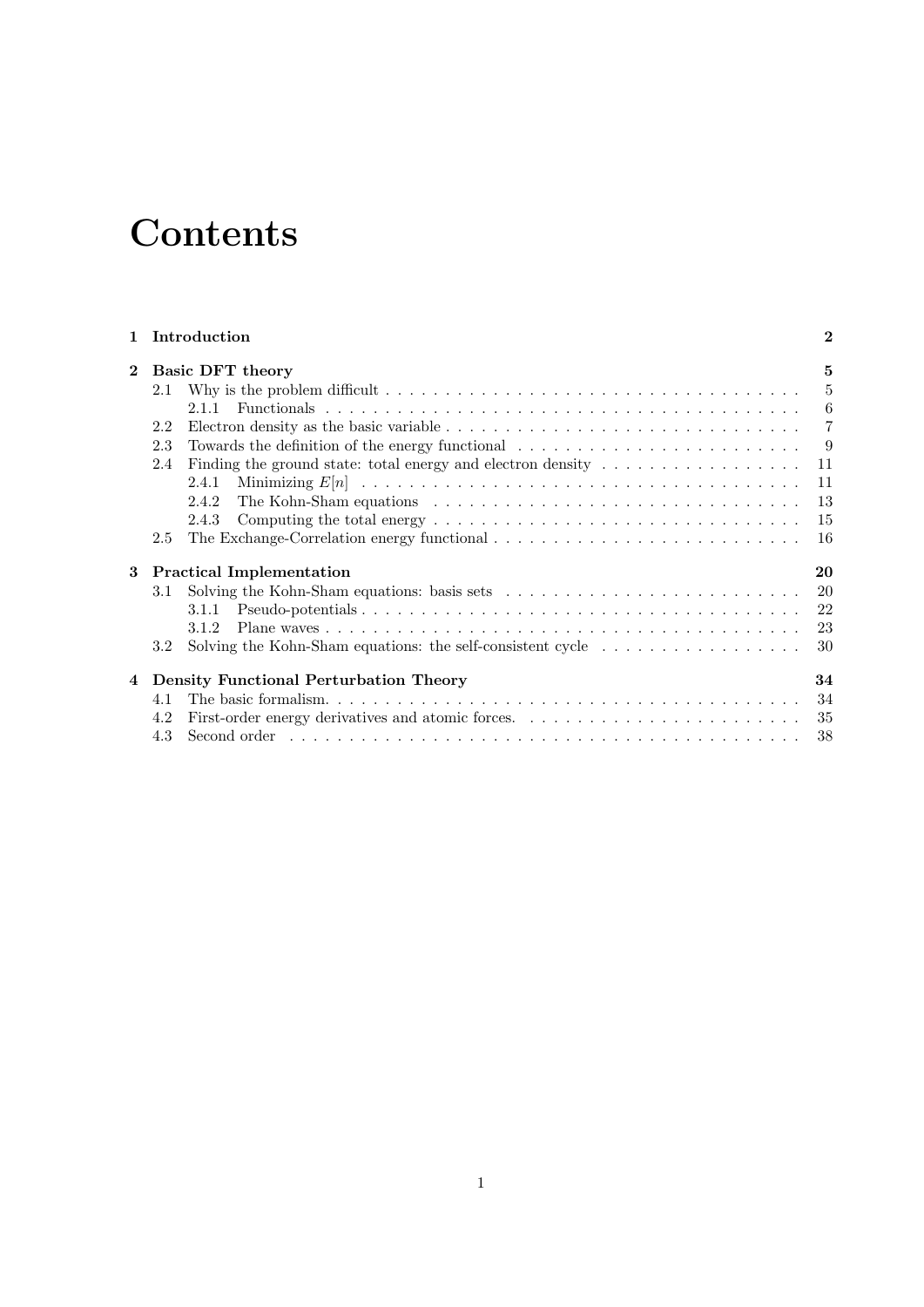## Chapter 1

# Introduction

Numerical Simulations and Materials Science Physicists have a talent for producing equations that they are quite unable to solve. This is likely the basic reason why numerical simulations have become ubiquitous in most fields of physics, including materials science, condensed matter physics and nano-sciences. Experiments can often be difficult to carry out, expensive and sometimes provide only indirect information. For instance, X-ray diffraction must be complemented by appropriate computer programs in order to find out atomic positions in a complex crystal. Moreover, X-ray diffraction can identify where atoms are, not why the actual structure is preferred to another one. The interpretation of the experimental data often requires hypothesis or models that should be validated independently. Numerical simulations can provide a valuable help to explain the experimental data on the basis of a microscopic model and give insights into the basic mechanisms of interaction between atoms. Simulations can also be useful to obtain the numerical solution of equations that cannot be solved by analytical means, and provide benchmarks for approximated theories or simplified models.

The standard use of numerical simulations is ultimately due to the fast improvements of the computer power and the development of new and more and more effective numerical methods. As far as materials science is concerned, some important dates must be recalled.

- 1. The invention of the first device that resembles modern computers in the 40's;
- 2. N. Metropolis proposed a new algorithm, based on the Monte Carlo method, (1) to sample a statistical distribution (2). It is worth noting, in this respect, that these methods benefited from algorithm for generating pseudo-random numbers and the fast development of computing power;
- 3. In 1959, B.J. Alder and T.E. Wainwright proposed a way to integrate the equations of motion for N particles numerically (3). This is the beginning of Molecular Dynamics simulations.
- 4. In 1985, R. Car and M. Parrinello designed a unified approach for Molecular Dynamics and firstprinciple calculations within the Density Functional Theory (4). Their work opened a way to simulate the dynamics of condensed matter systems for which semi-empirical interatomic potentials are inappropriate.

Ab initio methods In order to investigate systems at the nanoscale, it is necessary to model the interactions between atoms as accurately as possible, while ensuring that the calculations remain computationally feasible. Often, empirical interatomic potentials, which are usually fitted in order to reproduce some measured physical properties, are adopted. A well known example is provided by Lennard-Jones potentials, of the form:  $V(r) = 4\epsilon \left[\frac{\sigma^{12}}{r^{12}}\right]$  $\frac{\sigma^{12}}{r^{12}}-\frac{\sigma^6}{r^6}$  $\frac{\sigma^6}{r^6}$ , where r is the interatomic distance and  $\epsilon$  and  $\sigma$  two adjustable parameters. The Lennard-Jones potential is well suited to the simulation of van der Waals interactions. However, the chemical bond in strongly covalent systems, such as Carbon or Silicon, cannot be simulated by LJ potentials. Interatomic potentials are limited by the accuracy of the parametrisation, and correspondingly, their transferability to different environments or their ability to reproduce physical properties, other than those which they were designed for, can be poor. Indeed, the interaction between atoms does depend on their neighbors and, more generally, on their environment. For instance, surface atoms experience a different electrostatic field (generally weaker) and have a reduced number of neighbors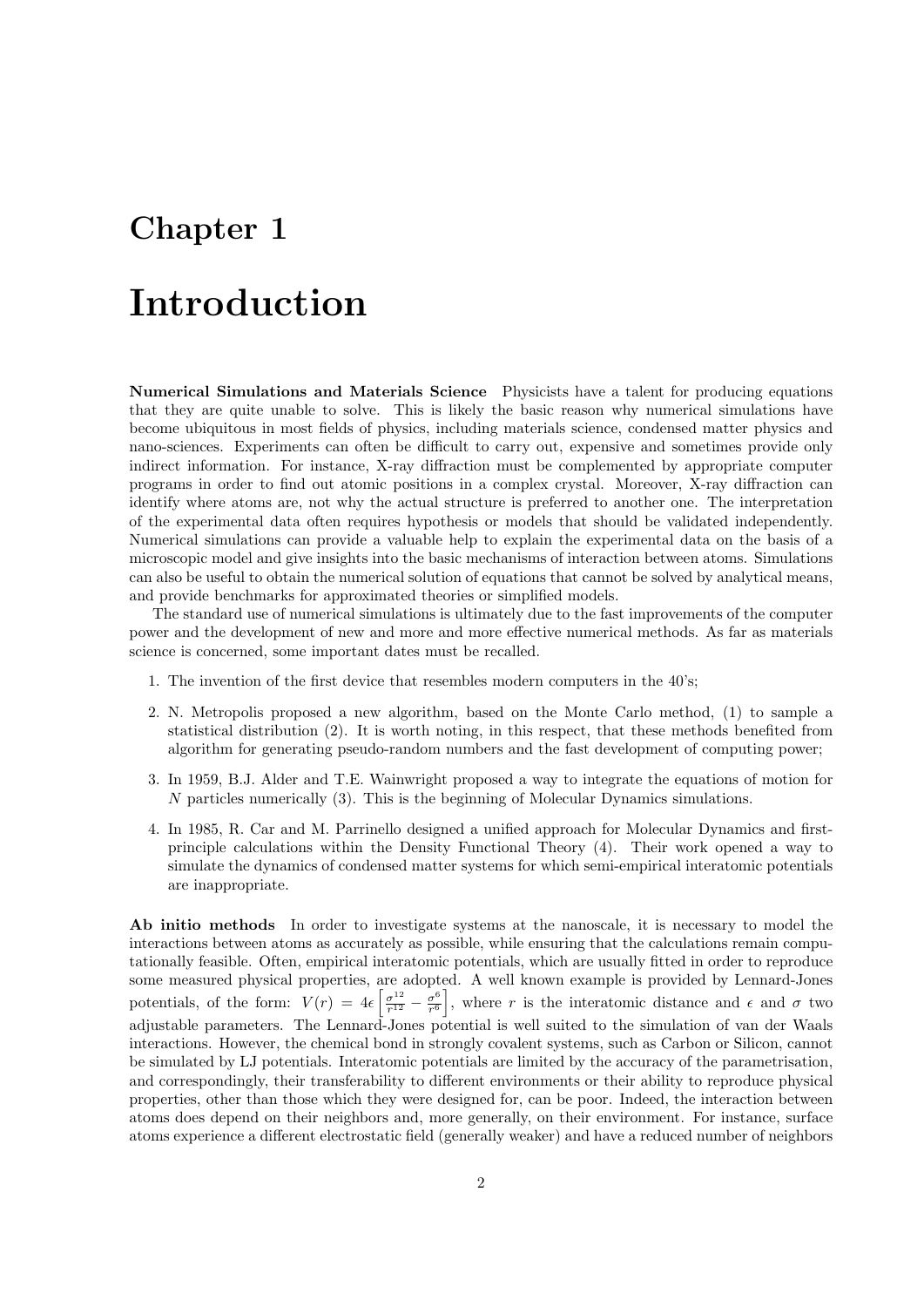than atoms in the bulk. For example, bulk-derived potentials may fail in describing molecules, surfaces or systems at the nanoscale, where the atomic environment strongly differ from that in the perfect crystal.

Furthermore, the type of bonding ultimately depends on the electronic structure of the material, which is affected by its short and long range order. The interplay between the electronic and structural degrees of freedom (atomic positions and coordination number, space group if any, medium range order in disordered or polycrystalline materials, etc.) is well documented in materials science. Usually, interatomic potentials are fitted to a particular system or to a class of materials, with implicit assumptions regarding the type of bonding. Systems showing a chemical complexity (i.e. crystals with several chemical species, or disordered materials with many inequivalent impurities) are rather difficult to be treated by interatomic potentials. A large number of distinct bonds should be accounted for, which could be done by introducing many adjustable parameters in the potential, at the expense of reducing its simplicity and raising the problem of testing its reliability in a large number of cases. Even for elemental systems, interatomic potentials may be inappropriate, as documented by the case of a very important material such as Si. Most available interatomic potentials for Si are indeed fitted to its diamond structure, which is semiconducting, with Si atoms in the characteristic tetrahedral coordination. All of them provide a bad description of the liquid state, which is metallic with Si atoms having a coordination number close to 6. Another example is bond breaking or bond formation during chemical reactions, which are usually accompanied by the redistribution of valence electrons.

Last but not least, all the electronic properties of materials are out of reach of interatomic potentials, which do not account explicitly for the electronic structure. Nowadays, several techniques probe the electronic rather than the atomic structure. This is the case of Scanning Tunneling Microscopy, photon and electron spectroscopies and other experimental methods. For all these reasons, theoretical approaches that give access to the electronic structure are highly desirable in the field of nano- and materials sciences.

Modelling interactions with no a priori knowledge of the bonding requires the use of sophisticated methodologies, in which one attempts to solve the Schrdinger equation for the electrons. All the methods that are based upon the determination of the bonding starting from the basic theorems of quantum mechanics are called ab initio (or first-principles) methods. They are not necessarily exact, since some approximations are generally made at some stage of the theory or of its practical implementation, in order to make calculations feasible. However, first-principles approaches make no use of experimental input and, although quite computationally intensive, they have the advantage of being completely transferable, requiring only the atomic constituents of the system under consideration to be specified. Ab initio methods are thus more intellectually appealing; moreover, they may be used to calculate the properties of systems about which no a priori knowledge exists, that is, they are predictive. As a consequence, they can be used as effective methods to study the properties of materials, interpret the experiments, check the accuracy of simpler simulation schemes or even parametrise classical potentials allowing the computational restrictions associated with ab initio methods to be circumvented. It is for these reasons that ab initio approaches are widely and often routinely used nowadays in the simulation of materials. An example are infrared spectra, which yield the characteristic vibrational frequencies of a material, but give no insights on the nature of the vibrational modes unless reference spectra are available. Infrared spectra can now be interpreted through ab initio simulations (see chapter 4).

However, the straightforward resolution of the Schrodinger equation  $H\Psi = E\Psi$  for many-electron systems is actually impossible (see 2.1). Therefore, approximated methods, such as Hartree-Fock theory and variational Monte Carlo approaches, have been implemented. Among ab initio methods, the density functional theory (DFT) has become the most popular one. The number of works about the implementation of DFT or using the DFT as a computational scheme is continuously increasing. DFT has become quite a standard approach, which accompanies and complements other laboratory techniques for studying materials. It seems therefore highly desirable for any materials scientist to know the basics of the theory, its practical implementation in the available codes, as well as its capabilities and shortcomings.

About this book Although many very good books on the DFT are available, most of them address a particular audience, which, very schematically, is made of graduate students who are willing to acquire a solid background in DFT in order to use it as a tool in material science and active researchers in the field of computational or theoretical physics and chemistry. All of these people must devote time to go deeply through the theory or to use DFT-based computational schemes for the calculation of materials properties. This is not the case of students at the Master level: in a limited amount of time, they have to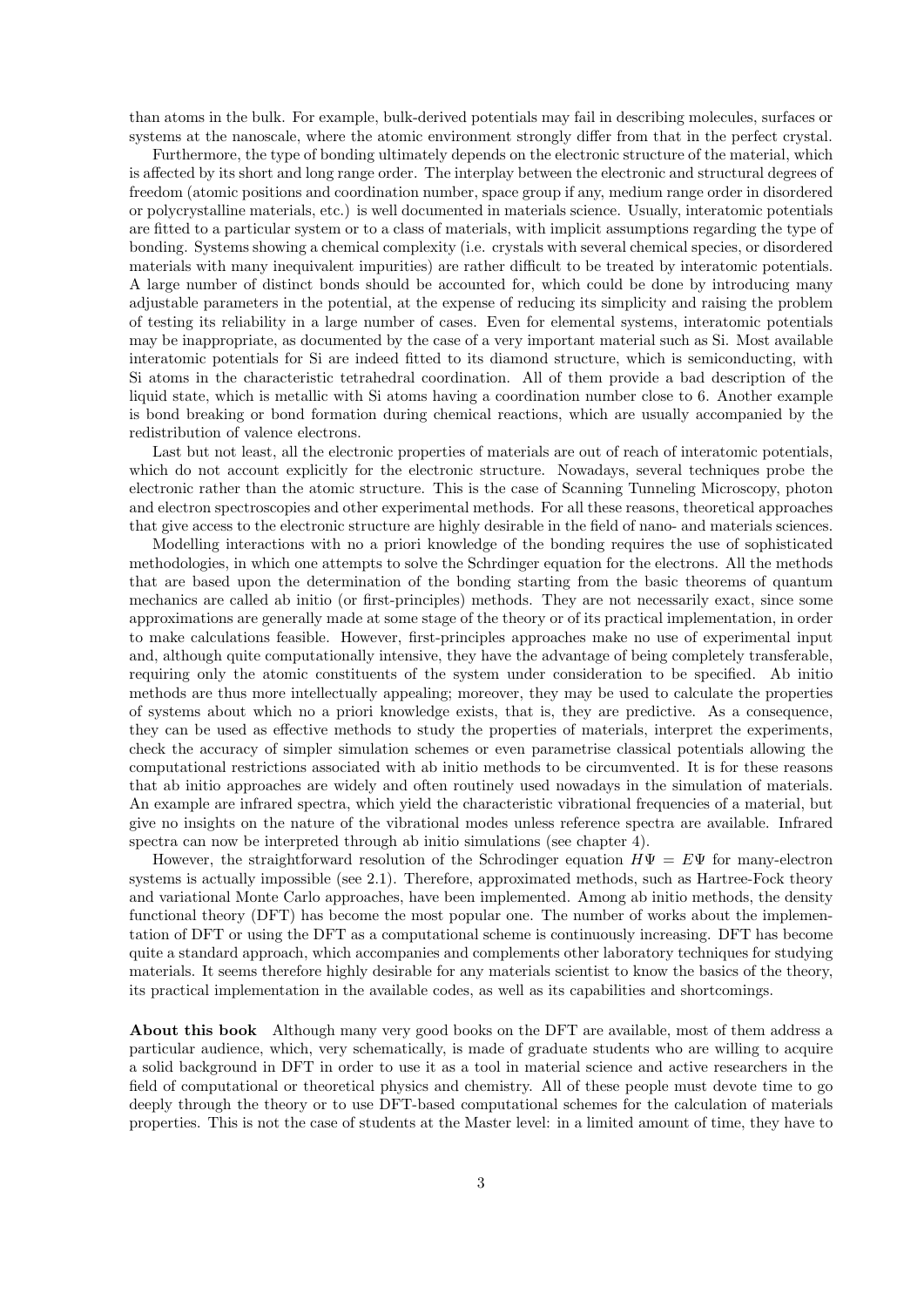learn the fundamentals of DFT and go through short hands-on-computer sessions; they cannot generally dispose of a scientific environment that makes them aware of the main shortcomings and difficulties in the use (and abuse) of the DFT as a computational tool.

Having taught for some years a short course at the Master level on the DFT and its applications in Material Science, I am aware of the students' insatisfaction with the existing books or reviews. Previously, students were also provided with short notes, in the form of slides with extended text that I personally wrote. The former ones were thought of as too difficult, dense or long; the latter ones were generally felt as too schematic and not providing complementary matter, such as exercises, questions, extensive bibliography. Therefore, this book is specially conceived for them and aim at filling the lack of a simple and ready-to-use reference on the DFT and its use to compute materials properties. I do not go deeply into the theory and treat only the basic theorems that are at the foundations of DFT. More than formal proofs, I provide some simple exercises or illustrative examples, often taken from other physical problems. Such complementary material is an important part of the book, although formally distinguished from the main text. I mention some of the most recent advances in the field of DFT, without aiming at discussing them thoroughly. Unavoidably, I made use of my personal opinion and experience in order to select topics, give an advice about the shortcomings of a particular approach and suggest possible further reflexions to the reader. I apologise for any lack of citations or for having skipped relevant subjects; my scope is not to cover the entire DFT but to introduce the reader to the theory as quickly and simply as possible and, possibly, encourage her/him to read review articles or books on the subject. Sometimes, I summarize the main messages in each chapter, thus helping the reader to review the related concepts. The reader is highly advised to check her/his knowledge by reviewing the exercises that are proposed in the text.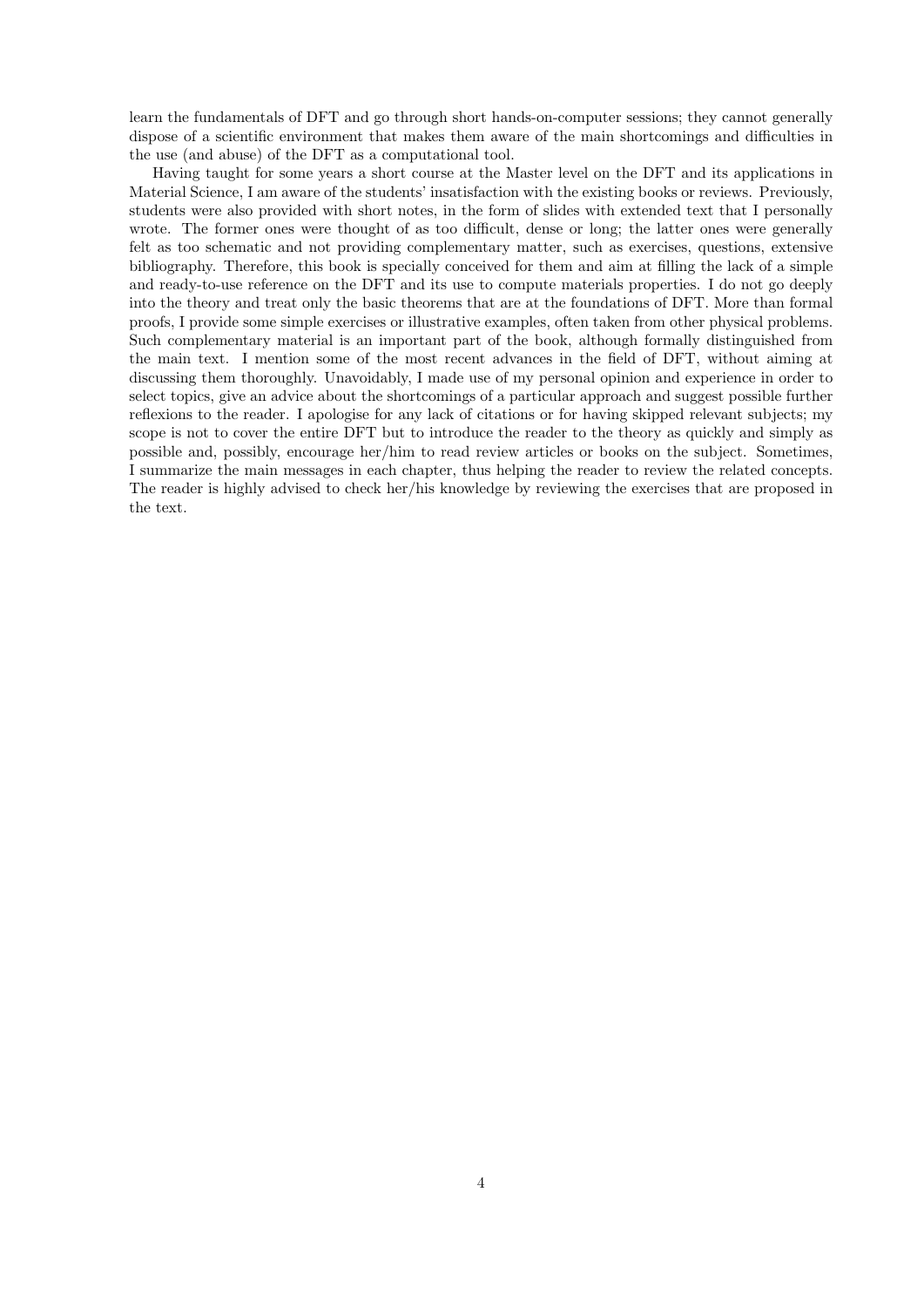## Chapter 2

## Basic DFT theory

### 2.1 Why is the problem difficult

Let's consider as a simple example benzene  $(C_6H_6)$ , which is a rather common molecule, experimentally well known.  $C_6H_6$  has  $N = 42$  electrons in total. The many-electron wavefunction  $\Psi(\vec{r}_1, \sigma_1; \ldots; \vec{r}_N, \sigma_N)$ <sup>1</sup> is a complex scalar field. Its spatial part, which depends on the  $3N$  electron coordinates, is defined in a cartesian space of dimension  $3N = 126$ . Let's suppose we choose a discrete mesh to represent the wave function in space. The diameter of the benzene molecule is about 4.5  $\AA$ ; we take a cubic box 10  $\AA$  wide, in which the occupied electronic states of the molecule are well localized. We also take  $M = 50$  points to interpolate the wave function on each spatial coordinate, resulting in a mesh with points that are  $0.2 \text{ Å}$ distant from each other. Therefore, the determination of any matrix element in the real space requires  $M^{3 N} = 50^{126}$  operations. In order to know the ground state wave function, by using the variational principle, one has to minimize the matrix element  $\langle \Psi H \Psi \rangle / \langle \Psi \Psi \rangle$ , where H is the Hamiltonian. This requires a repetition of  $50^{126}$  operations, several times. For the time being, the most powerful computers can carry out about  $10^{18}$  operations per second. Therefore, it is clear that it is impossible to find even the ground-state wavefunction of benzene by such a straightforward method (not to even mention the excited states), since this would require more than a human lifetime.

A solution to such a problem was proposed by Hartree and Fock (see, e.g., the book by Ashcroft and Mermin), who made a simplified assumption about the wavefunction;  $\Psi$  is written as a  $N \times N$ determinant of N one-particle orbitals:  $\Psi = \text{Det}(\phi_1, \ldots, \phi_N)$ . Then, the energy of the N-electron system is minimized giving the determinantal form of the wavefunction and a system of  $N$  equations for the one-particle orbitals  $\langle \phi_i \rangle$  is derived. The potential term  $V_i$  for the *i*-th orbital  $\phi_i$  depends on the other  $\phi_i$  $(j \neq i)$ .  $V_i$  is usually called the *self-consistent field*, which means that it has to be found consistently with the wavefunction  $Det(\phi_1, \ldots, \phi_N)$ . From mathematical point of view, the Hartree-Fock equations are integro-differential equations, thus more involved to be solved than a Schrodinger equations with a fixed external potential of the type  $\left[-\frac{\hbar^2 \nabla^2}{2m} + V(\vec{r})\right] \phi(\vec{r}) = \varepsilon \phi(\vec{r})$ . Nevertheless, the many-electron problem can be treated in the framework of the Hartree-Fock method, which is implemented in several scientific packages. This is mainly due to the fact that, instead of dealing with the Schrodinger equation of the true N-electron wavefunction, the Hartree-Fock theory allows to solve N coupled one-electron equations, which is a much easier task from the computational point of view.

A basic idea to simplify the N-electron problem consists in finding some physical quantity that defines the system uniquely without growing in complexity as a function of the number of electrons N. Obviously, this cannot be the N-electron wavefunction, as shown before. A step further was done in the sixties with the introduction of the DFT (5; 6), which focuses on the electron density rather than on the wavefunction. We will see that the current implementations of the DFT are also based on a set of self-consistent equations, namely the Kohn-Sham equations, which are analogous in spirit to the Hartree-Fock equations.

 ${}^{1}\vec{r}_j$  and  $\sigma_j$  are the spatial and spin coordinate relative to the jth electron, respectively. The wavefunction must obey the Pauli principle, that is, it must be anti-symmetric when two electrons are exchanged.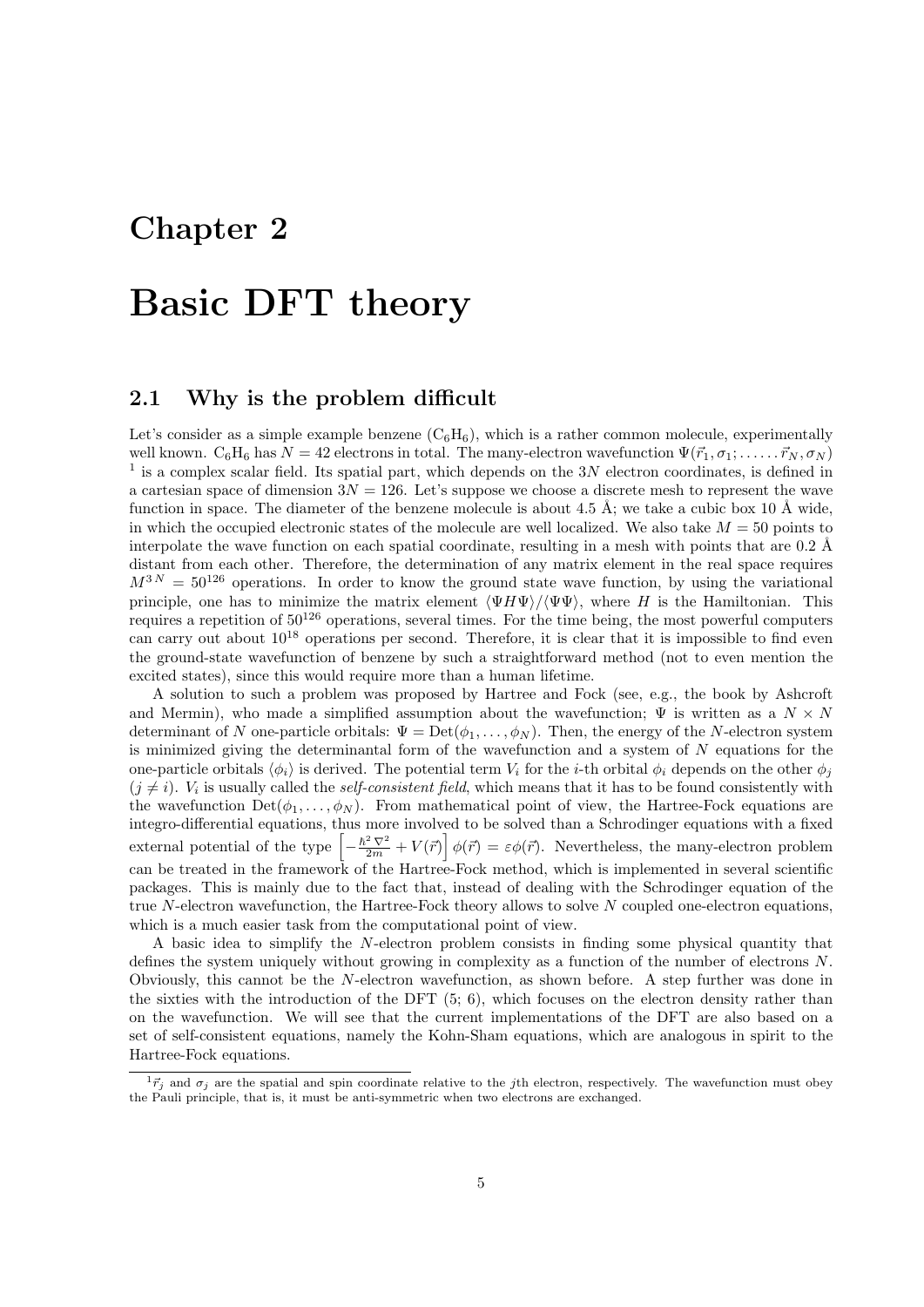#### 2.1.1 Functionals

Before going further, let's briefly recall what a functional is and give some basic rules to compute functional derivatives. A functional is traditionally a map from a vector space to the field underlying the vector space, which is usually made by real or complex numbers. In other words, a functional takes a function as its argument or input and returns a scalar. Its use goes back to the calculus of variations, where one searches for a function which minimizes a certain functional. A particularly important application in physics is to search for a state of a system which minimizes the energy functional. Formally, a functional is defined on a space of functions, with values in the real or complex domain:

$$
F: f \longrightarrow \Re \qquad \text{or} \qquad F: f \longrightarrow \mathcal{C} \tag{2.1}
$$

A functional is usually written using square brackets, in order to distinguish functionals from functions. Examples of some (simple) functionals are given below:

$$
F[f] = \int dx f(x) \tag{2.2}
$$

$$
F[f] = \int dx \int dy f(x)f(y)g(x,y)
$$
\n(2.3)

$$
F[f] = \int dx \int dy \, \frac{\partial f(x, y)}{\partial x} \frac{\partial f(x, y)}{\partial y} g(x, y) \tag{2.4}
$$

$$
F[f] = \int dx \ g(f(x)) \tag{2.5}
$$

where  $g$  is a well defined function. Note that the argument of  $f$  is completely irrelevant: the last functional  $F[n]$  can be written as  $F[f] = \int dx g(f(x))$  as well as  $F[f] = \int dz g(f(z))$ .

Given a function of one variable, let's say  $z = f(x)$ , the variation of z may be due to variations of  $x (x \rightarrow x + dx)$  at fixed f or to variations of f, that is, of the type of functional dependance. The first case is found in ordinary calculus, for which we know the basic derivation rules. The second case is encountered in variational calculus, for which, at a given point x, the functional variation  $\delta z$  measures how much z varies as a function of the changes  $\delta f(x)$ . In order to distinguish functional derivatives from the ordinary derivatives, we use the symbol  $\delta f(x)$  instead of dx. There is a simple rule, although mathematically sloppy, to find out the functional derivative of a given functional, which is based on the analogy between functionals and scalar functions of M variables, for  $M \to \infty$ . For instance, in the case of  $F[f] = \int dx f^2(x)$ , the corresponding function of M variables (which we simply call the functional's analogous and indicate with a tilde) is  $\tilde{F}(f_1,\ldots,f_M) = \sum_{i=1}^M f_i^2$ . The derivative  $\partial \tilde{F}/\partial f_k$  (with  $1 \leq k \leq$ M) can be computed by the usual rules of ordinary calculus:  $\partial \tilde{F}/\partial f_k = \sum_{i=1}^M 2f_i \delta_{ik} = 2f_k$  (here  $\delta_{ik}$  is the Kronecker delta function). Correspondingly,  $\delta F[f]/\delta f(y) = \int dx 2f(x) \delta(x - y) = 2f(y)$ , making use of the Dirac delta function. Therefore, the correspondence is based on the integral discretization in a finite sum made of M terms. The discretized sum can be derived by using the rules of ordinary calculus, and the result is recasted in the form of a functional.

Examples/Exercises

- 1. Example:  $\frac{\delta}{\delta f(x)} \int dy [f(y)]^{\beta} = \int dy \frac{\delta}{\delta f(x)} [f(y)]^{\beta} = \int dy \frac{\delta [f(y)]^{\beta}}{\delta f(y)}$  $\frac{\delta f(y)}{\delta f(x)} =$  $\int dy \; \beta \; [f(y)]^{\beta-1} \; \delta(x-y) = \beta \; [f(x)]^{\beta-1}$
- 2. Exercise: use the correspondence with functions of many variables to derive the functionals given in equations 2.2 to 2.5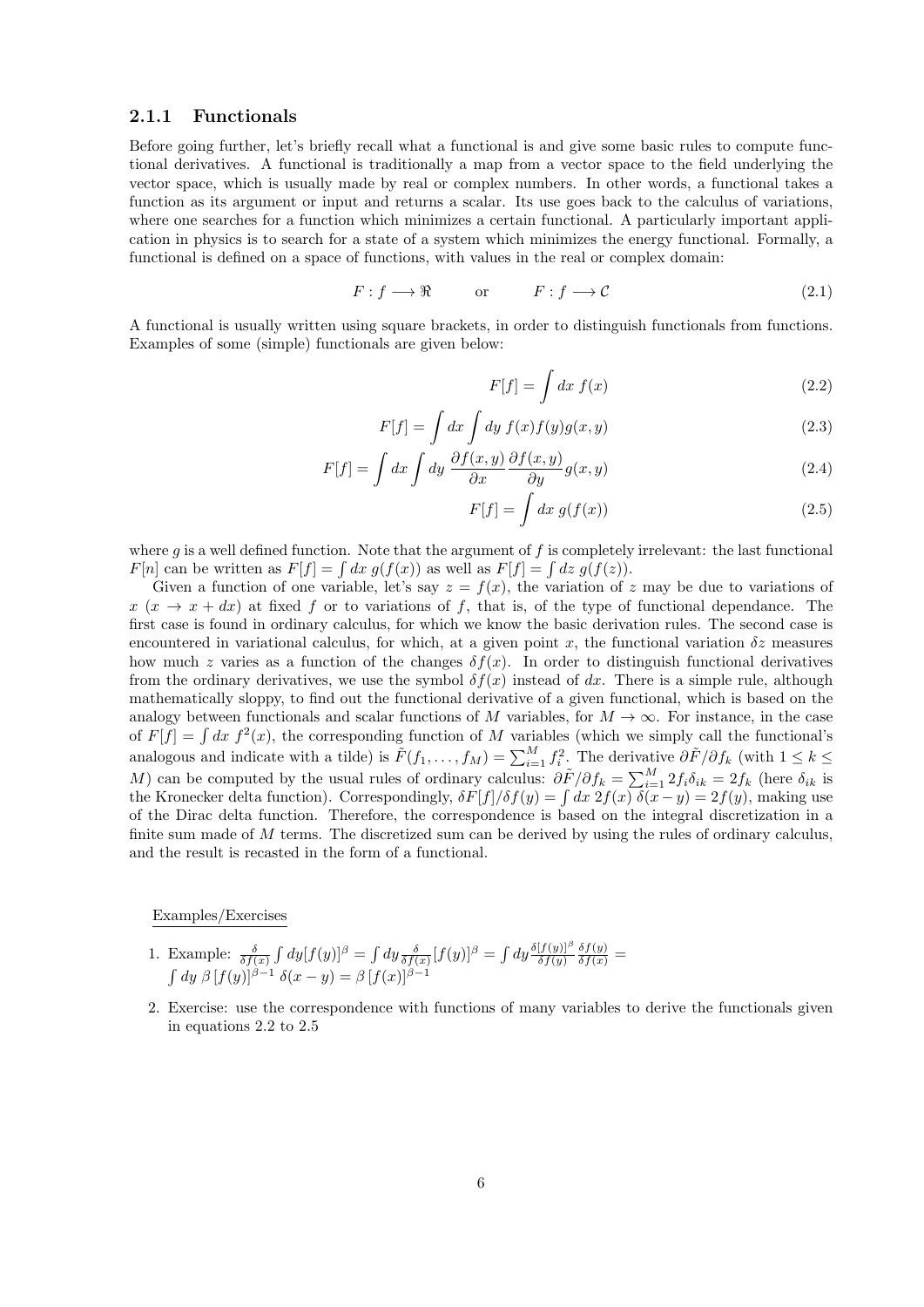## 2.2 Electron density as the basic variable

As schematically shown in the previous chapter, the many-electron wavefunction is an extremely complex mathematical object that contains more information than we need. Electron density  $n(\vec{r})$ , instead, is a function of the three spatial coordinates only, indipendently of the system size <sup>2</sup>

From now on, let us consider a N-electron system that is subject to a fixed external potential  $V_{\text{ext}}(\vec{r})$ . The latter one can represent the Coulomb potential by the nuclei on the electrons, as well as any other electromagnetic external field. Here, we consider the non relativistic limit of a spin-compensated system, in absence of external magnetic fields. The corresponding many-electron Schrodinger equation writes:

$$
H\Psi(\vec{r}_1,\ldots,\vec{r}_N)=\varepsilon\Psi(\vec{r}_1,\ldots,\vec{r}_N)
$$
\n(2.6)

where the Hamiltonian is given by the sum of one-body and two-body terms:

$$
H = \sum_{i=1}^{N} \left[ -\frac{\hbar^2 \nabla_i^2}{2m} + V_{\text{ext}}(\vec{r}_i) \right] + \sum_{i>j} \frac{e^2}{|\vec{r}_i - \vec{r}_j|}
$$
(2.7)

When a system is in a state  $|\Psi\rangle$ , its energy can be computed as  $E[\Psi] = \frac{\langle \Psi H \Psi \rangle}{\langle \Psi \Psi \rangle}$ . The variational principle states that the minimization of the functional  $E[\Psi]$  with respect to all N-electrons wavefunctions give the ground state  $|\Psi_0\rangle$  and energy  $E_0 = E[\Psi_0]$ . For a system of N electrons in the external potential  $V_{\text{ext}}$ , the variational principle defines a procedure to determine the ground-state wave function  $|\Psi_0\rangle$ , the ground-state energy  $E_0$  and other ground-state properties, among which the electron density. By varying  $V_{\text{ext}}$  at fixed N,  $|\Psi_0\rangle$  and  $E_0$  change; therefore, the *ground state* energy of the N-electron system is a functional of the external potential  $V_{\text{ext}}$ :  $E_0 = E[V_{\text{ext}}]$ .

The electron density can be obtained from the N-electron wavefunction  $\Psi(\vec{r}_1,\ldots,\vec{r}_N)$  by integration:

$$
n(\vec{r}) = \langle \Psi | \sum_{i=1}^{N} \delta(\vec{r} - \vec{r}_i) | \Psi \rangle = \int d^3 r_2 \dots \int d^3 r_N \, |\Psi(\vec{r}, \vec{r}_2, \dots, \vec{r}_N)|^2 + \dots + \int d^3 r_1 \dots \int d^3 r_{N-1} |\Psi(\vec{r}_1, \dots, \vec{r}_{N-1}, \vec{r})|^2
$$
  
=  $N \int d^3 r_2 \dots \int d^3 r_N |\Psi(\vec{r}, \vec{r}_2, \dots, \vec{r}_N)|^2$  (2.8)

where  $\delta(\vec{r})$  is the Dirac delta function. We have used the fact that electrons are indistinguishable particles, so that a permutation of their coordinates can only change the wave function by a  $\pm 1$  factor.

The conventional way to determine the electron density is to solve the Schrodinger equation firstly, obtain the wavefunction and finally, by using equation 2.8, find  $n(\vec{r})$ . Therefore, once the Hamiltonian H is written, one can in principle determine the electron density, which we write as  $H \Rightarrow n(\vec{r})$  (from the Hamiltonian to the density). It may be surprising to think that the Hamiltonian can be determined starting from the electron density, that is,  $n(\vec{r}) \Rightarrow H$  (from the density to the Hamiltonian), but this can be done, actually. As an example, let's consider the ground state of an isolated atom, for which the electron density  $n_0(\vec{r})$  is supposed to be exactly known, and try to derive the corresponding Hamiltonian. For such a case, the Hamiltonian can be written as:

$$
H = \sum_{i=1}^{N} \left[ -\frac{\hbar^2 \nabla_i^2}{2m} - \frac{Ze^2}{|\vec{r}_i - \vec{R}|} \right] + \sum_{i > j} \frac{e^2}{|\vec{r}_i - \vec{r}_j|}
$$
(2.9)

where Z is the atomic number (i.e. the positive charge of the nucleus) and  $\vec{R}$  is the position of the nucleus in space. Such Hamiltonian is determined once the three parameters Z, N and  $\vec{R}$  are obtained. The total

 ${}^{2}$  For a spin-polarized system, one has to consider the two components of the electron density with spin projected along the direction  $\hat{z}$ , that is,  $n_{\uparrow}(\vec{r})$  and  $n_{\downarrow}(\vec{r})$ . For simplicity sake, we restrict the following presentation to the case of spincompensated systems, for which  $n_{\uparrow}(\vec{r}) = n_{\downarrow}(\vec{r}) = \frac{1}{2}n(\vec{r}).$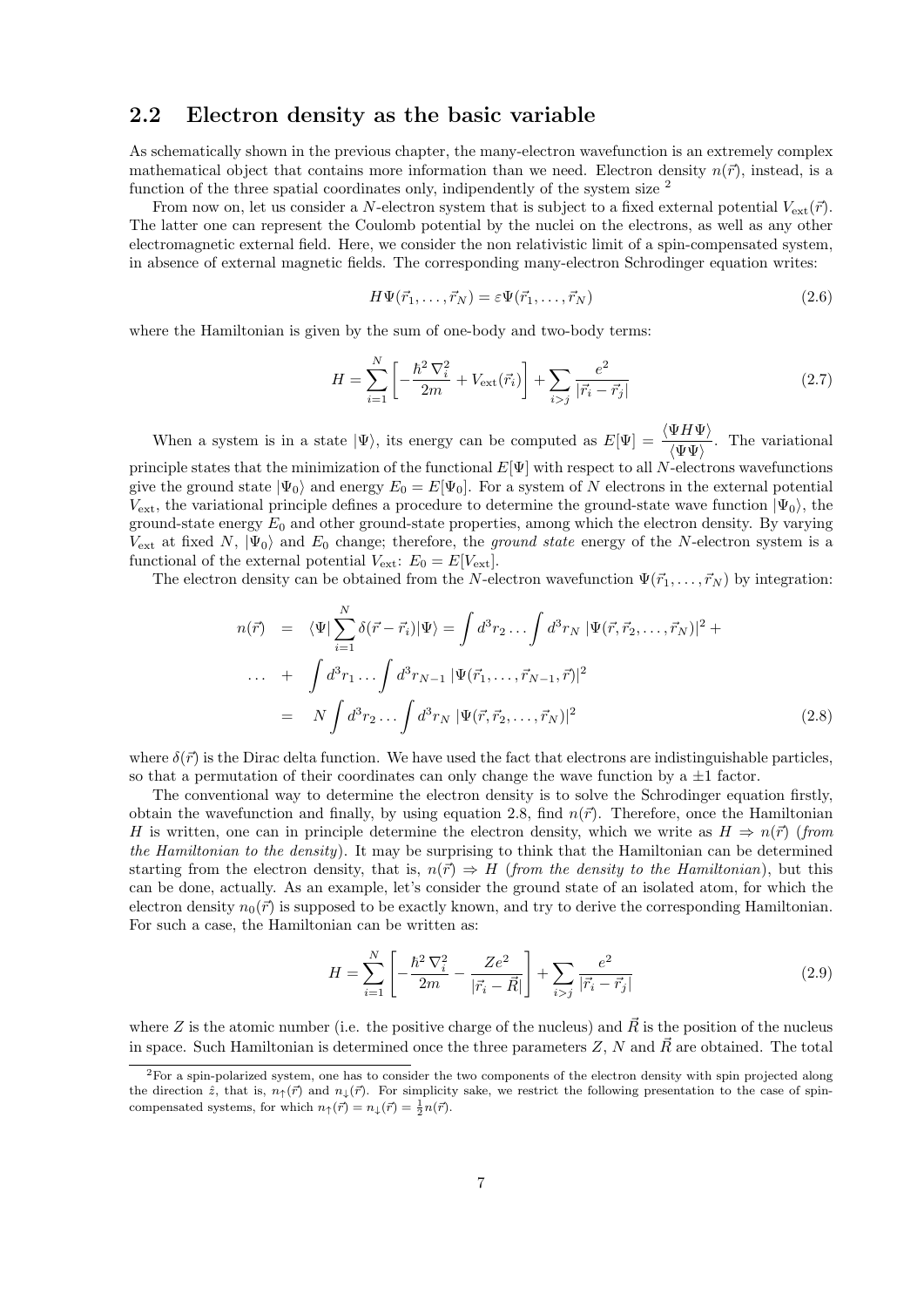number of electrons can be obtained by direct integration in space of the ground-state electron density  $\mathrm{as}~^3$ :

$$
N = \int d^3r \; n_0(\vec{r}) \tag{2.10}
$$

The position of the nucleus  $\vec{R}$  can be identified as the coordinate where the density has the cusp singularity. Taking  $\vec{R}$  as the origin of the coordinates, the electron density shows a spherical symmetry:  $n_0(\vec{r})$  $f(|\vec{r} - \vec{R}|)$ . Moreover, Z can be determined by the density derivative close to the cusp as:

$$
Z = -\left[\frac{a_0}{2n_0(\vec{r})} \frac{\partial n_0}{\partial r}\right]_{r \to |\vec{R}|} \tag{2.11}
$$

where  $a_0$  is the Bohr radius of the Hydrogen atom,  $a_0 = \hbar^2$  Since the wavefunction can in principle be obtained from the Hamiltonian, in this particular case the detailed knowledge of the electron density is sufficient to determine all the physical properties of the system. This result is known as the Kato theorem (7).

The generalization of the previous result, that is,  $n(\vec{r}) \Rightarrow H$ , to a system with a fixed number of electrons N and for arbitrary external potentials was formally given by Hohemberg and Kohn in 1964, through two theorems:

- For non-degenerate ground states, two different Hamiltonians cannot have the same ground-state electron density. Therefore, it is possible to define the ground-state energy as a functional of  $n(\vec{r})$ :  $E = E[n]$
- $E[n]$  is minimal when  $n(\vec{r})$  is the actual ground-state density, among all possible electron densities.

The two previous theorems allow the ground state energy to be found by minimizing  $E[n]$  instead of passing through the determination of the many-electron wavefunction. This is exactly what we were looking for! However, the HK theorems, although exact (a proof is given below) do not provide any hint on how the energy depends on the density via the  $E[n]$  functional. We anticipate that, apart some few special cases, the exact  $E[n]$  is unknown and only approximate functionals are used in practice. Moreover, the original formulation of the HK theorems is restricted to the ground state of a closed system of N electrons; as a consequence, it applies neither to excited states nor to compare systems with a varying number of electrons.

**Proof of Hohemberg-Kohn theorems** The first HK theorem is proved by contradiction. Assume that there exist two different external potentials  $V_{\text{ext}}$  and  $V'_{\text{ext}}$  which both give the same electron density  $n(\vec{r})$ . Then we have two Hamiltonians, H and H' with the same ground state density but different ground-state wavefunctions  $\Psi$  and  $\Psi'$ , respectively. Now we use the variational principle, taking  $\Psi'$  as a trial function for the  $H$  Hamiltonian, to obtain:

$$
E_0 < \langle \Psi' | H | \Psi' \rangle = \langle \Psi' | H' | \Psi' \rangle + \langle \Psi' | (H - H') | \Psi' \rangle = E'_0 + \langle \Psi' | (V_{\text{ext}} - V'_{\text{ext}}) | \Psi' \rangle \tag{2.12}
$$

In addition, we can take  $\Psi$  as a trial function for the  $H'$  Hamiltonian, to obtain:

$$
E_0' < \langle \Psi | H' | \Psi \rangle = \langle \Psi | H | \Psi \rangle + \langle \Psi | (H' - H) | \Psi \rangle = E_0 + \langle \Psi | (V_{\text{ext}}' - V_{\text{ext}}) | \Psi \rangle \tag{2.13}
$$

Now we recognize that the expectation value of the difference in the external potentials differ only in sign, because we assumed that electron density is the same. When we add the two equations, we get the contradiction:

$$
E_0 + E'_0 < E'_0 + E_0 \tag{2.14}
$$

Thus, we conclude that there is a unique map between the external potential  $V_{\text{ext}}$  and the ground state density. This implies that the total energy is a functional of the density. We write this as  $E = E[n]$ . The density determines the Hamiltonian, and thereby, the wavefunction  $(n \Rightarrow H \Rightarrow \Psi)$ .

Note that all of the previous Hamiltonians differ by the external potential term  $V_{\text{ext}}$ . The HK theorem establishes a one-to-one correspondence between a subset of external potentials and a subset of viable

 $3$ Note that we do not know N, since the atom may be partially ionized.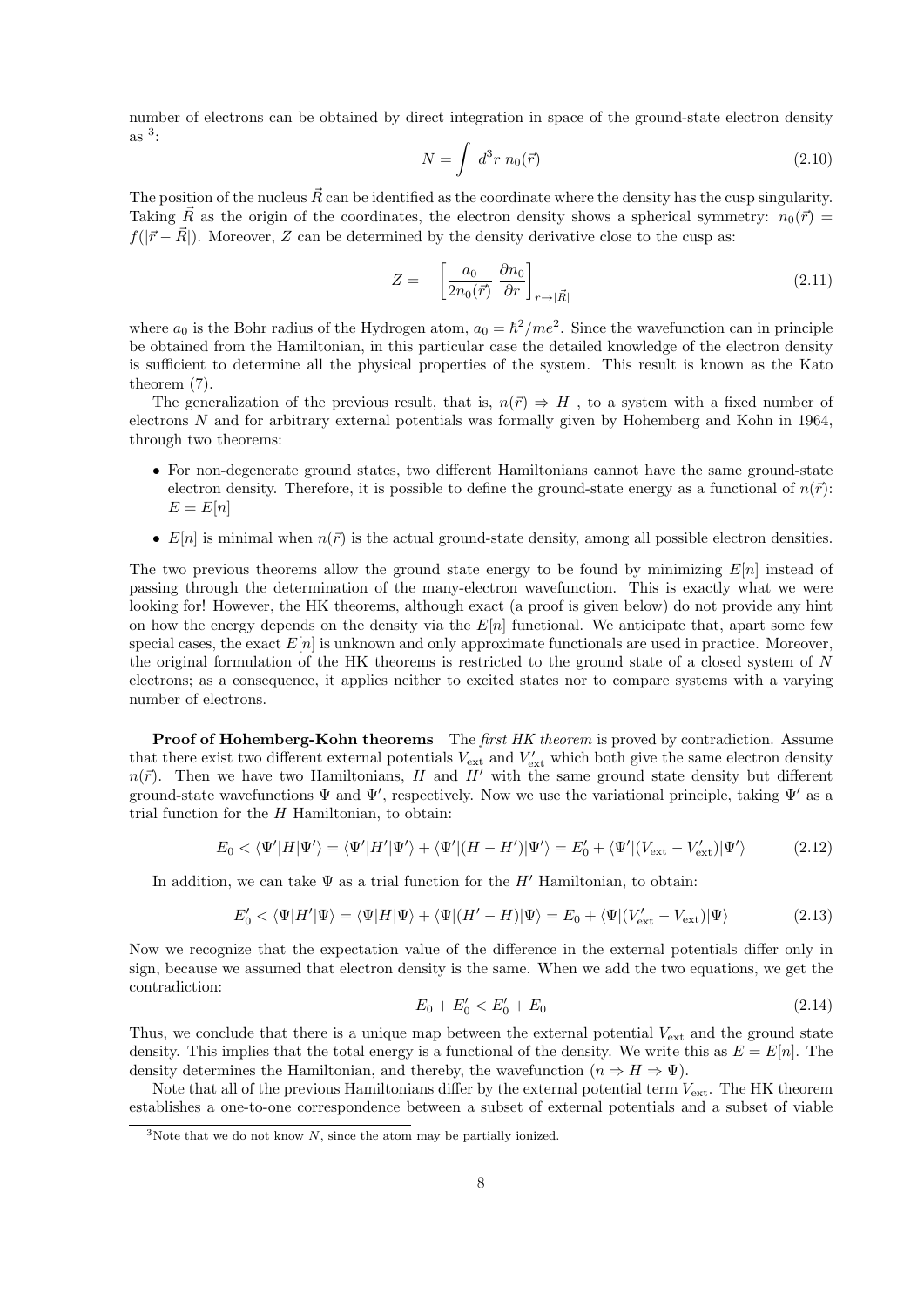densities (non negative functions that integrate to  $N$ ). In this respect, it can be viewed as a Legendre transformation, which makes it possible to express the energy as a function of density rather than of external potential.

The second Hohemberg-Kohn theorem states that the  $E[n]$  functional reaches a minimum in correspondence to the actual ground state electron density  $n_0$ . The proof is quite simple. Let's fix the external potential, which determines the (non degenerate) ground state  $\Psi_0$ . Among all viable electron densities n such that  $\int d^3r n(\vec{r}) = N$ , let's consider anyone of them, which we note  $\tilde{n}$ . The first HK theorem ensures that two different wave functions cannot yield the same density; therefore, be  $\tilde{\Psi}$  the many-electron wave function that corresponds to  $\tilde{n}$ . Since  $\tilde{\Psi} \neq \Psi_0$ ,  $E[\tilde{n}] = \langle \tilde{\Psi} |H|\tilde{\Psi}\rangle > \langle \Psi_0 |H|\Psi_0\rangle = E[n_0]$ . The second HK theorem generalises the variational principle from wave functions to electron densities.

#### Exercises

- 1. Consider a two-electron system with Hartree-Fock wave function  $Det(\phi_1, \phi_2)$ , with  $\phi_1(\vec{r}) = A_1 e^{-\alpha_1 r}$ and  $\phi_2(\vec{r}) = A_2 e^{-\alpha_2 r}$  ( $A_1$  and  $A_2$  are normalization constants). Write the 2-electron wave function explicitly as a function of  $\vec{r}_1$  and  $\vec{r}_2$ , and determine the corresponding electron density  $n(\vec{r})$ .
- 2. Application of the Kato theorem. Determine N, Z and  $\vec{R}$  for the following density:  $n_0(\vec{r}) = \frac{4}{a_0^3} e^{-\frac{t}{a_0}}$ , with  $t = |\vec{r} - 3a_0\hat{x}|$ . Which system is this?
- 3. Why is the ground-state energy a functional and not simply a function of the density?

## 2.3 Towards the definition of the energy functional

From the HK theorems, once  $E[n]$  is given as a functional of the electron density, its minimization with respect to density variations that keep the total number of electrons gives the ground state energy of the system. As it will be explained in chapter 4, not only the ground state energy, but also its derivatives with respect to various parameters are in principle accessible. Among the many examples, the derivative of the total energy of a crystal with respect to the volume of the unit cell gives the pressure; the derivative of the total energy with respect to the atomic displacements yields the forces acting on the atoms, giving access to geometry optimization or to first-principle molecular dynamics. Therefore, many ground state properties and response functions can be computed from  $E[n]$ . However, as we have seen, the HK theorem merely states that the ground state energy is a functional of the electron density  $n(\vec{r})$ , but does not provide any definition of  $E[n]$ ; its proof goes along a *reductio ad absurdum* and does not make any reference to the actual form of the functional itself. However, the construction of the energy functional is an unavoidable step to build up a theory that is able to compute the properties of real materials. A great part of the DFT focuses on the construction of energy functionals (especially their exchange-correlation part, see chapter 2.5). All of them are necessarily approximated and may perform differently in actual systems.

Here, we present the basic steps along the construction of one of the simplest functionals, that is, the Thomas-Fermi-Hartree functional  $E^{(TFH)}[n]$ . It is seldom used in current calculations, since it has severe drawbacks and the properties of materials that are computed by relying on  $E^{(TFH)}[n]$  very much differ from the measured ones. However, its construction is quite straightforward and useful from a pedagogical point of view. Let us start from the non relativistic  $N$ -electron Hamiltonian (equation 2.7):

$$
H = \sum_{i=1}^{N} \left[ -\frac{\hbar^2 \nabla_i^2}{2m} + V_{\text{ext}}(\vec{r}_i) \right] + \sum_{i > j} \frac{e^2}{|\vec{r}_i - \vec{r}_j|}
$$
(2.15)

It consists of three distinct operators: the kinetic one  $(T)$ , the external potential  $V_{\text{ext}}$  and the Coulomb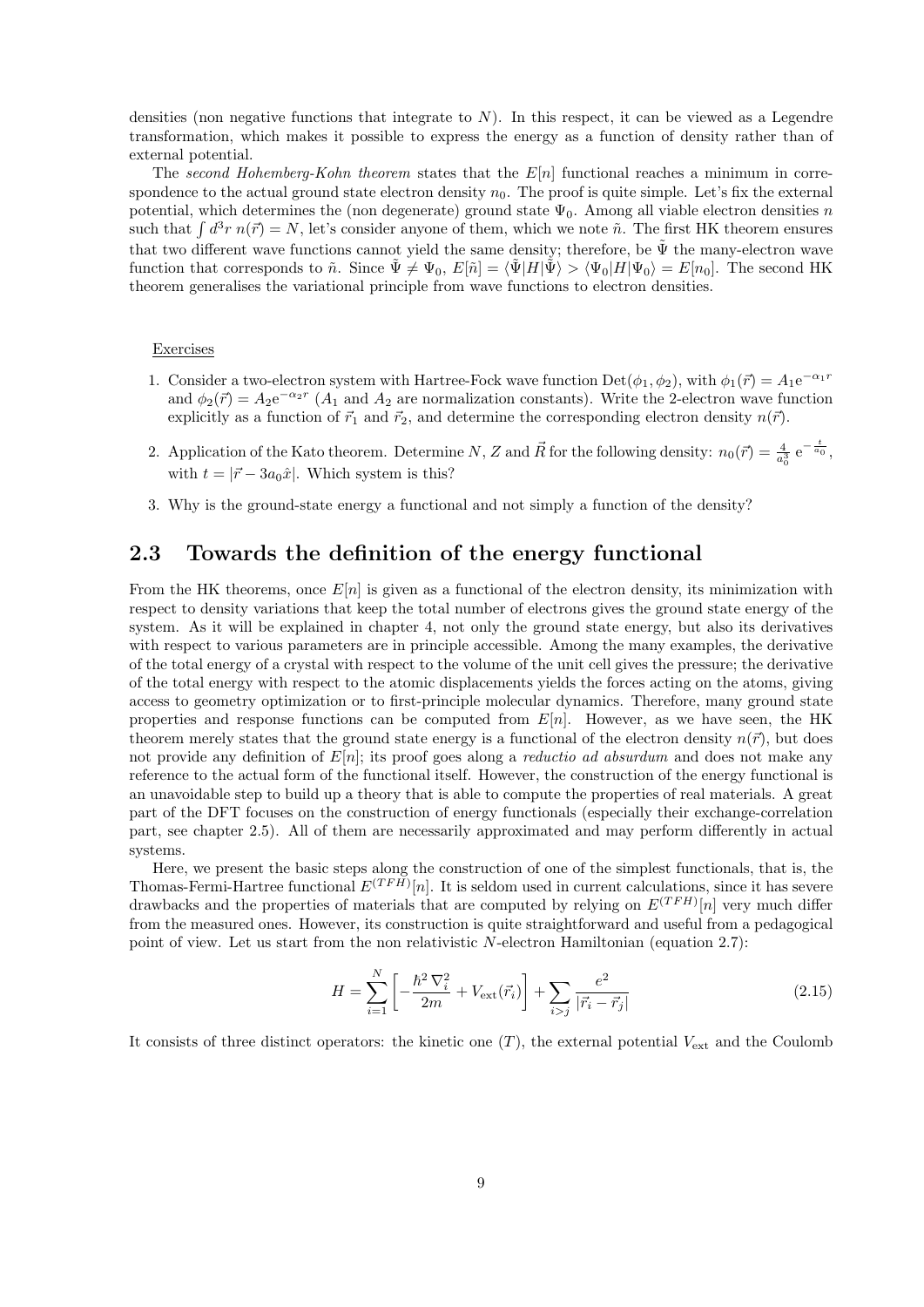potential  $V_{\text{Coul}}$ <sup>4</sup>:

$$
T = -\sum_{i=1}^{N} \frac{\hbar^2 \nabla_i^2}{2m}
$$
\n(2.16)

$$
V_{\text{ext}} = \sum_{i=1}^{N} V_{\text{ext}}(\vec{r_i})
$$
\n(2.17)

$$
V_{\text{Coul}} = \sum_{i>j} \frac{e^2}{|\vec{r_i} - \vec{r}_j|} \tag{2.18}
$$

For each of those terms, we search for the corresponding energy term that is expressed as a functional of the electron density.

Firstly, we begin with the external term. It can be easily proved (see exercise) that it writes exactly as:

$$
E_{\text{ext}}[n] = \int d^3r \ V_{\text{ext}}(\vec{r}) \ n(\vec{r}) \tag{2.19}
$$

Secondly, we adopt the following approximation for the Coulomb term:

$$
U[n] \simeq \frac{e^2}{2} \int d^3r \int d^3r' \, \frac{n(\vec{r})n(\vec{r'})}{|\vec{r} - \vec{r'}|}.\tag{2.20}
$$

In doing this, we make at least two errors: (1) We consider the electron distribution as given by classical charges, instead of particles that obey the laws of quantum mechanics, as in the Hartree approximation (see the exercise below). (2) Even in the hypothetical case of classical charges, we have to discard the term  $i = j$  in the double sum in equation 2.18, which involves  $N(N-1)/2$  terms. At odds, in equation 2.20 there are  $N^2/2$  terms and the electron self-interaction ( $i = j$  term) is erroneously included (two related exercises are given below). We will see in chapter 2.5 that in the current energy functionals another term, namely the exchange-correlation energy, should account for the expected correction (the quantum nature of the electron and the compensation for electron self-interaction effects). However, in most cases, such compensation is not exact.

Finally, we must write the kinetic energy functional in terms of the electron density explicitly, which in general cases is not at all trivial. Let us consider the non interacting homogeneous electron gas (HEG), which is a reference system in theory  $5$ . We obtain the following expression for the kinetic energy, as a function of the constant electron density  $\bar{n} = N/V$ :

$$
T^{\text{HEG}}(\bar{n}) = N C \,\bar{n}^{2/3} \tag{2.21}
$$

where  $C$  is a constant that can be easily determined (see the exercise below). This expression is very simple and could have been derived on the basis of a dimensional analysis  $(|\bar{n}| = |L|^{-3}$  and  $|T * 2m/\hbar^2| = |L|^{-2}$ . The same result can be written as a real-space integral:

$$
T^{\text{HEG}}(\bar{n}) = N C \,\bar{n}^{2/3} = \int \frac{d^3r}{V} \, N C \,\bar{n}^{2/3} = C \int d^3r \,\bar{n}^{5/3} \tag{2.22}
$$

Now we generalize the previous result for electron densities that are not uniform in space; we assume that the functional dependence of T on  $n(\vec{r})$  is the same as in the HEG:

$$
T[n] \simeq C \int d^3r \left[ n(\vec{r}) \right]^{5/3} \tag{2.23}
$$

Previous expression can be justified by hand-waving arguments: imagine that the real inhomogeneous system (with  $n(\vec{r})$  varying from a point to another) could be decomposed in small cells, in which the electron density is almost constant; for each of the cells the expression 2.22 is adopted; finally, the number

<sup>&</sup>lt;sup>4</sup>Note that V<sub>ext</sub> denotes an operator in the sense of quantum mechanics, while V<sub>ext</sub>( $\vec{r}$ ) is the function that such an operator takes in the spatial representation.

<sup>5</sup>As far as the usefulness of the HEG is concerned, it is a quite good model to look at the properties of simple metals, such as Na, K, Ag, Au, etc. Please refer to the classical textbooks for more details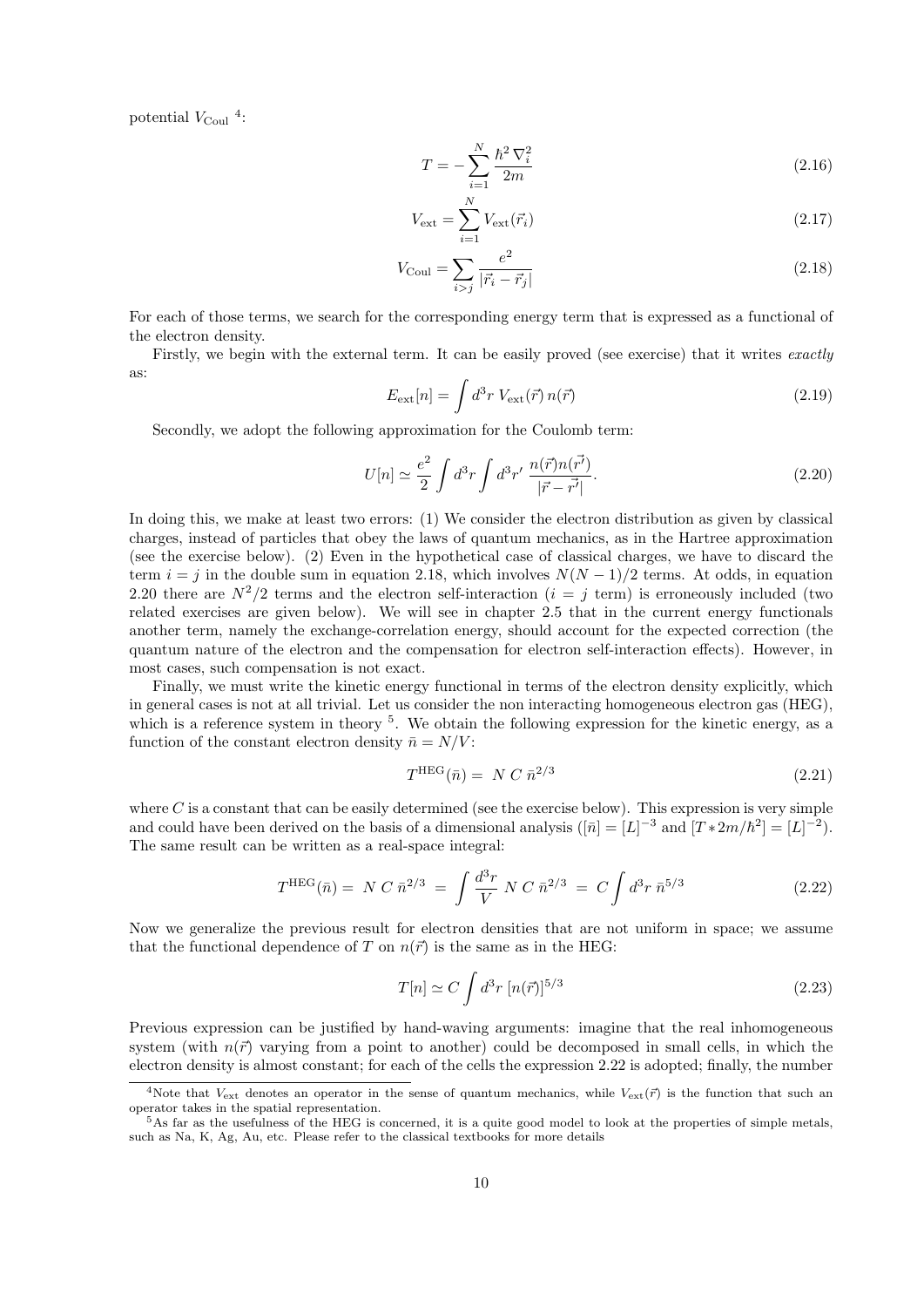of the cells tends to infinity while their volume goes to zero, so that one comes to equation 2.23. Note that this is a very crude approximation for the kinetic energy density in real space; indeed, whenever the density is not constant in space, it is conceivable to think that T depends on gradients at any order of the density, as well as more involved expressions of the density itself. In other words, for a virtual system of non interacting electrons, the exact expression for  $T[n]$  reduces to  $T^{HEG}(\bar{n})$  whenever  $n(\vec{r}) = N/V \,\forall \vec{r}$ , but not the reverse! (For instance, the function  $f(x, y) = y^2$  is constant for  $y = y_0$  and  $\forall x$ ; however, this does not imply that the function is constant everywhere in space, whenever y varies). As an example, one can easily evaluate the kinetic energy for an Hydrogen atom, as an example of inhomogeneous electron gas, and compare with the expression provided by the Thomas-Fermi approximation (see exercise).

At the end, collecting all the previous results, we obtain the Thomas-Fermi-Hartree energy functional:

$$
E^{(TFH)}[n] = C \int d^3r \, [n(\vec{r})]^{5/3} + \int d^3r \, V_{\text{ext}}(\vec{r}) \, n(\vec{r}) + \frac{e^2}{2} \int d^3r \int d^3r' \, \frac{n(\vec{r})n(\vec{r'})}{|\vec{r} - \vec{r'}|} \tag{2.24}
$$

Such functional has several known drawbacks (see, e.g. (8)). For instance, it does not yield the shell structure in atoms; the binding energy of most homogeneous dimers is severely underestimated, so that molecules do not bind (the energy of the molecule is higher that the sum of the atoms that constitute it). Therefore, it has little practical utility. However, it is the first available explicit expression of  $E[n]$ , which makes it possible to do some simple calculations, derive a few equations. Last but not least, it provides the reader with a real, although very crude, expression for the energy functional; and, I hope, makes her/him familiar with some physical arguments that are currently used to derive even the more sofisticated functionals.

#### Exercises

- 1. Proof that  $E_{ext}[n] = \int d^3r \; V_{ext}(\vec{r}) n(\vec{r})$ . Start from the definition:  $E_{\rm ext}[n] \;=\; \langle \Psi \; \; | \; \; \sum_{i=1}^N V_{\rm ext}(\vec{r}_i) \; \; | \; \; \Psi \rangle \; = \; \sum_{i=1}^N \int d^3r_1 \ldots d^3r_N \; \; \Psi^*(r_1,\ldots,r_N) \, V_{\rm ext}(\vec{r}_i) \, \Psi(r_1,\ldots,r_N);$ then, use the fact that any permutation among the spatial coordinates  $r_1, \ldots, r_N$  leaves the integral unchanged and make use of the definition of the electron density (equation 2.8).
- 2. Find out the electron self-interaction terms for a trial density of classic point charges. Evaluate  $U[n]$  (eq.2.20) with  $n(\vec{r}) = e \sum_{i=1}^{N} \delta(\vec{r} - \vec{r_i})$  and compare with the exact definition  $\sum_{i>j}$  $e^2$  $\frac{\sigma}{|\vec{r}_i - \vec{r}_j|}.$
- 3. Compare  $U[n]$  with the approximation that was given by Hartree in his theory (see the classical textbooks, for instance the one by Ashcroft and Mermin). Consider also the Hartree-Fock theory and deduce that  $U[n]$  is equal to the Coulomb term, once the determinantal form of the wave function is assumed. Note that, in the Hartree-Fock theory, the double sum includes the case  $i = j$ and that the exchange term exactly compensates the spurious self-interaction  $i = j$  terms.
- 4. Kinetic energy for the homogeneous electron gas. Consider  $N$  electrons in the volume  $V$ , at constant density  $\bar{n} = N/V$ . Write the number of electrons and the kinetic energy as integrals over the wavevector space up to the Fermi wavevector  $k_F$ . Then rewrite the kinetic energy as a function of  $\bar{n}$  and find out the constant C in equation 2.21.
- 5. Evaluate, for an isolated hydrogen atom in its ground state, the kinetic energy term and compare with the value that equation 2.23 provides. The electron density of the Hydrogen atom can be easily derived in space by considering the square modulus of the 1s orbital.

## 2.4 Finding the ground state: total energy and electron density

### 2.4.1 Minimizing  $E[n]$

Once that the energy is determined as a functional of  $n(\vec{r})$ , we can apply the second HK theorem, which states that  $E[n]$  has an extremum in correspondence to the ground state electron density. Intuitively, one should search for the density that zeroes the functional derivative of the energy with respect to  $n(\vec{r})$ .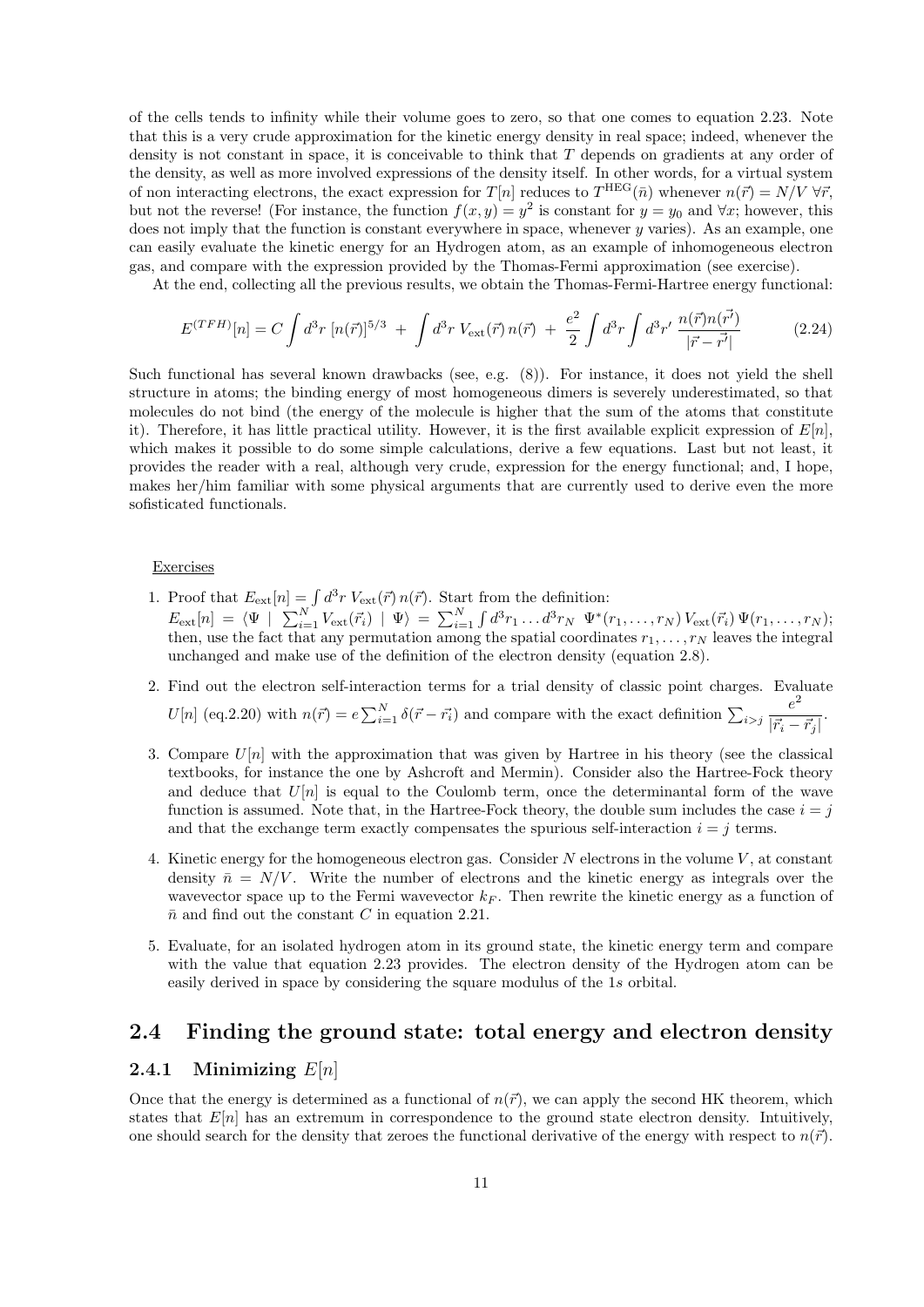However, one has to be careful, since only variations of the density that keep the number of electrons constant are allowed: we must restrict our search within the subset of densities that fulfill  $\int d^3r n(\vec{r}) = N$ . To this purpose, we use the method of Lagrange multipliers  $6$ :

- First, we define a new functional that includes the constraint on the density:  $E[n] \mu \int d^3r n(\vec{r})$ , where  $\mu$  is the Lagrange multiplier associated to the conservation of the number of electrons.
- Second, we derive the new functional with respect to  $n(\vec{r})$  (at this point we need to know the actual  $E[n]$ . searching for its zeroes and leaving  $\mu$  as a free parameter:

$$
0 = \frac{\delta}{\delta n(\vec{r})} \left[ E[n] - \mu \int d^3 r \; n(\vec{r}) \right] = \frac{\delta E[n]}{\delta n(\vec{r})} - \mu \tag{2.25}
$$

This way, we have a family of solutions for  $n(\vec{r}; \mu)$  that depends on the Lagrange multipliers.

• Third, we determine  $\mu$  such that the constraint  $\int d^3r \, n(\vec{r}; \mu) = N$  be fulfilled.

Up to this point, the Lagrange multiplier  $\mu$  is no more than a mathematical tool for taking the constraint on the number of electrons into account. However, it has a relevant physical meaning, since, as it is shown below,  $\mu$  corresponds to the chemical potential of the electron system. At  $T = 0K$ ,  $\mu$  can be identified with the Fermi energy.

**Proof** The chemical potential of a system of particles is defined as the derivative of the energy with respect to the number of particles:

$$
\frac{\partial E}{\partial N} = \int d^3r \, \frac{\delta E}{\delta n(\vec{r})} \, \frac{\partial n(\vec{r})}{\partial N} = \int d^3r \, \mu \, \frac{\partial n(\vec{r})}{\partial N} = \mu \, \frac{\partial}{\partial N} \int d^3r \, n(\vec{r}) = \mu \tag{2.26}
$$

where we have used equation 2.25 and the normalization constraint  $\int d^3r n(\vec{r}) = N$ .

Apart from its theoretical interest, we would use the DFT as a tool for computing the properties of materials. For example, we may be interested to determine the total energy of a crystal as a function of its volume, in order to find its equilibrium volume, compressibility, etc. Next, we can compare the calculated values to the experimental measurements, or use the numerical data in situations in which measurements are technically impossible or not very precise (e.g. the behaviour of materials at very high pressure, like the one inside the Earth's core) or as a help for designing new materials, by calculating the electronic and mechanical properties of hypothetical compounds. In all the previous cases, it is essential to dispose of good functionals, which can provide the correct trends for the total energy and its dependence on external parameters, such as the interatomic distance and angles for a molecule, the volume and shape of the unit cell in a crystal, etc. In such context, the Thomas-Fermi-Hartree functional is not satisfactorily at all, and thus it is not useful in practice. The TFH functional contains two very crude approximations: the first one is on the kinetic part  $T[n]$ , the second one on the Coulomb energy. However, the Hartree theory can describe the electronic structure of the atoms more satisfactorily than the TFH approximation. Therefore, we guess that the kinetic energy  $T[n]$  is badly accounted for by the TFH functional.

<sup>&</sup>lt;sup>6</sup>In order to remind the method of Lagrange multipliers, consider a simple problem of finding the extrema of  $f(x, y)$  $x^3 + y^3$  under the constraint  $g(x, y) = x^2 + y^2 = 1$ :

<sup>•</sup> First, consider the function  $F(x, y) = f(x, y) - \mu g(x, y)$ 

<sup>•</sup> Second, solve  $0 = \partial F/\partial x = 3x^2 - 2\mu x \Rightarrow x = 0; x = 2\mu/3$  and  $0 = \partial F/\partial y = 3y^2 - 2\mu y \Rightarrow y = 0; y = 2\mu/3$ . Apart from  $x = y = 0$ , there are three accettable solutions as a function of the Lagrange multiplier  $\mu$ :  $(0, 2\mu/3)$ ,  $(2\mu/3, 0)$ and  $(2\mu/3, 2\mu/3)$ .

<sup>•</sup> For each solution, impose the constraint and find the appropriate value for  $\mu$ . For instance, for the third solution, we have  $1 = 4\mu^2/9 + 4\mu^2/9$ , from which  $\mu = \pm 3/\sqrt{8}$ . The corresponding solutions are:  $x = \pm 1/\sqrt{2}$ ;  $y = \pm 1/\sqrt{2}$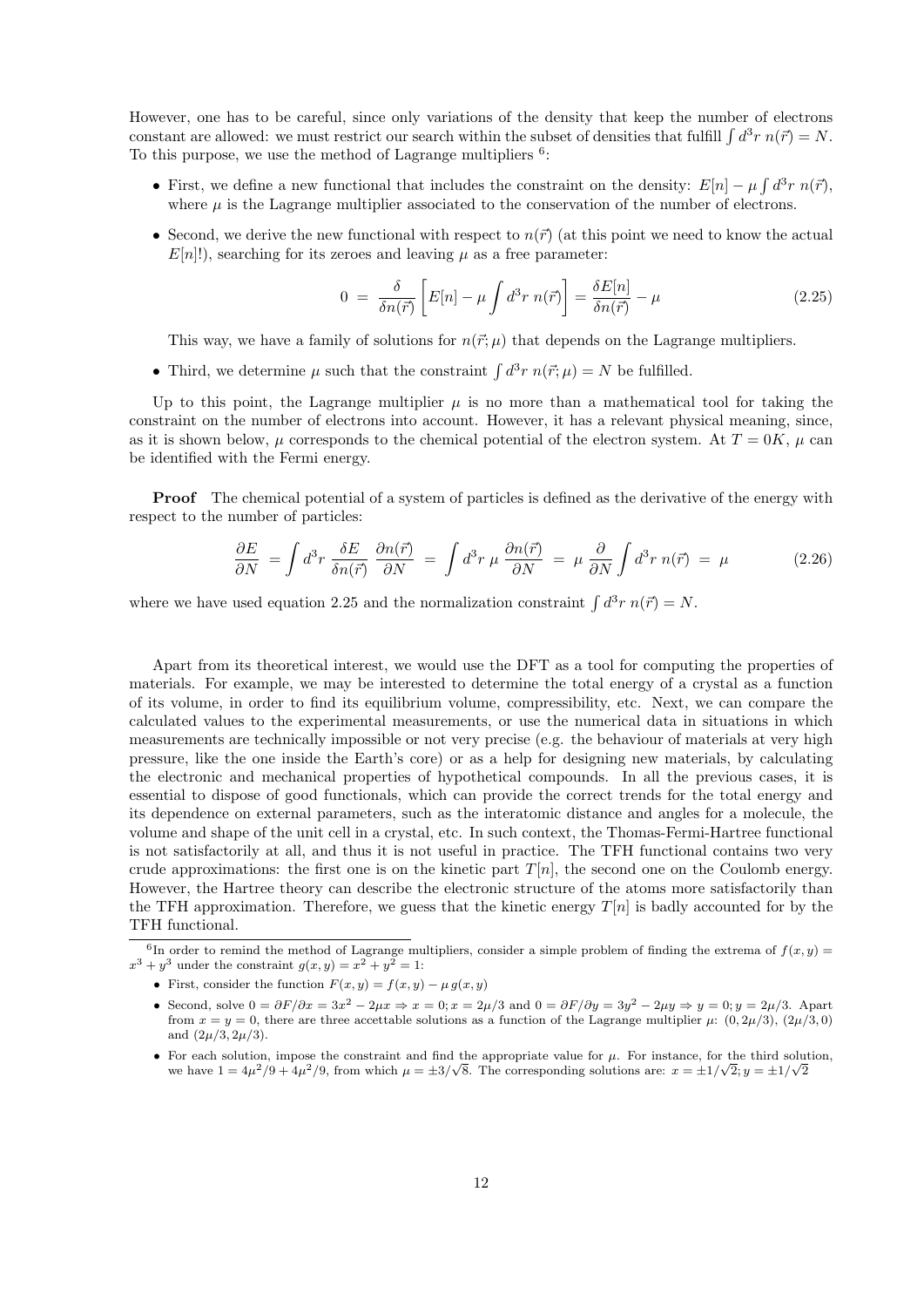#### 2.4.2 The Kohn-Sham equations

In 1965, Kohn and Sham suggested an alternative way to implement the DFT. In the fifties and sixties, one-electron Schrodinger equations with effective potentials were often used to compute the electronic structure of atoms, molecules and solids, rather satisfactorily. Those approaches were close in spirit to the Hartree method, but included a modified potential term that partially describes the exchange and correlation effects between electrons. Although relatively successfull (especially considering that the electronic structure calculations were at their infancy), those approaches lacked a rigorous theoretical foundation. Kohn and Sham's intuition was to find out a one-particle equation within the framework of the DFT, which could be at least as successfull as the empirical one-electron Schrodinger equations with effective potentials while being justified from a theoretical point of view. Those equations are now called the Kohn-Sham equations. A derivation is given in the following paragraphs.

In order to go beyond the TFH approximation, we introduce  $T_s[n]$ , the kinetic energy of a virtual non interacting N-electron system,  $\frac{7}{1}$  which has exactly the same density than the interacting one (we will come back on that later). Therefore, the exact kinetic energy can be written as  $T[n] = T_s[n] + T_c[n]$ , where  $T_c[n]$  is the reminder. From advanced many-body calculations that well account for the electron-electron interaction,  $T_c[n]$  is known to be rather small with respect to  $T[n]$ , for several atoms and solids. Therefore,  $T_s[n]$  represents a not too bad approximation to the exact kinetic energy functional. Similarly, the exact Coulomb functional  $U[n]$  may be rewritten as a sum of the Hartree term  $E_{\rm H}[n]$ , plus another contribution  $\Delta U[n]$  that accounts for the quantum nature of the interacting electrons:  $U[n] = E_H[n] + \Delta U[n]$ . Next, we define the exchange-correlation energy functional as  $E_{\rm xc}[n] = T_c[n] + \Delta U[n]$ .  $E_{\rm xc}[n]$  should account for: (1) the exchange effects (that is, the Pauli repulsion between electrons with the same spin) as the Fock term does in the Hartree-Fock theory; (2) the correction that compensates the spurious self-interaction term appearing in  $E_{\rm H}[n]$ ; (3) the correlation effects, that is the propensity for two electrons of unequal spin to choose different orbitals and to mutually avoid along their motion in space. For the moment, we assume that  $E_{\rm xc}[n]$  is available in some approximated way. A more detailed description of  $E_{\rm xc}[n]$  and the current approximations will be given in section 2.5.

Therefore, we can rewrite the exact energy functional as:

$$
E[n] = T_s[n] + \int d^3r \ V_{\text{ext}}(\vec{r}) n(\vec{r}) + E_H[n] + E_{\text{xc}}[n] \tag{2.27}
$$

The variational equation for the exact functional is thus:

$$
\frac{\delta E[n]}{\delta n(\vec{r})} = \frac{\delta T_s[n]}{\delta n(\vec{r})} + V_{\text{ext}}(\vec{r}) + e^2 \int d^3 r' \frac{n(\vec{r'})}{|\vec{r} - \vec{r'}|} + \frac{\delta E_{\text{xc}}[n]}{\delta n(\vec{r})} = \mu \tag{2.28}
$$

where we used the fact that  $\delta E_H[n]/\delta n(\vec{r}) = e^2 \int d^3r' \frac{n(\vec{r})}{|\vec{r}-\vec{r}|}$  $\frac{n(r')}{|\vec{r}-\vec{r'}|}$  (see exercise).

Kohn and Sham hypothized that, for any system S of N interacting electrons in a given external potential  $V_{ext}(\vec{r})$ , there is a virtual system  $S_s$  of N non interacting electrons with exactly the same density as S. Obviously, if such a correspondance exists, the non interacting electrons in  $S_s$  must be subjected to another external potential, which must compensate the contributions from electron-electron interactions. We denote such an effective potential with  $V_s(\vec{r})$ , where s stands for "single particle". For  $S_s$ , the variational equation writes:

$$
\frac{\delta E[n]}{\delta n(\vec{r})} = \frac{\delta T_s[n]}{\delta n(\vec{r})} + V_s(\vec{r}) = \mu \tag{2.29}
$$

The two equations 2.28 and 2.29 have the same mathematical form. They coincide whenever:

$$
V_{\rm s}(\vec{r}) = V_{\rm ext}(\vec{r}) + e^2 \int d^3r' \, \frac{n(\vec{r'})}{|\vec{r} - \vec{r'}|} + V_{\rm xc}(\vec{r};[n]) \tag{2.30}
$$

where  $V_{\text{xc}}(\vec{r};[n]) = \delta E_{\text{xc}}[n]/\delta n(\vec{r})$  is the functional derivative of the exchange-correlation energy, which is usually referred to as the "exchange-correlation potential" and is a functional of the electron density,

 $7s$  stands for "single-particle", since, in the virtual system, the electrons are supposed not to interact between each other and to behave as independent single particles.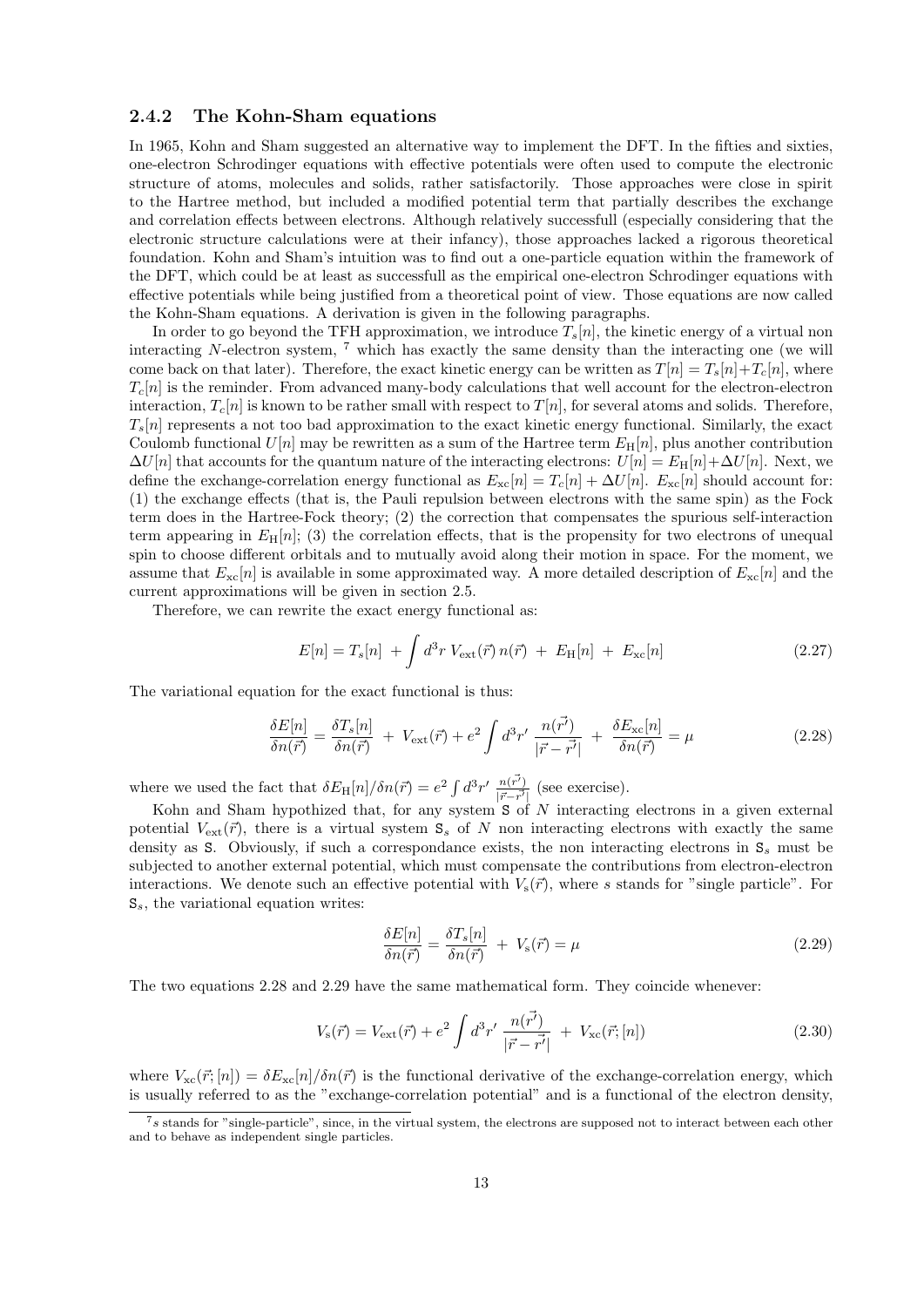too. Since two identical equations have the same solutions, the electron densities of the interacting and the non interacting systems are the same if the effective potential  $V_s(\vec{r})$  satisfies the equation 2.30. This equation is a necessary condition for the existence of the virtual system  $S_s$  of non interacting electrons at the same density as the physical system S.

Yet, we do not know an explicit expression of the  $T_s[n]$  functional in terms of the density that is valid for any inhomogeneous system. However, we know how to solve the problem of  $N$  non interacting electrons in the potential  $V_s(\vec{r})$ , via N Schrodinger equations for the one-particle orbitals  $\psi_i$   $(j = 1, N)$ :

$$
\left[-\frac{\hbar^2 \nabla^2}{2m} + V_s(\vec{r})\right] \psi_j(\vec{r}) = \varepsilon_j \psi_j(\vec{r})
$$
\n(2.31)

For such a system, we know also how to construct the corresponding electron density  $n_s(\vec{r})$ , by summing up the square moduli of the occupied orbitals, with  $f_j$  their occupation factor  $(0 \le f_j \le 2)$ , where the factor 2 accounts for the double orbital occupancy with spin up and spin down electrons, since the virtual system is supposed to be spin-compensated as the physical one):

$$
n_s(\vec{r}) = \sum_j f_j \, |\psi_j(\vec{r})|^2 \tag{2.32}
$$

If  $V_s(\vec{r})$  is given by equation 2.30, the density in equation 2.32 corresponds to that of the interacting system of N electrons, in its ground state, namely  $n_s(\vec{r}) = n(\vec{r})$ . Equations 2.30 and 2.31 thus represent an alternative and effective way to find the ground state density and energy of the system of interacting electrons, instead of minimizing  $E[n]$  directly. They are the celebrated Kohn-Sham equations, which we rewrite below for a system of spin-compensated electrons:

$$
\left[ -\frac{\hbar^2 \nabla_2}{2m} + V_{\text{ext}}(\vec{r}) + e^2 \int d^3 r' \frac{n(\vec{r'})}{|\vec{r} - \vec{r'}|} + V_{\text{xc}}(\vec{r};[n]) \right] \psi_j(\vec{r}) = \varepsilon_j \psi_j(\vec{r}) \tag{2.33}
$$

$$
n(\vec{r}) = \sum_{j} f_j \mid \psi_j(\vec{r}) \mid^2 \tag{2.34}
$$

Some relevant observations on the Kohn-Sham (KS) equations follow:

- The first KS equation 2.33 looks like a simple Schrodinger equation. However, both  $e^2 \int d^3r' \frac{n(\vec{r})}{|\vec{r}-\vec{s}|^2}$  $|\vec{r}-\vec{r'}|$ and  $V_{\text{xc}}(\vec{r};[n])$  depend on  $n(\vec{r})$ , which depends on the KS orbitals  $\psi_i$ , which in turn depend on the effective potential  $V_s$ . The problem is thus non linear; it is usually solved by starting from a trial potential or density and iterate to self-consistency. (i.e. further iterations would change neither the orbitals nor the potential below a pre-determined numerical precision). Some effective methods to achieve the numerical solution of the KS equations will be treated in section 3.2. Once the self-consistent density is found, the corresponding total energy can be computed via equation 2.27 (see also section 2.4.3). The KS equations are in this respect similar to Hartree-Fock equations, although they are mathematically distinct objects.
- In principle, the KS eigenvalues  $\varepsilon_j$  do not represent the eigen-energies of the physical electron system (apart from an exception, see below). Indeed, it could be shown that they are equivalent to Lagrange multipliers that ensure the orthogonality between any two KS orbitals of the virtual non interacting system:  $\langle \psi_i | \psi_k \rangle = \delta_{ik}$ . The virtual system was indeed introduced in order to reproduce the electron density of the physical system, not to yield the true wave functions or eigenvalues.
- For a finite system of  $N$  electrons, the only KS eigenvalue that has a physical meaning is the highest occupied one, which in principle represents the electron chemical potential. However, the common approximations to  $E_{\rm xc}$  often spoil the agreement with the corresponding experimental data.
- Although in principle the KS eigenvalues  $\varepsilon_j$  do not represent the eigen-energies of the physical electron system, a quite common practice is to identify them with the physical electron eigenenergies. Sometime such an approximation is not too bad and provide the right orbital ordering as a function of their energies. However, it often fails and much care must be used when such an identification is made. This issue has been widely discussed in the literature (9).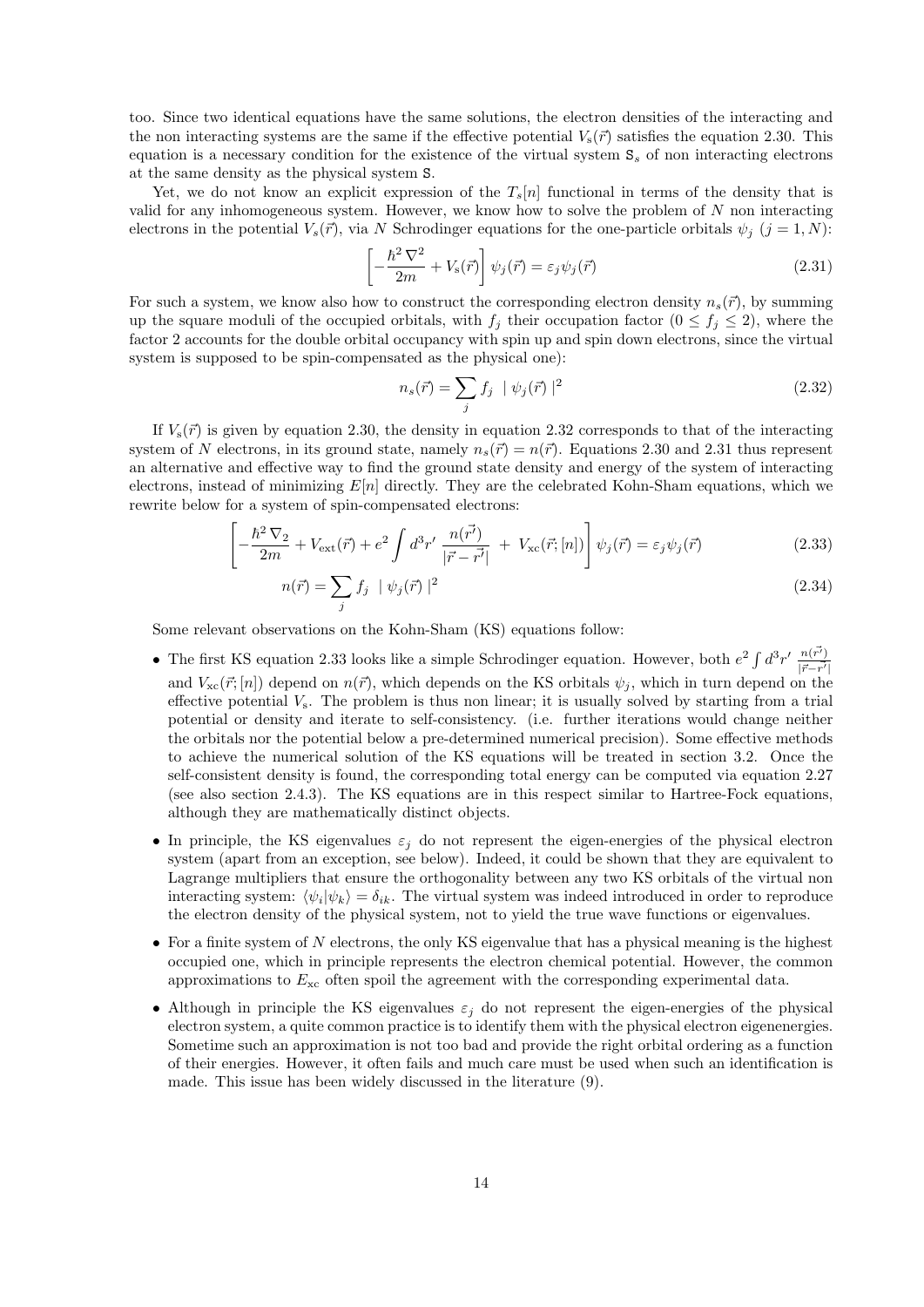Spin-polarized cases. Up to this point, we focused on spin-compensated systems, with  $N$  paired electrons: having chosen a quantization direction for  $S_z$ ,  $N/2$  electrons have spin-up ( $\uparrow$ ) and  $N/2$  electrons have spin-down  $(\downarrow)$ . For systems containing unpaired electrons, we have to specify the number of spin-up and spin-down electrons,  $N_{\uparrow}$  and  $N_{\downarrow}$ , respectively. For each of the two spin components, a set of spinpolarized Kohn-Sham equations are solved, which leads to two set of KS orbitals, depending on their spin χ:

$$
\left[ -\frac{\hbar^2 \nabla_2}{2m} + V_{\text{ext}}(\vec{r}) + e^2 \int d^3 r' \frac{n(\vec{r'})}{|\vec{r} - \vec{r'}|} + V_{\text{xc}}(\vec{r}; [n, \sigma]) \right] \psi_{j, \chi}(\vec{r}) = \varepsilon_{j, \chi} \psi_{j, \chi}(\vec{r}) \tag{2.35}
$$

$$
n_{\chi}(\vec{r}) = \sum_{j} f_{j,\chi} \, |\psi_{j,\chi}(\vec{r})|^2 \tag{2.36}
$$

where  $\chi = \uparrow$  or  $\chi = \downarrow$ . The total electron density and the spin density are:

$$
n(\vec{r}) = n_{\uparrow}(\vec{r}) + n_{\downarrow}(\vec{r}) \tag{2.37}
$$

$$
\sigma(\vec{r}) = n_{\uparrow}(\vec{r}) - n_{\downarrow}(\vec{r}) \tag{2.38}
$$

In the spin-polarized case, the exchange-correlation energy and potentials obviously depend on both  $n(\vec{r})$ and  $\sigma(\vec{r})$ . The number of spin-up and spin-down electrons (or equivalently, the total number N and the difference  $N_{\uparrow} - N_{\downarrow}$  are independent variables and must be fixed before starting the calculation. Practically, if one does not know the spin polarization of the system in advance, distinct calculations must be carried out as a function of  $(N<sub>†</sub> - N<sub>↓</sub>)$  and the relative energies compared. Within the actual approximation for  $E_{\rm xc}[n, \sigma]$ , the most stable spin configuration is that which minimizes the total energy  $E[n, \sigma]$ .

#### Exercises

- 1. For the three-dimensional, non interacting homogeneous electron gas at zero absolute temperature, show that  $\mu = \epsilon_F = \partial E/\partial N$  ( $\epsilon_F$  is the Fermi energy). Hint: find  $\epsilon_F$  as a function of N and deduce that  $\partial \epsilon_F / \partial N = 2\epsilon_F / 3N$ . Then, compute the total energy E of the 3D non interacting HEG as a function of both N and  $\epsilon_F$  and derive with respect to N, taking into account that  $\epsilon_F$  depends on N (therefore, you will have to make a chain derivative, using the previous results).
- 2. Show that  $\delta E_{\rm H}[n]/\delta n(\vec{r}) = e^2 \int d^3r_1 \frac{n(\vec{r}_1)}{|\vec{r}-\vec{r}_1|}$  $\frac{n(\vec{r}_1)}{|\vec{r}-\vec{r}_1|}$ , where  $E_{\rm H}[n] = \frac{e^2}{2}$  $\frac{e^2}{2} \int d^3r_1 \int d^3r_2 \; \frac{n(\vec{r_1}) n(\vec{r_2})}{|\vec{r_1}-\vec{r_2}|}$  $\frac{(r_1)n(r_2)}{|r_1^2-r_2|}$ . Hint: use the "easy rules" for deriving functionals that have been presented in section 2.1.1.
- 3. For a system of N non interacting electrons, show that the density can be written like in equation 2.32. Hint: Write the wave function  $\Psi(\vec{r}_1,\ldots,\vec{r}_N)$  as a product of the one-particle orbitals  $\psi_i$ , like in the Hartree theory, and use equation 2.8.
- 4. Prove that the total energy of the virtual non interacting system is not equal to the sum of the eigenvalues  $\varepsilon_i$  in equation 2.33. Discuss why this is the case.

#### 2.4.3 Computing the total energy

The total energy, previously defined in equation 2.27, is

$$
E[n] = T_s[n] + \int d^3r \, V_{\text{ext}}(\vec{r}) \, n(\vec{r}) + E_H[n] + E_{\text{xc}}[n] \tag{2.39}
$$

Solving the Kohn-Sham equations is equivalent to find the density  $n(\vec{r})$  that minimizes  $E[n]$ , for the actual exchange-correlation functional  $E_{\rm xc}[n]$ , which is necessarily approximated for real systems. The corresponding single-particle orbitals  $\psi_i(\vec{r})$  are thus self-consistent, like the density and the effective potential, as they generate themselves through the Kohn-Sham equations. Once self-consistent orbitals  $\psi_i(\vec{r})$  and density  $n(\vec{r})$  have been obtained, the total energy of the ground state, for the approximated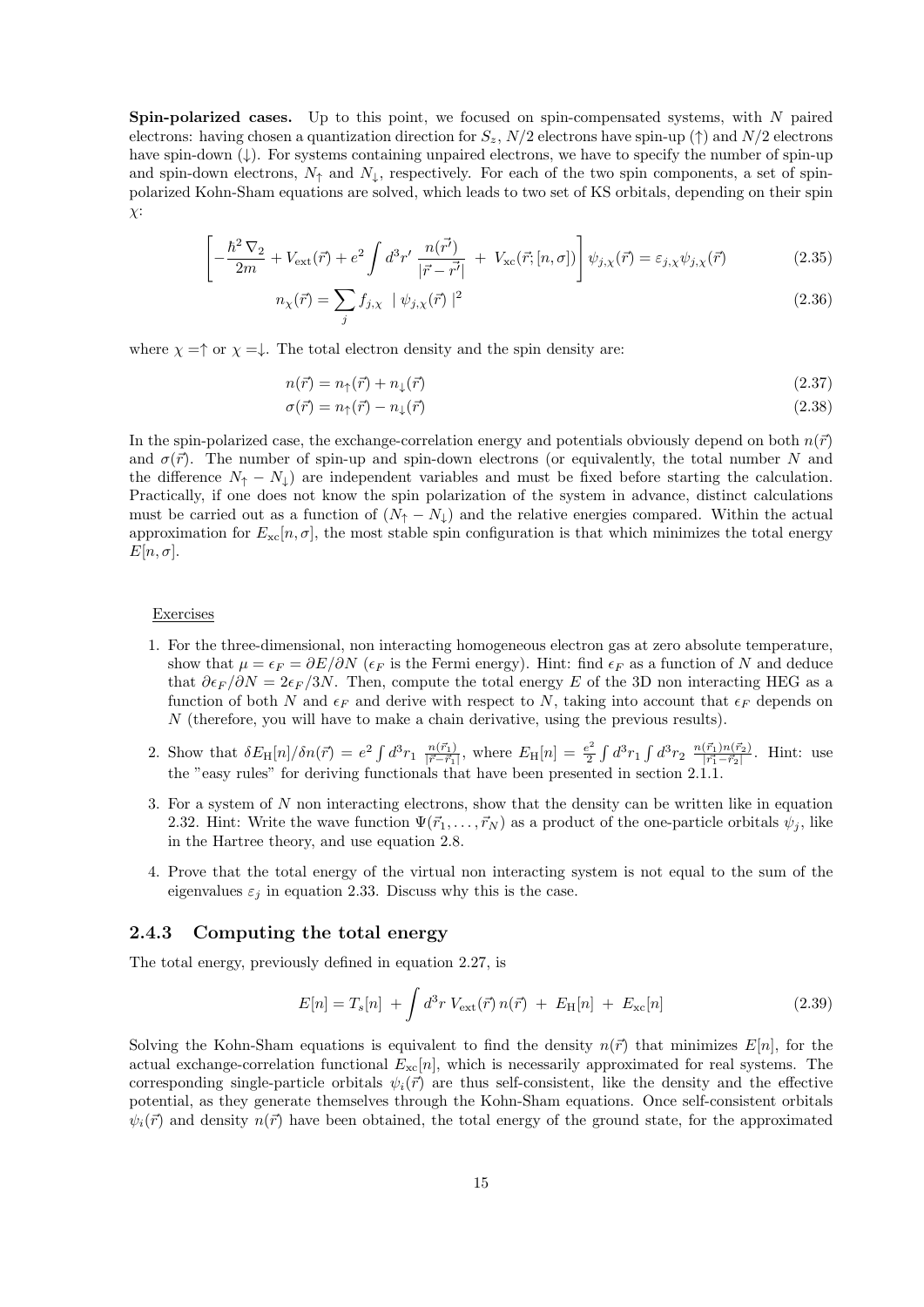exchange-correlation functional, can be computed. In equation 2.39, the kinetic energy  $T_s[n]$  of the virtual, non-interacting system can be expressed as:

$$
T_s[n] = -\frac{\hbar^2}{2m} \sum_j f_j \psi_j^* (\vec{r}) \nabla^2 \psi_j (\vec{r}) \tag{2.40}
$$

while the other terms usually depend solely on the density  $8$ 

An equivalent expression can be obtained by combining equations 2.45 and 2.33:

$$
\sum_{j} f_j \int d^3r \, \psi_j^*(\vec{r}) \left[ -\frac{\hbar^2 \, \nabla_2}{2m} + V_{\text{ext}}(\vec{r}) + e^2 \int d^3r' \, \frac{n(\vec{r'})}{|\vec{r} - \vec{r'}|} + V_{\text{xc}}(\vec{r};[n]) \right] \psi_j(\vec{r}) = \sum_{j} f_j \int d^3r \, \varepsilon_j \, \psi_j^*(\vec{r}) \psi_j(\vec{r})
$$

that is,

$$
T_s[n] + \int d^3r \, V_{\text{ext}}(\vec{r}) \, n(\vec{r}) + e^2 \int d^3r \int d^3r' \frac{n(\vec{r}) \, n(\vec{r'})}{|\vec{r} - \vec{r'}|} + \int d^3r \, n(\vec{r}) \, V_{\text{xc}}(\vec{r};[n]) = \sum_j f_j \, \varepsilon_j \tag{2.41}
$$

From this equation, the kinetic energy can be expressed in terms of eigenvalues  $\varepsilon_i$  and density  $n(\vec{r})$ . By replacing the kinetic energy in equation 2.45 with this expression, one obtains for the total energy:

$$
E[n] = \sum_{j} f_j \, \varepsilon_j \, - \, \frac{e^2}{2} \int d^3r \int d^3r' \, \frac{n(\vec{r}) \, n(\vec{r'})}{|\vec{r} - \vec{r'}|} \, + \, E_{\rm xc}[n] \, - \, \int d^3r \, n(\vec{r}) \, V_{\rm xc}(\vec{r};[n]) \tag{2.42}
$$

### 2.5 The Exchange-Correlation energy functional

The exchange-correlation energy  $E_{\text{xc}}[n]$  was introduced as a reminder between the unknown exact energy functional  $E[n]$  and the sum given by the kinetic energy of the non interacting electron gas at the same density, plus the Hartree term and the contribution of the external potential (see eq. 2.27).  $E_{\text{xc}}[n]$  can be defined as:

$$
E_{\rm xc}[n] = E[n] - E_{\rm known}[n] \qquad \qquad \text{where} \qquad (2.43)
$$

$$
E_{\text{known}}[n] = T_s[n] + \int d^3r \, V_{\text{ext}}(\vec{r}) \, n(\vec{r}) + E_H[n] \tag{2.44}
$$

Therefore,  $E_{\rm xc}[n]$  should account for all the purely quantum effects, namely exchange and correlation, and eliminate the spurious electron self-interaction term that is present in  $E_H[n]$  as well. Note that  $E_{\rm xc}[n]$  is simply a functional of the electron density and is independent of the external potential, so that it should work for all materials.

Often,  $E_{\rm xc}[n]$  is written as a sum of a term which is due to pure exchange plus a contribution from electron correlation as  $E_{\text{xc}}[n] = E_{\text{x}}[n] + E_{\text{c}}[n]$ . We know the exchange term explicitly in terms of the one-particle orbitals that forms the Fock determinant  $Det(\phi_1, \ldots, \phi_N)$  (see section 2.1), which can be written as:

$$
E_{\rm x}[\{\phi_i\}] = \frac{e^2}{2} \sum_{i,j} \int d^3r \int d^3r' \, \frac{\phi_i^{\star}(\vec{r}) \phi_j^{\star}(\vec{r'}) \phi_i(\vec{r'}) \phi_j(\vec{r})}{|\vec{r} - \vec{r'}|} \tag{2.45}
$$

However, the expression of the exchange energy as a functional of the electron density is not exactly known, apart from few cases, such as the homogeneous electron gas (HEG), for which the density is equal to its mean value  $\bar{n} = N/V$  everywhere <sup>9</sup>:

$$
E_{\rm x}^{\rm HEG}(\bar{n}) = -\frac{3e^2}{4} \left(\frac{3}{\pi}\right)^{1/3} V \,\bar{n}^{4/3} = -C_{\rm x} V \frac{N}{V} \,\bar{n}^{1/3} \tag{2.46}
$$

<sup>8</sup>An important exception is provided by hybrid exchange-correlation functionals, for which the corresponding XC energy should be expressed in terms of the single-particle orbitals  $\psi_i(\vec{r})$  as the kinetic energy in 2.45.

<sup>&</sup>lt;sup>9</sup>The following expression is valid in three dimensions; distinct formulae can be easily derived for  $D = 1$  and  $D = 2$ .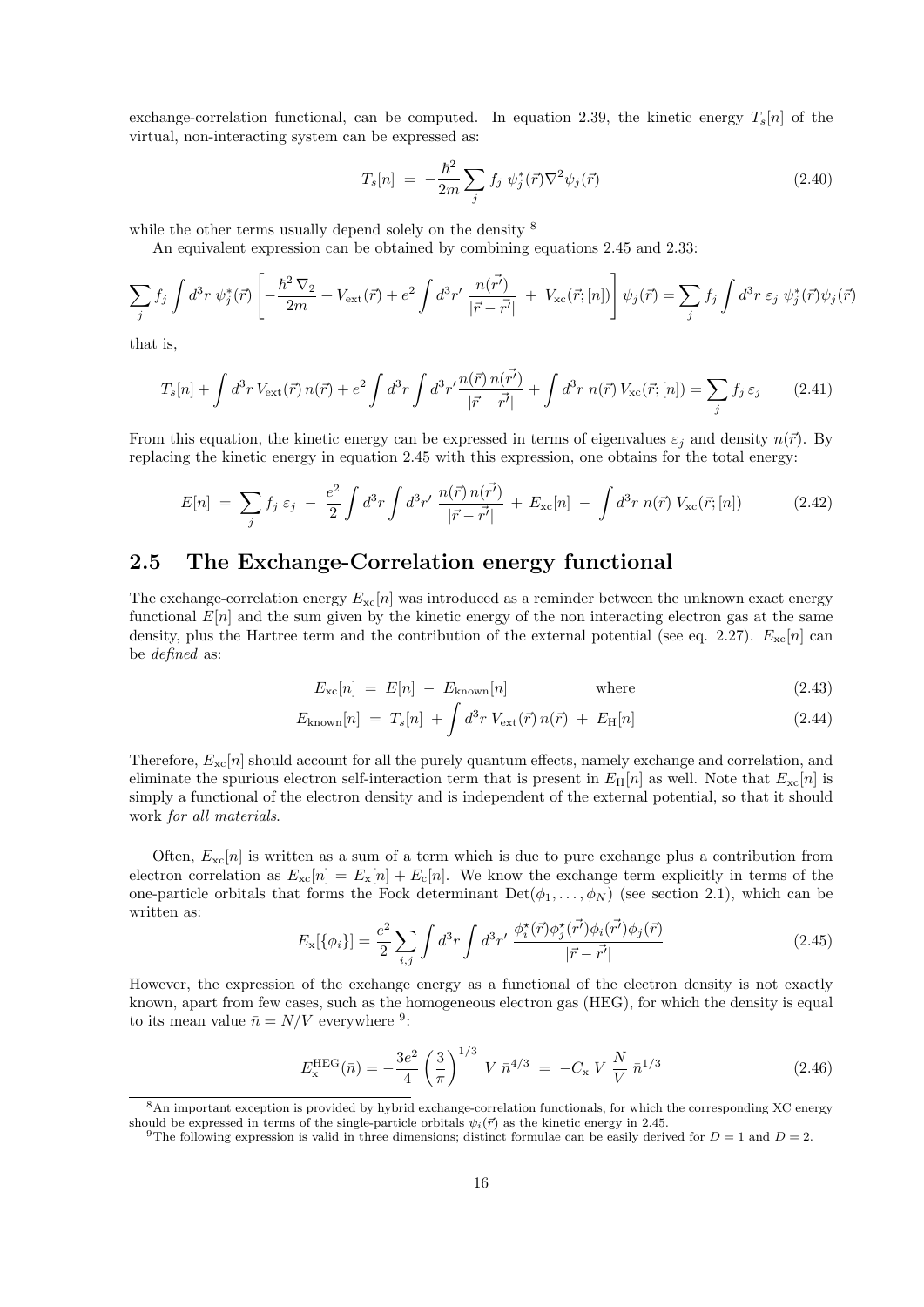Note that in the HEG the exchange contribution is always negative and therefore contributes to increase the cohesion by lowering the electron-electron repulsion.

In addition to the exchange term, there is an energy contribution from the dynamic correlations between electrons. Indeed, even for electrons with different spin, the probability of finding an electron in  $\vec{r}$  when another is in  $\vec{r}$ , gets much smaller than 1 (which would be the limit for non interacting electrons, without correlation effects) when  $\vec{r'} \rightarrow \vec{r}$ . Therefore, along its trajectory in space, the electron sees around itself a depression of the density coming from the other electrons, whose average is usually referred to as the exchange-correlation hole  $n_{\rm xc}(\vec{r}, \vec{r'})$ . Its exchange part is only effective between electrons with the same spin. The reminder is purely due to correlation effects and is sometime named the Coulomb hole.

Exchange and correlation effects can be properly treated within the many-body theory, which is largely based on Green functions and diagrammatic techniques. They are well beyond the scope of this book, so that I will just give some physical examples of correlation effects. The first example is the He atom, with just two electrons, which is given as exercise.

Obviously, the previous definition of  $E_{\rm xc}[n]$  that is given in equation 2.43 does not help in finding an expression for the exchange and correlation energy functional, since the complexity of the many-electron problem is simply displaced from  $E[n]$  to  $E_{\text{xc}}[n]$ . On one hand, the main contributions to the total energy of atoms, molecules and solids come to the known part of the functional  $E_{known}[n]$ ; as a consequence, the relative error on the total energy is small, independently of the approximations for  $E_{\rm xc}[n]$ . On the other hand, usually one would like to compare two systems, which may differ by geometry, volume, atomic composition, number of electrons, presence of external fields, etc. In this case, what matters is the difference between the total energies of the two systems. The contribution of exchange and correlation effects to such energy differences may be quite relevant in many cases. Therefore, the problem of finding effective approximations for  $E_{\text{xc}}[n]$  is a central one in DFT, as proved by the number of publications where the issue is discussed. It is still open, since the exact  $E_{\rm xc}[n]$  is not known. In the following, we give a very short account of some of the approximations that are currently used, more to inform the reader than to go deep into their derivation or to provide a thorough account on the performances of the various functionals. We refer the interested reader to the very good review articles and original papers on the subject.

The Local Density Approximation The Local Density Approximation (LDA) was introduced by Kohn and Sham in 1965 (6). It is the simplest approximation to  $E_{\rm xc}[n]$  and it was constructed exactly in the same spirit as the local approximation  $E^{\text{HEG}}[n]$  to the kinetic energy functional that we discussed in section 2.3. Let us start again from the non interacting homogeneous electron gas (HEG). The exchange energy is exactly known in terms of the mean density  $\bar{n}$  (see equation 2.46). Another explicit expression in terms of  $\bar{n}$  can be derived for the correlation part in various ways. On one hand, from the high-density limit of the HEG, by extrapolation to the usual physical densities. Indeed, at high electron densities, where the kinetic contribution dominates, an expression for the correlation energy can be obtained through perturbation theory. On the other hand, from accurate quantum Monte-Carlo simulations of the homogeneous electron gas at selected densities. Numerical values obtained are then interpolated for any  $\bar{n}$ . All the expressions for the correlation energy of the HEG can be written as:

$$
E_c^{\text{HEG}}(\bar{n}) = -C_c V \frac{N}{V} e_c(\bar{n})
$$
\n(2.47)

where the actual expression for the correlation energy per electron  $e_c(\bar{n})$  is different in the various approximations. It is worth noting that, for the mean densities that are typical of simple metals like Na, K, Al, Ag or Au, the exchange contribution is more negative than its correlation counterpart.

Both  $E_{\rm x}^{\rm HEG}(\bar{n})$  and  $E_{\rm c}^{\rm HEG}(\bar{n})$  are usually rewritten as:

$$
E_{\rm xc}^{\rm HEG}(\bar{n}) = V \frac{N}{V} e_{\rm xc}^{\rm HEG}(\bar{n})
$$
\n(2.48)

where  $e_{\text{xc}}^{\text{HEG}}(\bar{n})$  is the exchange-correlation energy per electron in the HEG.

Now we generalize the previous result for electron densities that are not uniform in space. Let's assume that the functional dependence of  $E_{\rm xc}$  on  $n(\vec{r})$  is the same as in the HEG, in order to obtain the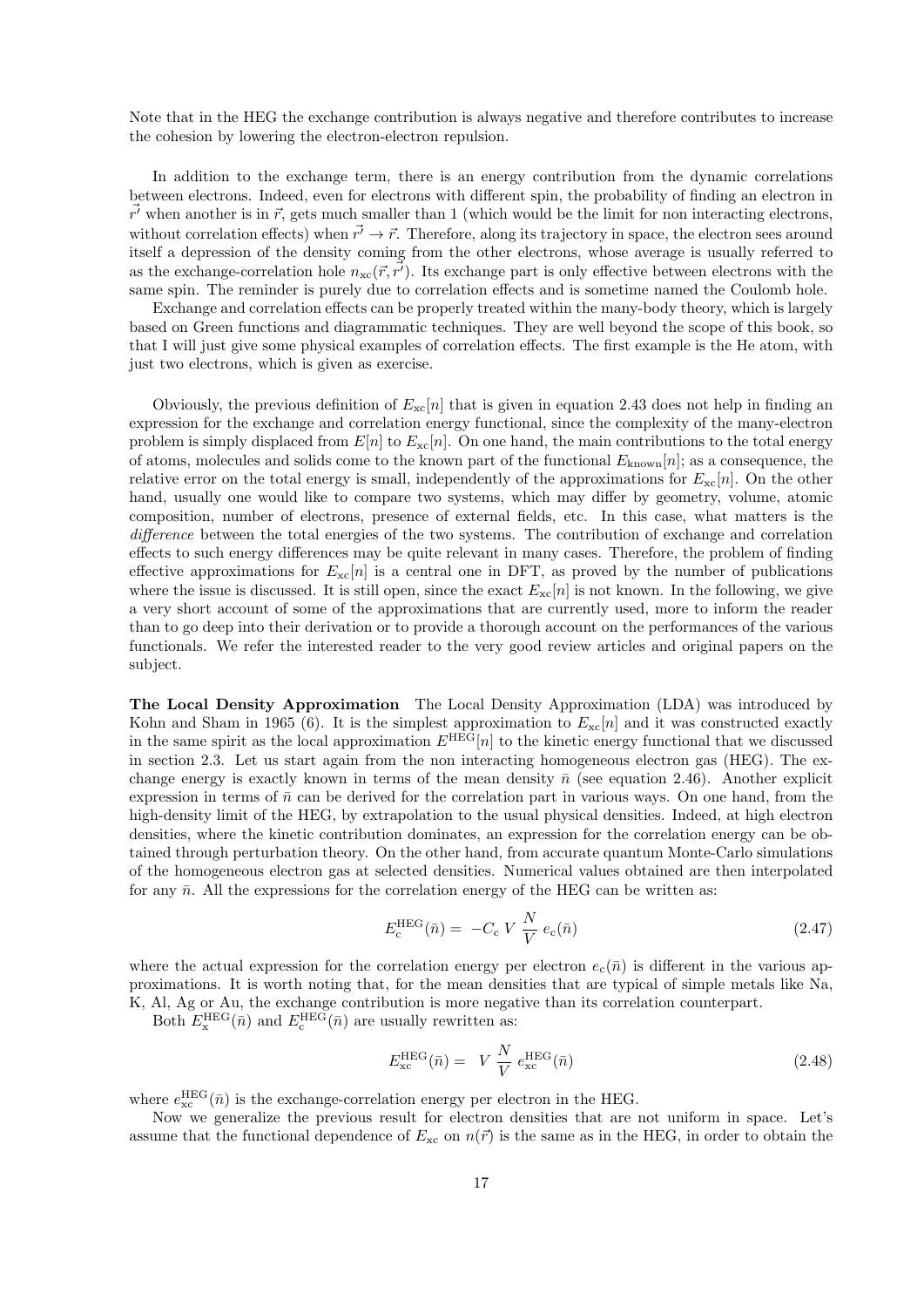LDA approximation:

$$
E_{\rm xc}^{\rm LDA}[n] = \int d^3r \; n(\vec{r}) \; e_{\rm xc}^{\rm HEG}(n(\vec{r})) \tag{2.49}
$$

where we have replaced  $\bar{n}$  with the local density  $n(\vec{r})$  at the point  $\vec{r}$  and the volume V with the sum of small cells in which the system is supposed to be homogeneous. As a consequence, the LDA is expected to be a good approximation for systems in which the electron density does vary little and not too rapidly.

Despite its simplicity, the LDA works quite well in many systems, which are far from being quasihomogeneous, as far as the electron density is concerned, and for many purposes. This is due to the fact that the LDA fulfills the sum rule on the exchange-correlation hole  $\int d^3r' n_{\rm xc}(\vec{r}, \vec{r'}) = -1 \ \forall \vec{r}$ . This gives rise to error compensation when computing the xc energy (typically, the LDA overestimates  $E_x$  and underestimates  $E_c$ ). Moreover, the LDA approaches the correct limit when the electron density tends to very high values (as seen before, the kinetic energy dominates over the xc one for  $N/V \to \infty$  in the HEG). Now, those regions where the electron density is high give the largest contributions to bonding in molecules and solids. Furthermore, although the LDA has many drawbacks, they are well known, so that the inexpert user benefits from a large experience gained over past years when the LDA had been extensively used. A non exhaustive list of such drawbacks follows: the LDA tends to overbind (i.e. the computed cohesive energies are too large). The electrons are not localised enough in space; indeed, the LDA is a generalization of the HEG, which is appropriate for some s and p electrons, but not for d and f orbitals. The long-range effects (image effects, van der Waals bonds) are completely missing, due to the extremely local nature of the LDA. As a consequence, the potential that an electron feels when approaching an atom or a surface is badly described by the LDA. The hydrogen bond, which is so important in biochemistry and in many chemical reactions, is also poorly accounted for. As an example, the structure of liquid water in the LDA greatly differs from the experimental one.

The Local Spin Density Approximation. The generalization of the LDA to spin-polarized systems is called the Local Spin Density Approximation (LSDA). It is built relying on the fully polarized HEG, for which the exchange-correlation energy per electron  $e_{\rm xc}^{\rm HEG}(\bar{n}_\chi)$  ( $\chi = \uparrow, \downarrow$ ) can be constructed, as a function of the mean spin-polarized electron density  $\bar{n}_{\chi}$ . For a virtual HEG that is partially polarized, the exchange-correlation energy per electron depends on both the total mean electron density  $\bar{n} = \bar{n}_{\uparrow} + \bar{n}_{\downarrow}$ and the spin polarization  $\bar{\sigma} = \bar{n}_{\uparrow} - \bar{n}_{\downarrow}$ . It is obtained by interpolation between the unpolarized case ( $\bar{\sigma} = 0$ ) and the fully polarized case  $(\bar{\sigma} = \bar{n})$ . The resulting LSDA approximation for the exchange-correlation energy writes as:

$$
E_{\rm xc}^{\rm LSDA}[n,\sigma] = \int d^3r \; n(\vec{r}) \; e_{\rm xc}^{\rm HEG} \left( n(\vec{r}), \sigma(\vec{r}) \right) \tag{2.50}
$$

The Generalized Gradient Approximation As expected, any real electron system is non-homogeneous, that is, the electron density varies in space. A first attempt to describe the density variations was provided by the expansion of the density in terms of its gradients ( $|\nabla n(\vec{r})|$ ,  $\nabla^2 n(\vec{r})$ , etc.), then adding the truncated expansion to the LDA. However, the approximations that contain the lowest-order gradients were unsuccessfull, and in most cases they worsen the much simpler LDA. A relevant adimensional parameter in the gradient expansion is  $\xi(\vec{r}) = \frac{1}{k_F(n(\vec{r}))} \mid \frac{\nabla n(\vec{r})}{n(\vec{r})}$  $\frac{\partial^{(n)}(r)}{n(\vec{r})}$ , where  $k_F(n(\vec{r})$  is the local Fermi wavelenght. It can be seen that in most systems, there are regions of the space in which  $\xi(\vec{r}) \geq 1$ ; this is the case of lowdensity regions in solids, surfaces, and atoms, for which the gradient expansion diverges. Furthermore, the gradient expansions that are truncated abruptly do not fulfill the sum rule on the exchange-correlation hole  $\int d^3r' n_{\rm xc}(\vec{r}, \vec{r'}) = -1 \ \forall \vec{r}$  unlike the LDA, and no error compensation generally occurs.

A major improvement took place in the eighties, when it was realized that there was no need to proceed in the gradient expansion order by order. Instead, functionals of both the density ant its gradient were constructed without relying on a gradient expansion, which are currently known as "generalized-gradient approximations" (GGA):

$$
E_{\rm xc}^{\rm GGA}[n,\sigma] = E_{\rm xc}^{\rm LDA}[n,\sigma] + \int d^3r \, e_{\rm xc}^{\rm GGA}(n(\vec{r}), \nabla n(\vec{r})) \tag{2.51}
$$

At variance with the LDA, where an exact expression for  $e_{\rm xc}^{\rm LDA}(\bar{n})$  exists (although explicit LDA functional differ for its practical implementation), there are many different prescription for choosing the function  $e_{\rm xc}^{\rm GGA}(n(\vec{r}), \nabla n(\vec{r})$ , each of one leading to distinct GGA's. Very schematically, there are two big classes of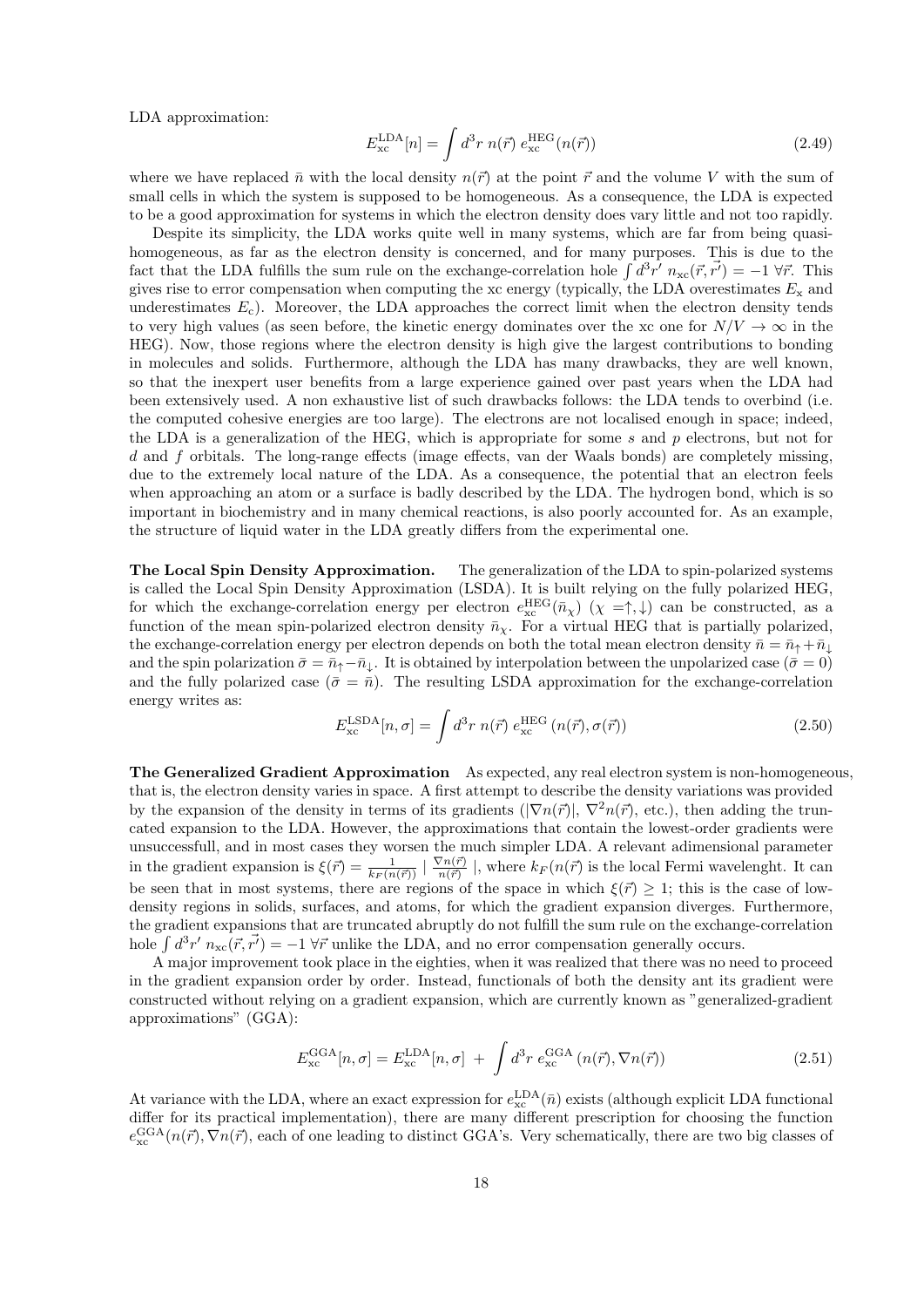GGA's: on the one hand,  $e_{\text{xc}}^{\text{GGA}}$  is written in terms of the adimensional quantity  $\xi(\vec{r}) = \frac{1}{k_F(n(\vec{r}))} |\frac{\nabla n(\vec{r})}{n(\vec{r})}$  $\frac{\sqrt{n(r)}}{n(\vec{r})}$ and few parameters; the latter ones are fitted to a large set of molecules for which accurate many-body calculations of the exchange-correlation energy are available. The Becke GGA for correlation belongs to this class. On the other hand, one can work at analytical forms of  $e_{\text{xc}}^{\text{GGA}}$  that: (1) fulfill the sum rule like the LDA; (2) reduce to the first terms of the naive gradient expansion whenever  $\xi(\vec{r}) \ll 1$ ; (3) cut all the contributes coming from regions where  $\xi(\vec{r}) > 1$  off. The class of approximations that were proposed by Perdew and coworkers in the nineties is an example. Revised-GGA are also improvements along these lines. Usually, the detailed forms of the GGA functionals are quite cumbersome, so that we address the interested reader to the original papers and the many reviews.

Some schematic remarks on the performances of GGA's follow:

- GGA sometimes overcorrects LDA: bond lengths are 0-2% larger than experimental values, cohesive energy is 10-20% too small.
- GGA describes XC effects in small-density regions of space much better than LDA. GGA is therefore usually employed for atoms and molecules.
- GGA cannot describe long-range effects, such as Van der Waals. However, hydrogen bonds are usually well accounted for.
- Strongly correlated electron systems are generally out of reach of the GGA.

#### Exercises

- 1. Variational method applied to the ground state of the He atom. Consider the non relativistic Hamiltonian for the He atom (atomic units  $\hbar = m = e^2 = 1$  are used throughout):  $H = -\frac{\nabla_1^2}{2} - \frac{2}{r_1} - \frac{2}{r_2} + \frac{1}{|\vec{r_1} - \vec{r_2}|}$ . In the ground state, the total angular momentum L and total spin S are both null. The two-electron wave function is a singlet, of the form  $\Psi = f(r_1, r_2) \frac{\chi_1(1)\chi_1(2) - \chi_1(2)\chi_1(1)}{\sqrt{2}}$ .  $f(r_1, r_2)$  is a symmetric function of the radial coordinates that we have to determine in each of the following cases, by minimizing  $E_0 = \langle \Psi H \Psi \rangle$ . A small computer program can be written in order to make the calculations faster and easier.
	- **I.** First try:  $f(r_1, r_2) = \phi(r_1; a)\phi(r_2; a)$ , where  $\phi(r; a) = \frac{a^{3/2}}{\sqrt{\pi}}e^{-ar}$  is a normalized atomic function of 1s type which depends on the parameter  $a$ . In this case, the two electrons are forced on the same orbital. Answer: optimal  $a_0 = 2 - 5/16$ , with  $E_0 = -5.695Ry$ .
	- **II.** Second try:  $f(r_1, r_2) = \frac{1}{\sqrt{2}}$  $\frac{1}{2} [\phi(r_1; b) \phi(r_2; a) + \phi(r_2; a) \phi(r_1; b)],$  where  $\phi(r; a) = \frac{a^{3/2}}{\sqrt{\pi}} e^{-ar}$  as above. In this second case, the two electrons could in principle have different orbitals. The minimization of the ground state energy is achieved for:  $a_0 \approx 2.18$ ;  $b_0 \approx 1.19$ , with  $E_0 \approx -5.751Ry$ .
	- III. Find in the literature the computed correlation energy for the He atom in its ground state. Why didn't we find the correct value? Which other orbital degree of freedom is lacking in the previous form of the spatial orbitals?
- 2. Derive the form of the exchange-correlation potential in the LDA  $(V_{\text{xc}}^{\text{LDA}}(\vec{r}) = \delta E_{\text{xc}}^{\text{LDA}}/\delta n(\vec{r}))$  starting from the definition of  $E_{\text{xc}}^{\text{LDA}}$  given in equation 2.49 and applying the rules for functional derivatives (section 2.1.1). Do the same for the GGA, with the energy functional given by equation 2.51.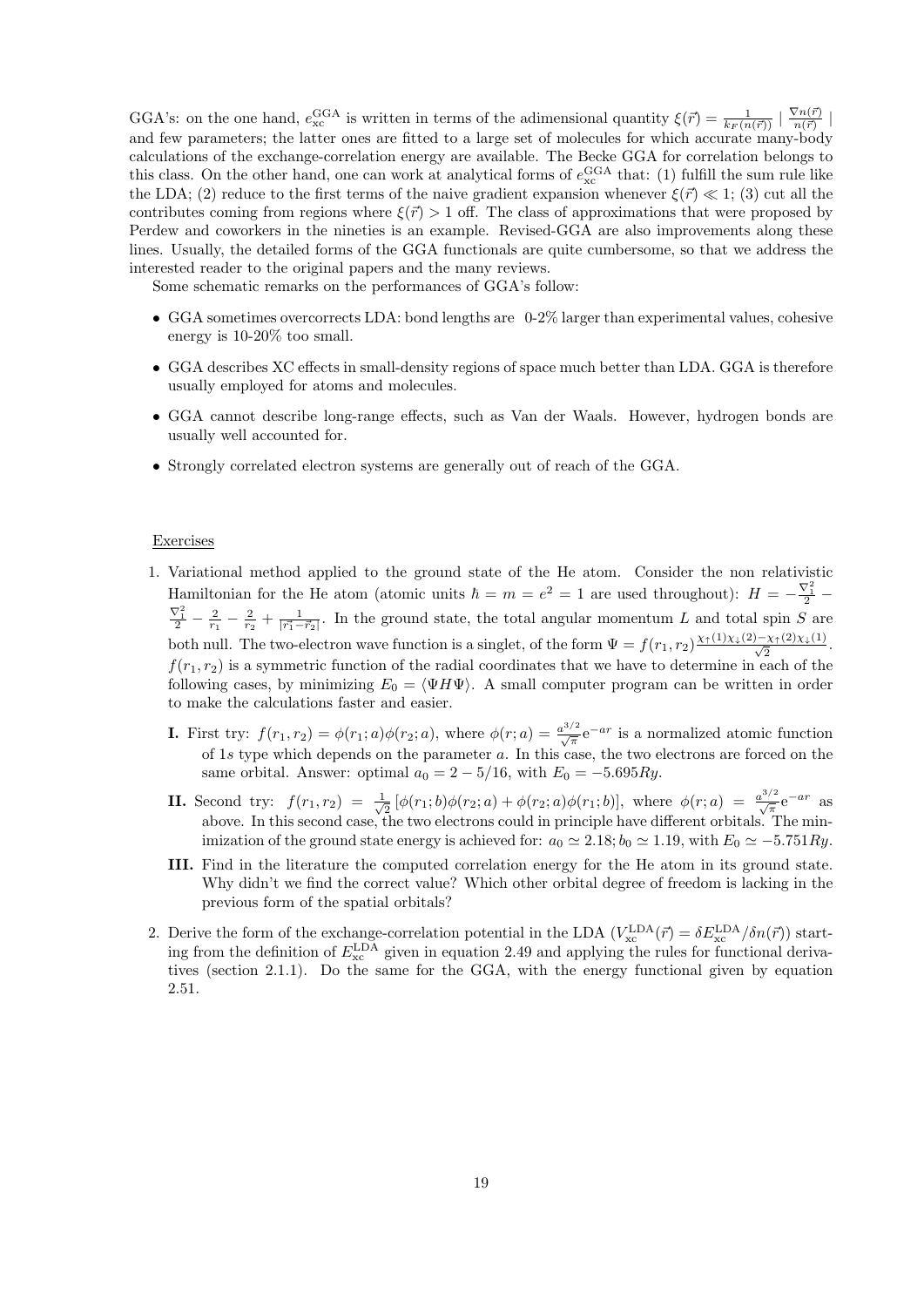## Chapter 3

## Practical Implementation

The popularity of the DFT is due to the fact that it is a very effective way to compute material properties and that many implementations of DFT exist. The standard implementations go through the resolution of the Kohn-Sham (KS) equations, which we rewrite for a system of spin-compensated electrons:

$$
h^{\text{KS}}[n] \psi_j(\vec{r}) = \varepsilon_j \psi_j(\vec{r}) \tag{3.1}
$$

$$
n(\vec{r}) = \sum_{j} f_j \mid \psi_j(\vec{r}) \mid^2 \tag{3.2}
$$

where the Kohn-Sham effective one-electron Hamiltonian, which depends on the electron density  $n(\vec{r})$ , is given by:

$$
h^{\text{KS}}[n] = -\frac{\hbar^2 \nabla^2}{2m} + V_{\text{ext}}(\vec{r}) + e^2 \int d^3 r' \frac{n(\vec{r'})}{|\vec{r} - \vec{r'}|} + V_{\text{xc}}(\vec{r};[n]) \tag{3.3}
$$

As explained in section 2.4, the KS equations must be solved self-consistently, which is usually achieved by iterations. Starting from a trial density  $n^{(0)}(\vec{r})$  (which can be obtained from trial orbitals),  $h^{\text{KS}}[n^{(0)}]$ is constructed according to equation 3.3. Then, the KS equation 3.1 is solved and new KS orbitals  $\psi_j^{(1)}$ are obtained. A new density  $n^{(1)}(\vec{r})$  is thus computed according to equation 3.2. From  $n^{(1)}(\vec{r})$  a new KS effective one-electron hamiltonian is derived, and so on. The process goes on until the differences of the KS effective one-electron hamiltonians at two successive iterations (or the electron densities) are below a pre-determined small number. Therefore, two distinct steps can be identified in the resolution of the KS equations: the first one is to obtain the KS orbitals for a fixed one-electron KS hamiltonian (equation 3.1). The standard techniques for the resolution of the Schrodinger equation can be used, as explained in section 3.1, by adopting a basis set for the expansion of the  $\psi_j$ ,  $n(\vec{r})$  and  $h^{KS}$ . Further, in section 3.2, we will illustrate briefly the devised methods which make the KS cycle converge.

## 3.1 Solving the Kohn-Sham equations: basis sets

First of all, we focus on the expansion of the KS orbitals on a basis set that is composed by the functions  ${f_{\alpha}(\vec{r})}$ . Although here the basis functions are defined on the real space, the expansion is valid regardless of the actual representation of the  $\{f_{\alpha}\}$ :

$$
\psi_j(\vec{r}) = \sum_{\alpha} c_{j,\alpha} f_{\alpha}(\vec{r}) \tag{3.4}
$$

The  $\{f_\alpha(\vec{r})\}$  are known functions, whereas  $c_{i,\alpha}$  are the coefficient expansions that have to be determined in order to compute the Kohn-Sham orbitals. Now, we insert the expansion 3.4 into equation 3.3 and obtain:

$$
h^{\text{KS}}[n] \sum_{\alpha} c_{j,\alpha} f_{\alpha}(\vec{r}) = \varepsilon_j \sum_{\alpha} c_{j,\alpha} f_{\alpha}(\vec{r}) \tag{3.5}
$$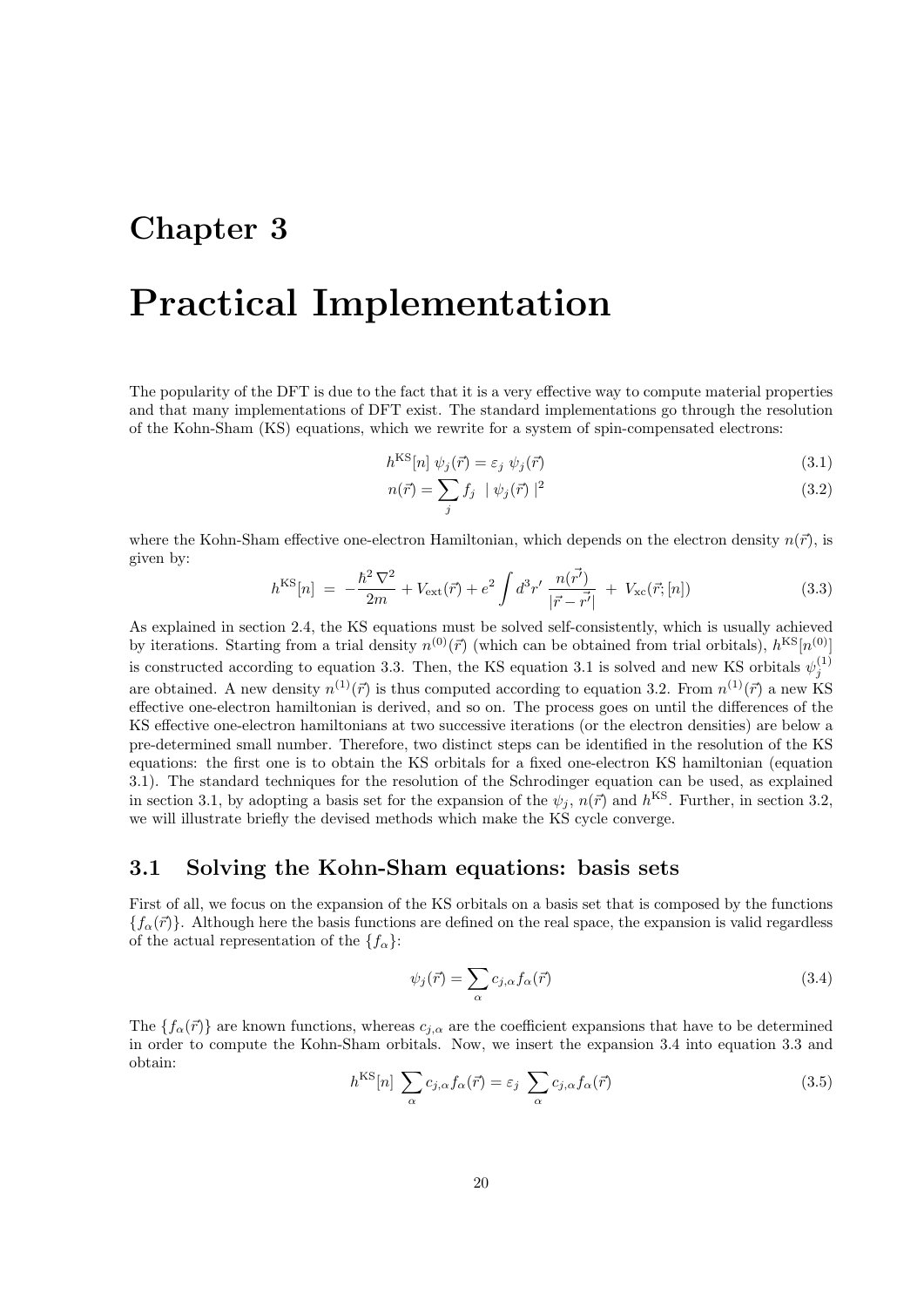

Figure 3.1: Potential for a periodic solid, in one dimension. The nuclei are separated by the distance a.

Then, we multiply both sides by a function belonging to the basis set,  $f^*_{\beta}(\vec{r})$  and integrate over space:

$$
\sum_{\alpha} c_{j,\alpha} \int d^3r \ f_{\beta}^*(\vec{r}) h^{\text{KS}}[n] f_{\alpha}(\vec{r}) = \sum_{\alpha} c_{j,\alpha} \varepsilon_j \ \int d^3r \ f_{\beta}^*(\vec{r}) f_{\alpha}(\vec{r}) \tag{3.6}
$$

$$
\sum_{\alpha} c_{j,\alpha} \left[ h_{\alpha,\beta}^{\text{KS}} - \varepsilon_j S_{\alpha,\beta} \right] = 0 \tag{3.7}
$$

where  $h_{\alpha,\beta}^{KS}$  and  $S_{\alpha,\beta}$  are the elements of the KS matrix  $\mathcal{H}^{KS}$  and the overlap matrix  $\mathcal{S}$ , respectively, which are expressed in the basis set  $\{f_{\alpha}\}\$ . The homogeneous linear system 3.7 admits non zero solutions for the unknown coefficients  $c_{j,\alpha}$  only if the determinant of the matrix in square bracket is null:

$$
\text{Det}\left[\mathcal{H}^{\text{KS}} - \varepsilon_j \,\mathcal{S}\right] = 0\tag{3.8}
$$

Therefore, the problem of solving the N KS equations for each orbital  $\psi_i(\vec{r})$  is transformed into a problem of linear algebra, which can be solved by standard diagonalization techniques.

In principle, the  $\{f_\alpha(\vec{r})\}$  should form a complete functional space. In such a case, any arbitrary function could be expanded as in eq.3.4. However, for computational reasons, the  $\{f_\alpha(\vec{r})\}$  set necessarily consists of a finite number of basis functions. Furthermore, the elements of the KS operator  $\mathcal{H}^{\text{KS}}$  and the overlap matrix  $S$  should be as simple as possible to be calculated. Therefore, the choice of the basis set is always determined through a compromise between computational efficiency and numerical accuracy. This is the reason why there are many possible choices for the basis set  $\{f_\alpha(\vec{r})\}$ , which at first sight gives the beginner the feeling of a babel. This is not the place where an account of the different methods can be found (see, e.g., (10)). However, we briefly analyze in the following the nature of the physical problem and provide a short description of some of the numerical methods that are used nowadays.

For a collection of atoms, such as molecules and solids, the potential felt by an electron becomes very negative near the nuclei, where the Coulomb attraction is very strong, whereas it is relatively small in the interstial regions (see Figure 3.1). Approaching a nucleus at  $\vec{R}_I$ , the potential on the electron behaves like  $V(\vec{r}) \sim -\frac{Ze^2}{\vec{r} \cdot \vec{B}}$  $\frac{Ze^2}{|\vec{r}-\vec{R}_I|}$  (Z is the atomic number), which is much stronger that the sum of the potentials that are given by all the remining nuclei for  $\vec{r} \to \vec{R}_I$ . Moreover,  $V(\vec{r})$  is approximately spherically symmetric around  $\vec{R}_I$ . At variance, in the interstitial regions between two or more nuclei, the strong Coulomb attraction by the nuclei is effectively screened by the core electrons, so that the potential varies more smoothly. As a consequence, the wave function of a valence electron has very different properties in those two regions: the wave function is smooth in the interstitial region between two atoms and oscillates rapidly in space close to the nuclei. The latter behaviour is due to the fact that it has to be orthogonal to the wave functions of the core electrons.

Therefore, the optimal basis set to expand the wave function of a valence electron should mimic such behaviour, being localized in space close to the nuclei, while smooth and rather delocalized in the interstitial regions at the same time. In practice, this set up is quite difficult to realize. The numerical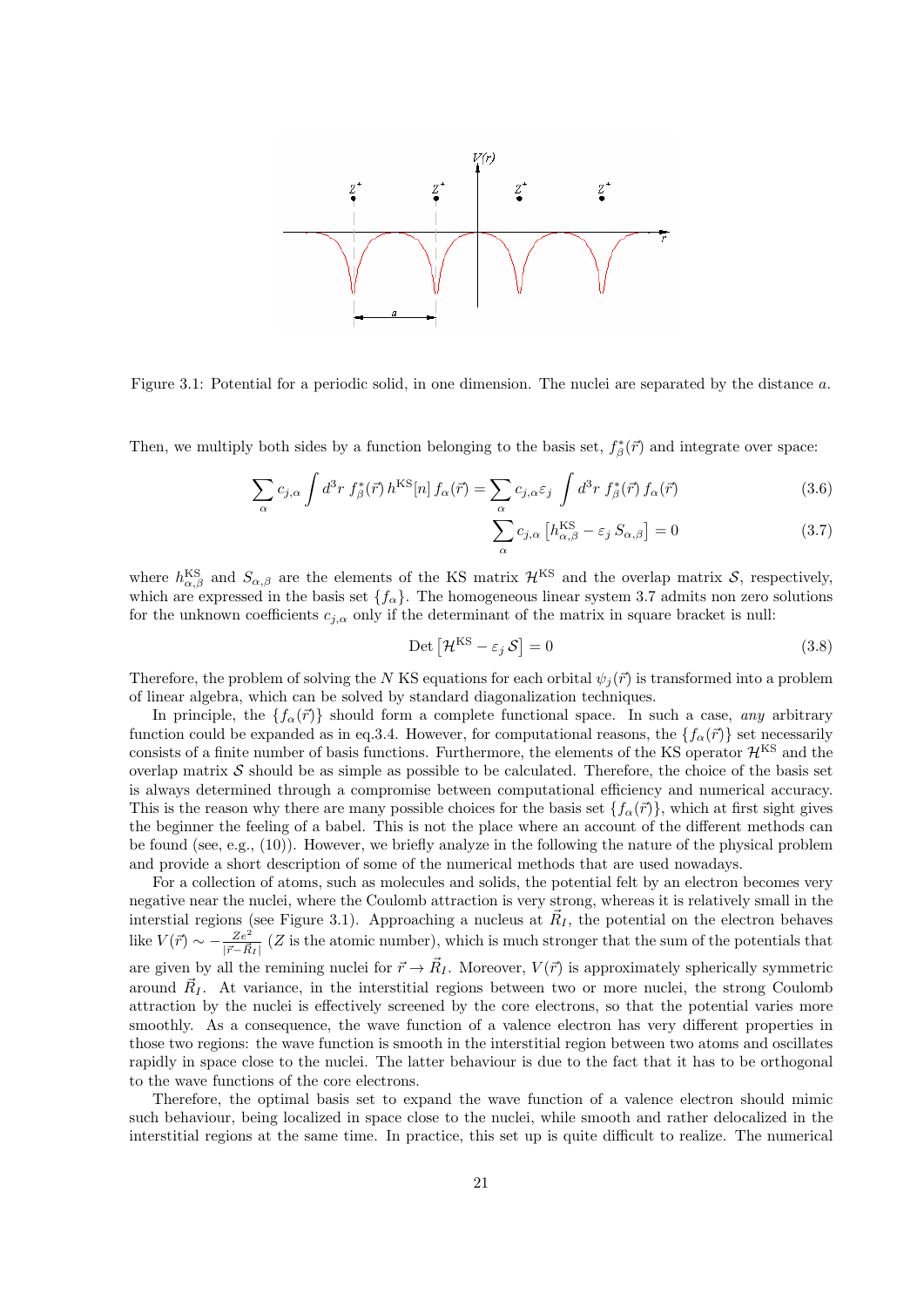methods that are used nowadays may be divided into few big classes: First, those that adopt basis functions that are localized in space (atomic functions, gaussians, etc.). Second, methods that employ delocalized functions, such as plane waves (they will be treated more extensively). Third, those that make use of both localized and delocalized functions, which are either constructed by superposition of elementary functions (such as linear methods known as LMTO or FLAPW, or, more recently, PAW) or by adopting wavelets, which show a localized an delocalized character at the same time, as basis functions. It would be impossible to describe all of them, so that we limit ourselves to describe the methods that are based on plane waves in conjunction with pseudopotentials (section 3.1.2). This choice is not motivated by the fact that they are the most performing ones (indeed, they aren't!), but rather by convenience: in fact, a pseudopotential-plane wave code will be used to compute material properties in the hands-on-computer sessions.

#### 3.1.1 Pseudo-potentials

Active electrons versus spectator electrons. In many problems in chemistry and physics, a distinction between active and spectator electronic orbitals can be made. The problem can thus be formulated in terms of the active electron wave-functions, while the spectator electrons can be treated within suitable approximations. This concept is very general and lies at the hearth of any simplified model to simulate electron systems. Among the criteria used to distinguish between active and spectator electrons, some are particularly general and relevant in most cases : (A) The spectator and active electron energy scales must differ considerably, by one order of magnitude or more; (B) They should react very unlikely to electronic perturbations; (C) Their respective density distributions are mostly localized in different regions of space.

If one is interested in the cohesive properties of condensed matter systems (solids, liquids, surfaces and interfaces, large molecules and clusters ), a distinction between active electrons and spectator electrons is quite natural. The outer (valence) electrons are indeed responsible for the chemical behavior, while the inner electrons can be considered, in a first approximation, as inert. Core electron orbitals lie in energy well below the valence orbitals (of about  $-10^n$  Hartree, with  $n \ge 1$ ), they are atomic-like, with a small spatial extent and large gradients  $<sup>1</sup>$ . All these features imply that the core orbitals are less polarizable</sup> than the valence ones (11). Moreover, the chemical behavior of real materials is essentially determined by bond breaking or formation, in which the inner orbitals do not play a crucial role.

In the pseudo-potential plane-wave approach, the core orbitals are frozen in their atomic state and the action of the core electrons on the valence electron wave-functions is represented by means of suitable operators, the pseudo-potentials; the valence electron orbitals are then expanded in plane waves.

Pseudopotentials: basic ideas. In order to understand some concepts that will be presented in the following (non locality, non uniqueness, smoothness, etc.), it is useful to remind the original formulation of the pseudo-potential in condensed matter systems (12). The all-electron valence orbital  $|\psi_v\rangle$  is represented as a linear combination

$$
|\psi_v\rangle = |\phi_v\rangle + \sum_c \alpha_{cv} |\psi_c\rangle \tag{3.9}
$$

of a smooth wave-function  $|\phi_{\eta}\rangle$  and core electron orbitals  $|\psi_{c}\rangle$  with suitable coefficients to ensure the orthogonality among core and valence orbitals. By considering that  $|\psi_v\rangle$  and  $|\psi_c\rangle$  are solution of the Schrödinger equation with eigenvalues  $\varepsilon_v$  and  $\varepsilon_c$ , respectively, one can easily obtain the equation for  $|\phi_v\rangle$  $\mathbb{R}^n$ 

$$
\left[\hat{H} + \sum_{c} (\epsilon_v - \epsilon_c) |\psi_c\rangle\langle\psi_c| \right] |\phi_v\rangle = \epsilon_v |\phi_v\rangle \tag{3.10}
$$

In equation 3.10, a smooth valence wave-function  $|\phi_v\rangle$  is the lowest-energy solution of a new Hamiltonian, with the same eigenvalue as the all-electron valence wave-function  $|\psi_v\rangle$ . The new Hamiltonian contains the additional projector  $\hat{\varphi} = \sum_{c} (\epsilon_v - \epsilon_c) |\psi_c\rangle\langle\psi_c|$  which is non-local, that is, cannot be represented as a multiplicative term. Moreover, such a term is repulsive – which can be seen by considering that the matrix element  $\langle \phi_v | \hat{\wp} | \phi_v \rangle$  is positive definite – and short-range, like the core orbitals. By replacing the all-electron problem with an effective Hamiltonian acting on smooth wave-functions that describe the valence electrons, the computational load is alleviated in two respects. First, we reduce the number of

<sup>1</sup>As a consequence, their expansion in terms of delocalized functions such as plane waves is problematic.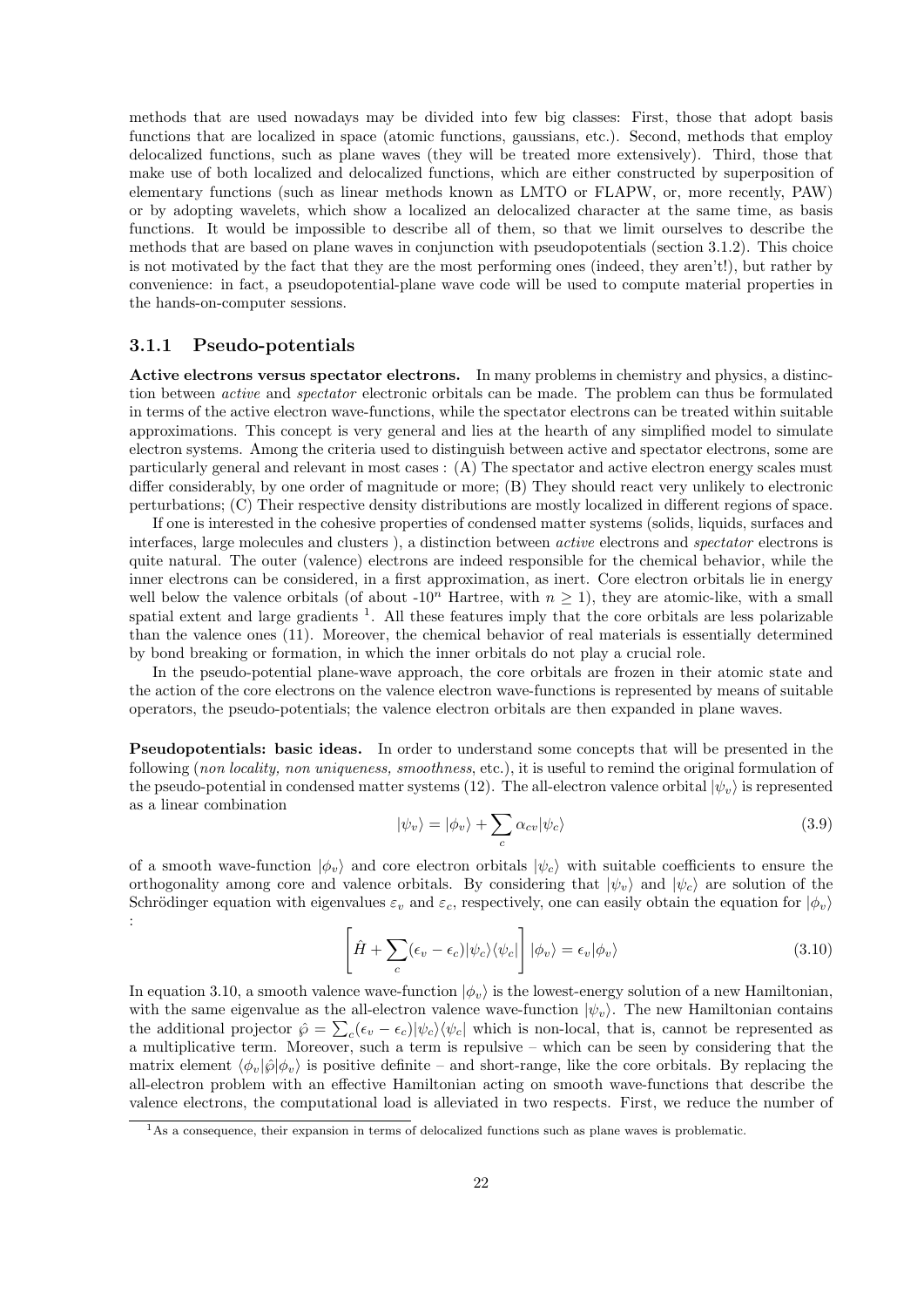the self-consistent KS orbitals to be determined. Second, we avoid representing the rapid oscillations of the all-electron valence orbitals close to the nucleus explicitly, while keeping the long tails that are mainly responsible for the formation of the chemical bonds.

The actual choice of pseudo-potentials that are employed to replace the core electrons is connected to the basis set used to represent the valence orbitals. In particular, when using a plane-wave basis set, the pseudo-potential should be soft, which means that its Fourier-transform should decrease as fast as possible with the magnitude of the wave-vector. Therefore,the expansion of a soft pseudopotential needs less plane-waves than a hard one, which is clearly advantageous from the computational point of view.

However, one must remark other important features of such an approach:

- (a) The pseudo wave function  $|\phi_v\rangle$  as defined in equation 3.9 is not normalized.
- (b) The choice of  $|\phi_v\rangle$  is not unique, which implies that the operator  $\wp$  is not unique, too (see the corresponding exercise).
- (c) The projector operator acts differently on the different angular momenta that are present in the core:  $\varphi = \sum_{n,l,m \in \text{core}} (\epsilon_v - \epsilon_{nlm}) |\psi_{nlm}\rangle \langle \psi_{nlm}| = \varphi_s + \varphi_p + ...$

Norm-conserving pseudopotentials. An important class of pseudo-potentials, which are still currently used, are the so-called norm-conserving pseudo-potentials. Along the hands-on-computer sessions, they will be given as an input for the numerical projects. A short description is given in the following. The interested reader is referred to (10) for more details on their generation and their use. Let us consider an isolated atom in the Coulomb potential. The solutions of the corresponding Kohn-Sham equation can be written as:

$$
\psi_{nlm}(\vec{r}) = Y_{lm}(\theta, \varphi) \chi_{nl}(r) \tag{3.11}
$$

where  $n, l$  and m are the principal, angular and azimuthal quantum numbers, respectively. To be more specific, let us consider a particular atom, for instance Al. Its atomic structure is  $(1s)^2(2s)^2(2p)^6(3s)^2(3p)^1$ . Firstly, we choose as core (spectator) electrons those belonging to the complete  $(1s)^2(2s)^2(2p)^6$  shells, and the 3s and 3p electrons in the valence. The valence charge of the pseudo-atom is thus  $Z_{val} = 3$ . The allelectron  $\chi_{3s}(r)$  wave function has two nodes (see figure); we replace it with a nodeless, smoother pseudo wave function, which coincides with the all-electron one for  $r > r_c \approx 1.5a_0$  ( $a_0$  is the Bohr radius of the H atom). Therefore, the all-electron equation  $H\chi_{3s} = \varepsilon_{3s}\chi_{3s}$  is replaced with  $H_{3s}^{(ps)}\chi_{3s}^{(ps)} = \varepsilon_{3s}\chi_{3s}^{(ps)}$ . Since  $\chi_{3s}^{(ps)}$  is nodeless, the previous equation can be inverted and  $V_{3s}^{(ps)}(r)$  computed. Obviously, the same procedure must be used to build a pseudopotential that corresponds to  $3p$  states.  $\chi_{3s}^{(ps)}$  is normalized exactly as  $\chi_{3s}$ , which is the reason why the pseudpotentials are said to be norm-conserving. The resulting operator can thus be represented as:

$$
\hat{V}^{(\text{ps})} = \sum_{l=0}^{l_{\text{max}}} \sum_{m=-l}^{l} V_l^{(\text{ps})}(r) |Y_{lm}\rangle \langle Y_{lm}| \tag{3.12}
$$

that is, as a sum of multiplicative terms in r and operators on the angular components. Basically,  $V_l^{(ps)}(r)$ l behaves like  $-\frac{Z_{\text{val}}e^2}{r}$  $\frac{a_1 e^2}{r}$  for  $r > r_c \forall l$ , while it differs sensitively for different angular components in the core region,  $r \leq r_c$ . This is because the core states have a distinct behaviour for each l, and so do the pseudo-wave functions and the corresponding pseudo-potential.

#### 3.1.2 Plane waves

The direct and reciprocal spaces. A perfect (ideal) crystal is a collection of atoms that are regularly placed on a three-dimensional lattice with long-range order. Because of the translational symmetry, the knowledge of the atomic structure within the elementary unit cell suffices to know the whole crystal structure. More precisely, any lattice point  $\vec{r}_l$  is given by linear combinations of the primitive lattice vectors  $\vec{a}_1, \vec{a}_2, \vec{a}_3$ , which form a linear space, the *direct* space:

$$
\vec{r}_l = \sum_{i=1}^{3} l_i \vec{a}_i \tag{3.13}
$$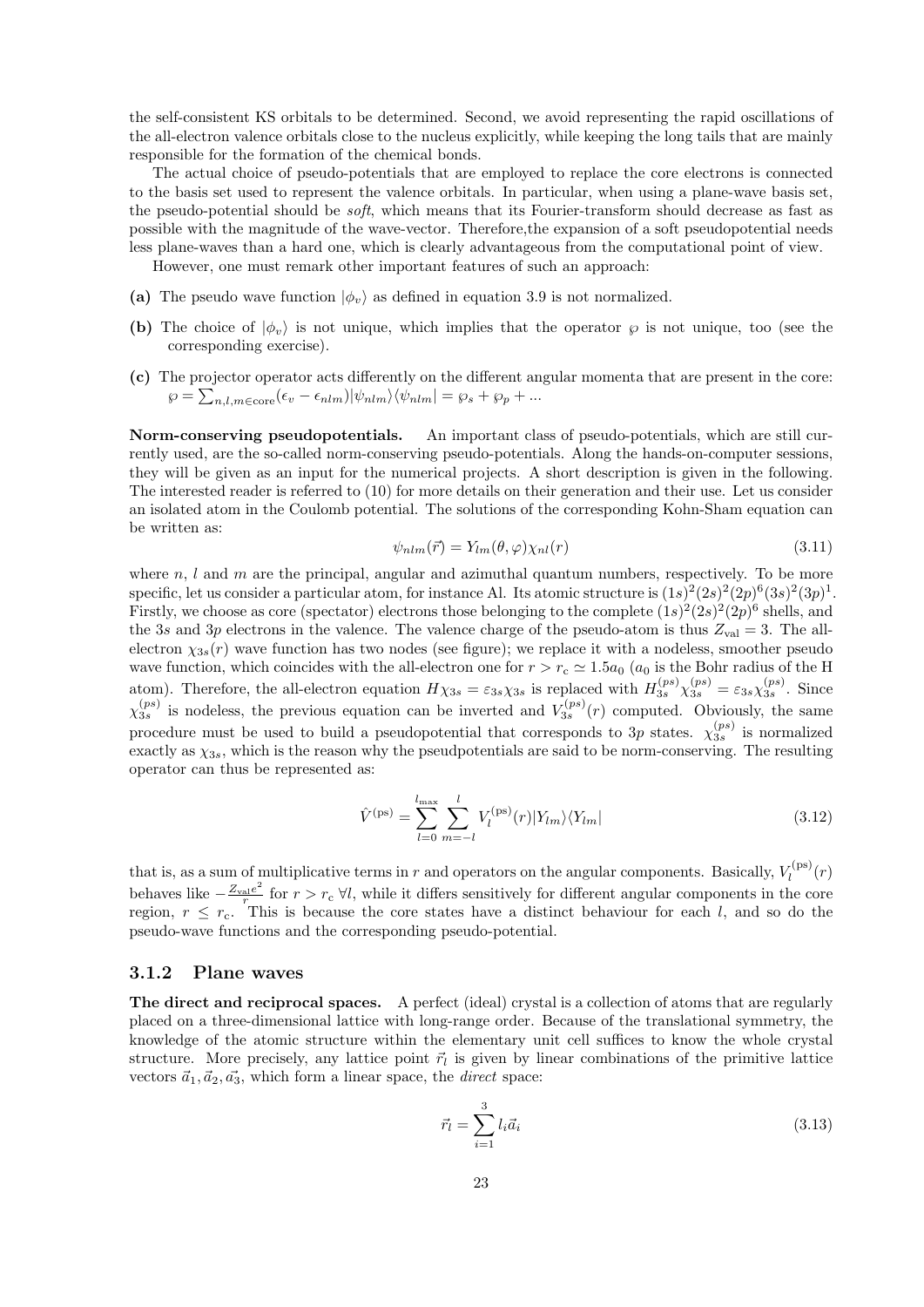

Figure 3.2: Left panel: the radial part of 3s, 3p and 3d all-electron orbitals (dashed line) and the corresponding nodeless pseudo-wave functions (full line) for Al. Right panel: ionic pseudo-potentials for the s, p and d components of the electronic wavefunctions. The radial 3s,  $3p$  and 3d pseudo-wave functions are the ground state solutions for the corresponding pseudo-potentials. Note that all the pseudopotentials behave like  $-\frac{Z}{r}$  at larger distances than the cut off radii ("pseudization radii  $r_C$ ") from the nucleus, where  $Z = 3$  is the ionic charge of Al. The figure is taken from M. Fuchs, M. Scheffler, Comp. Phys. Comm. 119, 67 (1999).

The  $l_i$  are arbitrary integers, which are in the range  $0 < l_i < N_i$ , for a crystal with  $N = N_1 N_2 N_3$  unit cells. A virtual, infinite crystal is obtained in the limit  $N_i \to \infty$ . There are a finite number  $N_{\text{at}}$  of atoms within the unit cell. Their positions  $\vec{R}_I$  are defined by the basis vectors  $\vec{\tau}_I$ , where  $1 \leq I \leq N_{\rm at}$ . The choice of the  $\{\vec{a}_i\}$  and the basis is arbitrary; however, one usually employs the *primitive* lattice vectors. The corresponding unit cell (usually called Wigner-Seitz cell) has the smallest volume  $\Omega_0$ . Any point  $\vec{r}$  can be represented as a sum of a lattice vector and a vector  $\vec{v}$  belonging to the Wigner-Seitz cell:  $\vec{r} = \sum_{i=1}^{3} l_i \vec{a}_i + \vec{v}$ . In addition to the translational symmetry, a perfect crystal is invariant under some point group operations. The set of the point group *and* the translational symmetry operations is called the *space group of the crystal*. There is only a limited number (230) of three-dimensional space groups, which are usually classified according to the Hermann-Maughin notation  $(12; 13)$ .

Now, define the (linearly independent) vectors  $\vec{b}_1, \vec{b}_2, \vec{b}_3$  such that  $\vec{a}_i \cdot \vec{b}_j = 2\pi \delta_{ij}$ . Then consider the linear space that is formed by all vectors:

$$
\vec{G}_h = \sum_{i=1}^3 h_i \vec{b}_i
$$
\n(3.14)

where  $h_i$  are arbitrary integers. The set of  $\{\vec{G}_h\}$  is usually called the *reciprocal space*, since it is the dual of the direct space. As in the case of the direct space, the three vectors  $\vec{b}_1, \vec{b}_2, \vec{b}_3$  define an elementary volume in the reciprocal space, the Brillouin Zone (BZ). It is the reciprocal of the unit cell in the direct space and has volume  $\Omega_{\rm BZ} = \frac{(2\pi)^3}{\Omega_0}$  $\frac{2\pi}{\Omega_0}$ . Any arbitrary wave-vector  $\vec{q}$  can thus be decomposed as  $\vec{q} = \vec{G}_h + \vec{k}$ , where  $\vec{k} \in BZ$ . Because of the duality between the direct and the reciprocal space, and the completeness of the space group, any symmetry operation in the direct space is also a symmetry in the reciprocal space. The portion of the BZ that can give rise to the entire one by means of the space group operations is usually called the irreducible Brillouin Zone (IBZ). A comprehensive account of the general properties and the symmetry-consistent representation of free-electron states in the most common crystals can be found in the book by Bassani and Pastori-Parravicini (13) .

The Bloch's theorem and the expansion in plane waves. In a perfect crystal that is invariant under direct lattice translations, the electron density and the external potential of the unperturbed system keep the crystal periodicity:  $A(\vec{r}) = A(\vec{r} + \vec{r}_l)$   $(A = n, V_{ext})$ . What are the consequences on the single-particle wave functions  $\psi_m(\vec{r})$ ? <sup>2</sup> One can show (Bloch's theorem) that the conservation of the crystal momentum  $\vec{k}$  follows from the discrete periodicity of the one-particle operator A (12).  $\vec{k}$  is a good quantum number for the wave function, which can thus be accordingly labelled. The Bloch theorem

<sup>&</sup>lt;sup>2</sup>In the framework of effective one-particle theories,  $\psi_m(\vec{r})$  may be the constituents of the Slater determinants (HF) or the Kohn-Sham orbitals (DFT).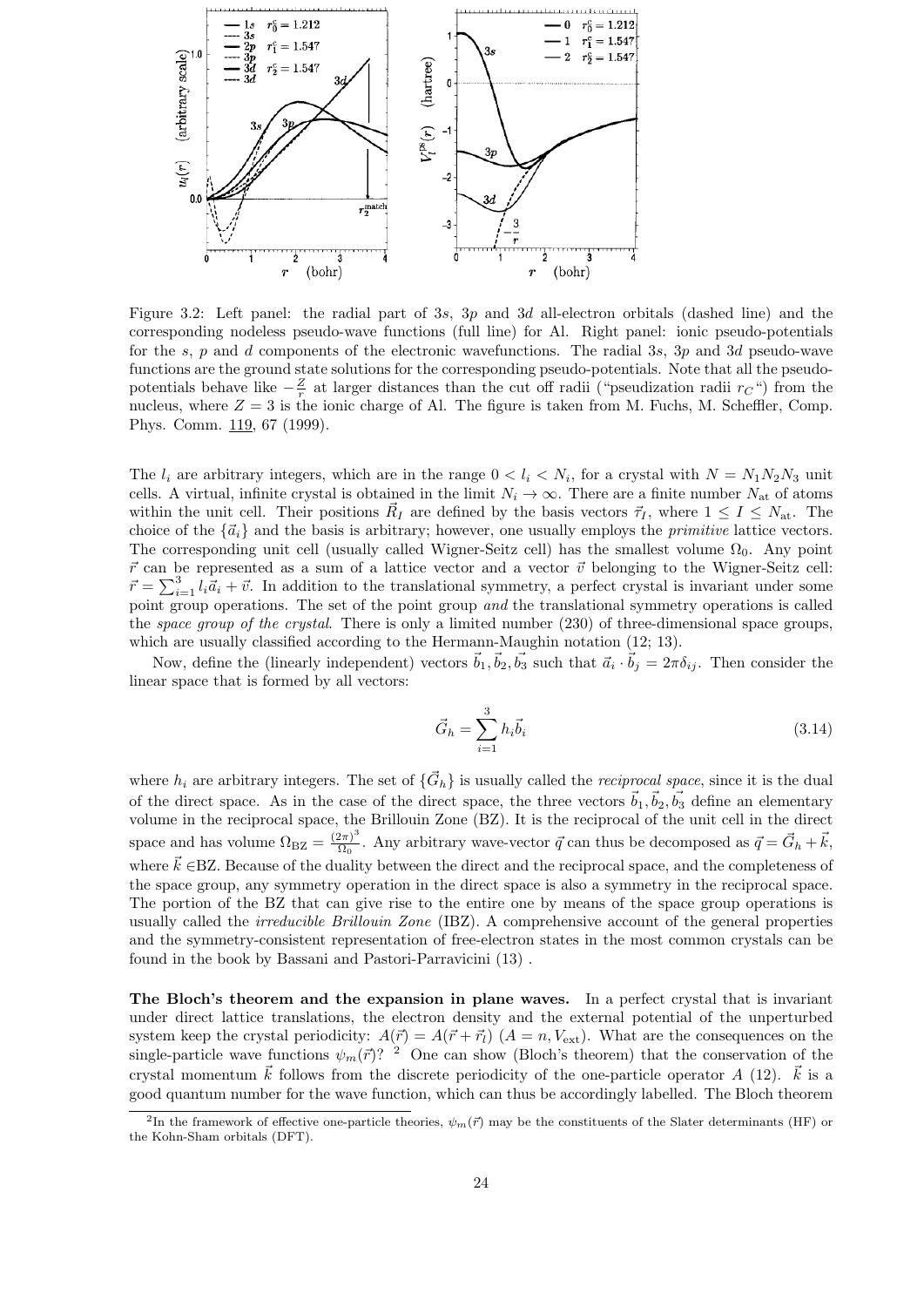states that the wave function has the following property:

$$
\psi_{m,\vec{k}}(\vec{r} + \vec{r}_l) = e^{i\vec{k}\cdot\vec{r}_l} \psi_{m,\vec{k}}(\vec{r})
$$
\n(3.15)

As a consequence, the wave function can be decomposed in a product of a phase factor by a function  $u_{m,\vec{k}}$  having the crystal periodicity as:

$$
\psi_{m,\vec{k}}(\vec{r}) = \frac{1}{\sqrt{N\Omega_0}} e^{i\vec{k}\cdot\vec{r}} u_{m,\vec{k}}(\vec{r}) \qquad \text{with} \qquad u_{m,\vec{k}}(\vec{r} + \vec{r_l}) = u_{m,\vec{k}}(\vec{r}) \tag{3.16}
$$

The periodic function  $u_{m,\vec{k}}(\vec{r})$  is expanded in a discrete sum over the reciprocal lattice vectors as:

$$
u_{m,\vec{k}}(\vec{r}) = \sum_{\{\vec{G}\}} e^{i\vec{G}\cdot\vec{r}} \tilde{u}_m(\vec{k} + \vec{G}) \tag{3.17}
$$

The  $\tilde{u}_m(\vec{k} + \vec{G})$  are the Fourier coefficients in the wavevector space. Since  $\vec{k}$  is a good quantum number, there are as many distinct expansions 3.17 as the number of  $\vec{k}$  points within the IBZ. <sup>3</sup> From the definition of the reciprocal lattice vectors  $\vec{G}$  (equation 3.14) and the construction of the basis vectors of the two linear spaces  $(\vec{a}_i \cdot \vec{b}_j = 2\pi \delta_{ij})$ , it is straightforward to verify that the expansion 3.17 guarantees that  $u_{m,\vec{k}}(\vec{r}+\vec{r}_l)=u_{m,\vec{k}}(\vec{r}) \ \forall \ \vec{r}_l.$ 

In principle, any function having the lattice periodicity can be expanded according to equation 3.17, since the plane waves form a complete basis set. However, the expansion 3.17 contains an infinite number of terms, which is not feasible for numerical applications on a computer. From the basic principles of Fourier analysis, the need of including wave vectors of increasing magnitude is connected to the smoothness of the function to be expanded: the more smooth the function, the faster the expansion converges. Functions that vary rapidly in space need a very large number of wave vectors when expanded in plane waves. Therefore, the sum in 3.17 is generally rearranged summing up over wave vectors of increasing magnitude. Then, it is cut off, by excluding wave vectors such that  $\frac{\hbar^2 |\vec{k} + \vec{G}|^2}{2m} > E_{\text{cut}}$ :

$$
u_{m,\vec{k}}(\vec{r}) = \sum_{\{\vec{G}\}:\frac{\hbar^2 |\vec{k} + \vec{G}|^2}{2m} \le E_{\text{cut}}} e^{i\vec{G}\cdot\vec{r}} \tilde{u}_m(\vec{k} + \vec{G})
$$
(3.18)

 $E_{\text{cut}}$  is the maximum allowed kinetic energy of the plane waves involved in the truncated sum 3.18 and is a crucial parameter. On one hand, the larger  $E_{\text{cut}}$ , the better is the quality of the basis set, which tends to a complete one.  $4$  On the other hand, the smaller  $E_{\text{cut}}$ , the smaller is the number of Fourier coefficients to be calculated and stocked in the computer memory. As a consequence,  $E_{\text{cut}}$  is determined through a compromise between numerical accuracy and computational burden. In practice,  $E_{\text{cut}}$  is the only parameter that adjusts the qualty of the PW basis set. The choice is usually done by looking to the behavior of several quantities (total energy, structural parameters, electronic structure, etc.) as a function of  $E_{\text{cut}}$ . As soon as they converge reasonably, the optimal  $E_{\text{cut}}$  is determined.

Born-Von Karman boundary conditions and BZ sampling. Consider a finite system with an integer number  $N = N_1N_2N_3$  of unit cells. In order to simulate an infinite periodic system, the Born von Karman (BvK) cyclic boundary conditions are often used:

$$
\psi_{m,\vec{k}}(\vec{r} + N_i \,\vec{a}_i) = \psi_{m,\vec{k}}(\vec{r}) \tag{3.19}
$$

 $m$  and  $\vec{k}$  label the band and the wave-vector, respectively. Because of the BvK conditions, the number of  $\vec{k}$  wave-vectors in the BZ is equal to  $N = N_1 N_2 N_3$  and their density to  $\Omega_0/(2\pi)^3$ . Therefore, as the size of the system increases, the  $\vec{k}$  points become dense in the BZ and tend to be infinite for a truly unbound crystal. Clearly, there are computational restrictions that prevent the use of a too large set of  $\vec{k}$  points. The choice of an optimal finite set is often referred to as BZ sampling.

<sup>&</sup>lt;sup>3</sup>Since  $\vec{k}$  and  $\vec{G}$  are homogeneous, the Fourier coefficient  $\tilde{u}_m(\vec{k} + \vec{G})$  is a function of the generic wavevector  $\vec{q} = \vec{k} + \vec{G}$ .

<sup>&</sup>lt;sup>4</sup>Roughly speaking,  $E_{\text{cut}}$  fixes the wave vector with the largest allowed magnitude, let's say  $G_{\text{max}}$ . The resolution in the direct space, that is, the distance between two points in the real space grid, is  $\frac{2\pi}{G_{\text{max}}}$ , as it can be easily proved (see exercise).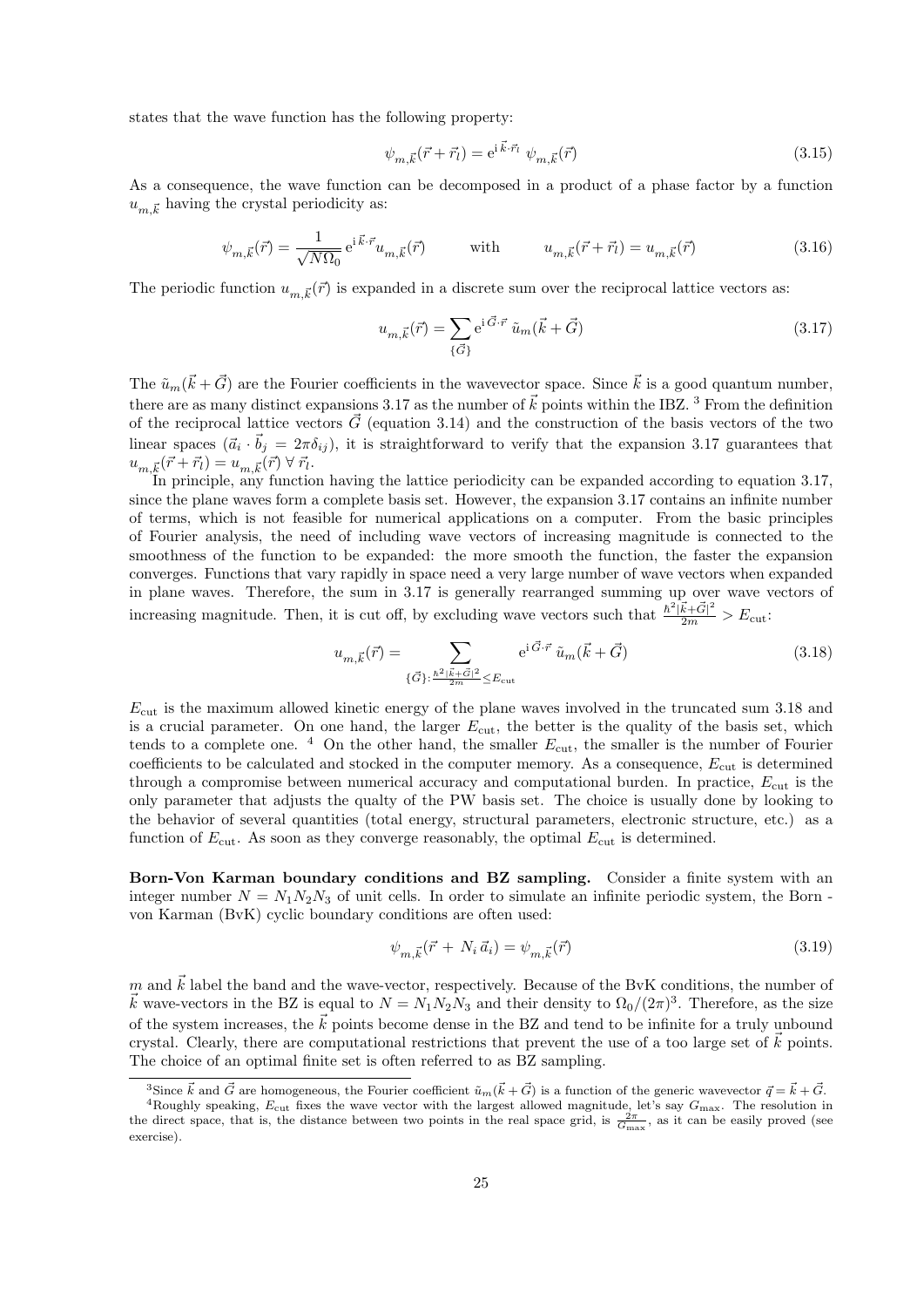In practice - apart from the case in which the dependence on a particular wave-vector  $\vec{k}$  must be explicitly known - one has to compute *averages* of  $\vec{k}$ -dependent functions over the BZ:

$$
\bar{f} = \frac{\Omega}{(2\pi)^3} \int_{\text{BZ}} d^3k f(\vec{k}) \,. \tag{3.20}
$$

In this case, the average  $\bar{f}$  is assumed to be a c-number, such as the expectation value of the kinetic energy operator in the DFT. In other cases, the function  $f$  depends on the other coordinates – for instance, the electron density in the DFT is computed through a sum over the BZ of a non-negative function defined in the real space. For such cases, several schemes have been proposed to consider as few as possible  $\vec{k}$ points in the BZ and thus reduce the computational cost. Among them, the special point technique (9) and the tetrahedron method are the most popular ones.

In the special point technique, the average of  $f$  over the BZ (Equation 3.20) can be approximated by a weighted sum over a finite number  $N_{\vec{k}}$  of  $\vec{k}$  points:

$$
\bar{f} = \sum_{i=1}^{N_{\vec{k}}} w_{\vec{k}_i} f(\vec{k}_i) + e(\{\vec{k}_i\})
$$
\n(3.21)

with normalized weights:  $\sum w_{\vec{k}_i} = 1$ . For a given  $N_{\mathbf{k}}$ , the set of special points  $\{\vec{k}_i\}$  is such that the error  $e(\{\vec{k}_i\})$  is minimized. A demonstration, which is based on the use of the lattice point group of the crystal and the symmetry of  $f(\vec{k})$  for translations by reciprocal lattice vectors, can be found in the paper by Chadi and Cohen (14). In the same paper, a method for generating the special point sets is outlined and the determination of various special point sets explicitly carried out for cubic and hexagonal crystal lattices. A more general method for generating equispaced grids of  $\vec{k}$  points for crystals of any symmetry, which is equivalent to that introduced by Chadi and Cohen in special cases, was then provided by Monkhorst and Pack (15).

The special point technique is well suited for integrating smoothly varying functions in the BZ, particularly for insulators and semiconductors, where the number of occupied bands is independent of the wavevector  $k$ , which simplifies its practical implementation. In metals, the number of occupied bands can vary abruptly with  $k$ , as a consequence of band crossing, and the shape of the Fermi surface may be complicated and generally admits singular points. A practical way to deal with such singularities is to smoothen the Fermi surface by replacing the Heaviside function in Equation 2.9 with a smeared occupation function  $\tilde{s}(\varepsilon_F - \varepsilon_{m,\vec{k}};\{\alpha\})$  where the set of parameters  $\{\alpha\}$  defines the actual choice of smearing (9). A simple example is provided by the Fermi-Dirac distribution, the width of which around  $\varepsilon_F$  is proportional to the temperature T. However, all physical quantities must generally be computed in the limit of no smearing (e.g.  $T \to 0$  in the Fermi-Dirac distribution) in order to avoid the arbitrariness linked to the choice of the function  $\tilde{s}$ .

An alternative approach to sample the BZ is provided by the tetrahedron method (9), which is basically a simplex method for interpolating  $f(\vec{k})$ . The irreducible part of the BZ is partitioned into tetrahedra, within which  $f(\vec{k})$  is linearized in  $\vec{k}$ . The linear approximation allows the integration (Eq.3.20) to be computed analytically, taking into account the complicated shape of the Fermi surface. While there are few doubts that at zero temperature the tetrahedron method is superior to the special point technique in metals, for insulators the latter one is often computationally faster and more robust.

The computation of electronic spectra in crystals, in contrast, represents a different picture. In this case, it is preferable to sample the BZ by using  $\vec{k}$  points that do not have any special symmetry. Indeed, the electronic bands may be flat or degenerate in highly symmetric  $k$  points, which would artificially reinforce the computed weight of such electronic transitions. A practical alternative in those cases is to generate a special point grid that is successively shifted from the BZ center by a linear combination of the reciprocal lattice vectors with small coefficients, of the order of few tenths.

How to treat aperiodic systems. Obviously, not all the interesting physical systems are perfect crystals! On the contrary, since the advent of nano-sciences, there is a growing interest for systems that have one or more dimensions in the nanometer range, such as interfaces, graphene, supported clusters, nanowires and nanodots. Those systems are truly aperiodic and their properties are very much linked to their reduced dimensions. In principle, plane waves are not well suited for treating such cases, since their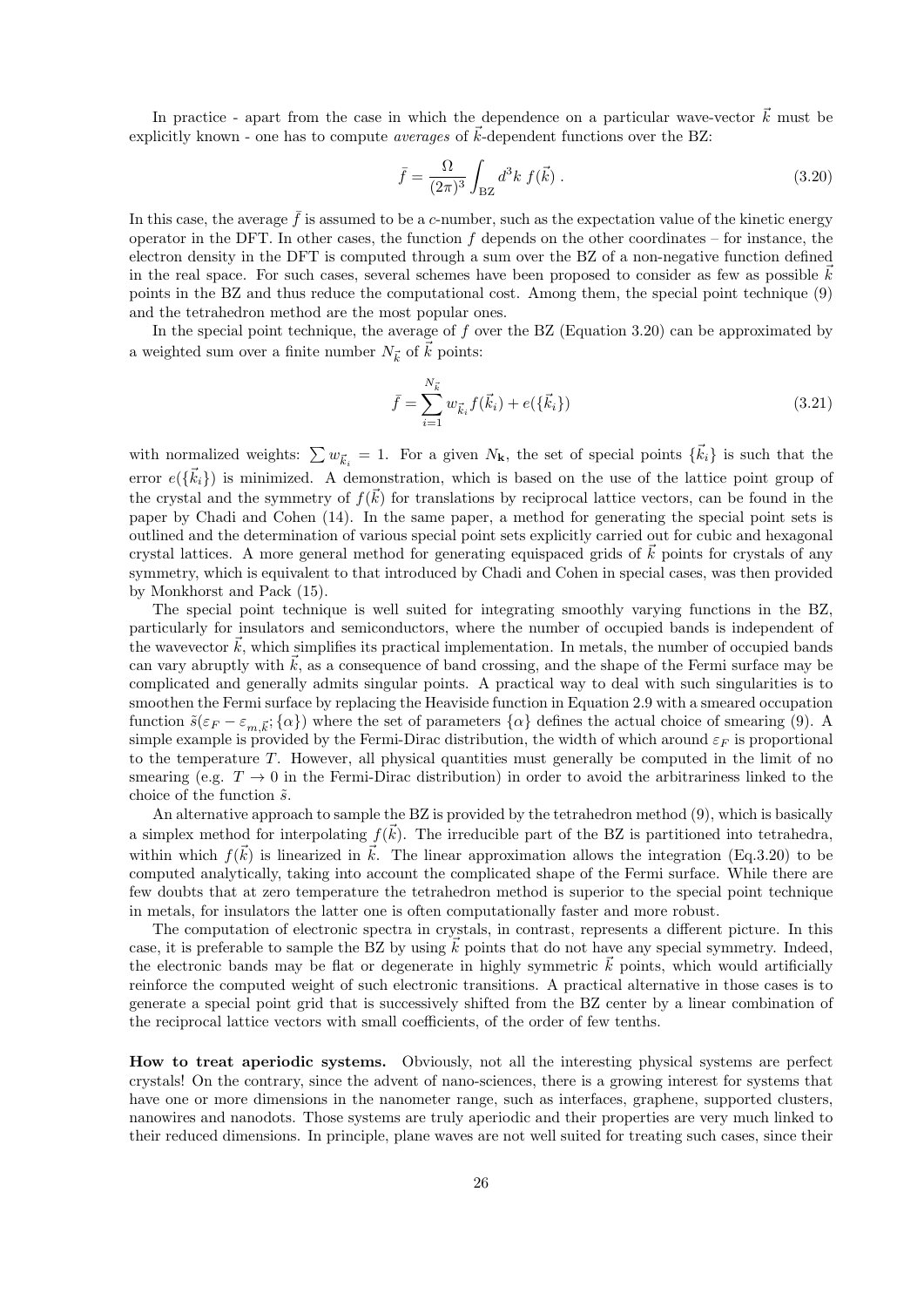

Figure 3.3: A simple representation of a slab with periodic boundary conditions. The atoms within the unit cell are represented as full circles, while the image atoms are drawn as empty circles.

use is restricted to expand periodic functions that satisfy the Bloch's theorem. It is a common practice, however, to represent aperiodic systems by adopting the so-called *supercell*.

Firstly, we focus on the simple case of a truly finite system, such as an atom or a molecule. We also assume that the system is globally neutral and consists of  $N_a$  atoms. We consider a cell containing some void space that surrounds the atom or the molecule, which we call the *supercell*. The supercell is then artificially repeated in space through Born-Von Karman (BvK) boundary conditions (BC). The model system is thus formally equivalent to a perfect crystal having  $N_a$  atoms per unit cell. Therefore, the mathematical framework that was developed for the perfect crystal model also applies to such a virtual periodic crystal. Therefore, the use of periodic basis sets, such as plane waves (see next section), is made possible even for truly aperiodic systems. The basic approximation here is the choice of supercell size, which is strictly related to  $N_a$ . The shape and size of the supercell must be consistent with the actual characteristics of the real system (i.e. isotropy, point symmetry if any, etc.) as much as possible. Moreover, the interaction between periodic images should be monitored and possibly evaluated. It is in principle possible to estimate finite-size effects, by adopting different cell sizes and checking the convergence of the relevant physical quantities with respect to the cell size. Let us assume, for instance, a uniform variation of the supercell lattice parameters such that the supercell volume scales as  $\lambda \Omega$ . As  $\lambda \to \infty$ , the supercell model becomes exact <sup>5</sup>. In that limit, the Brillouin Zone reduces to a single point (the  $\Gamma$  point  $k = 0$  – see exercise).

It is worth reminding that applying periodic boundary conditions to any intrinsically aperiodic system is not unobjectionable. A system that is characterized by a given charge distribution can be intrinsically different from its periodic analogous that is built by imposing a spurious periodicity, even in the limit of a very large lattice constant. The reason lies essentially in the long-range behavior of the Coulomb potential. Handling the Coulomb interaction sensitively depends on the system and on the kind of periodic boundary conditions. There are many practical recipes, each of them presenting advantages and shortcomings. For charged molecules or clusters, a cut-off Coulomb interaction can be introduced:

$$
v(r) = \frac{1}{r}
$$
  
\n
$$
v(r) = 0
$$
  
\n
$$
r \ge r_{\text{cut}}
$$
  
\n
$$
r \ge r_{\text{cut}}
$$
  
\n(3.22)

A careful evaluation of the bias introduced by such a sharp cut off in direct space or by the use of BvK boundary conditions on the computed quantities is in any case a necessary previous step when setting up the model system.

For charged defects or impurities in crystals, a compensating uniform background is often superimposed to ensure charge neutrality in the supercell. The defect formation energy is computed via a total-energy difference of the perfect and the defective crystals. It can be shown that energy differences between infinitely replicated periodic systems are in principle ill-defined, although the choice of a suitable reference system may remedy the situation. The treatment of the long-range Coulomb potential in reciprocal space is intimately related to the discretization of the Fourier transform into a Fourier series, which is limited

<sup>&</sup>lt;sup>5</sup>In absence of long-range interactions and provided that the boundary conditions are consistent with those for the real system  $\forall \lambda$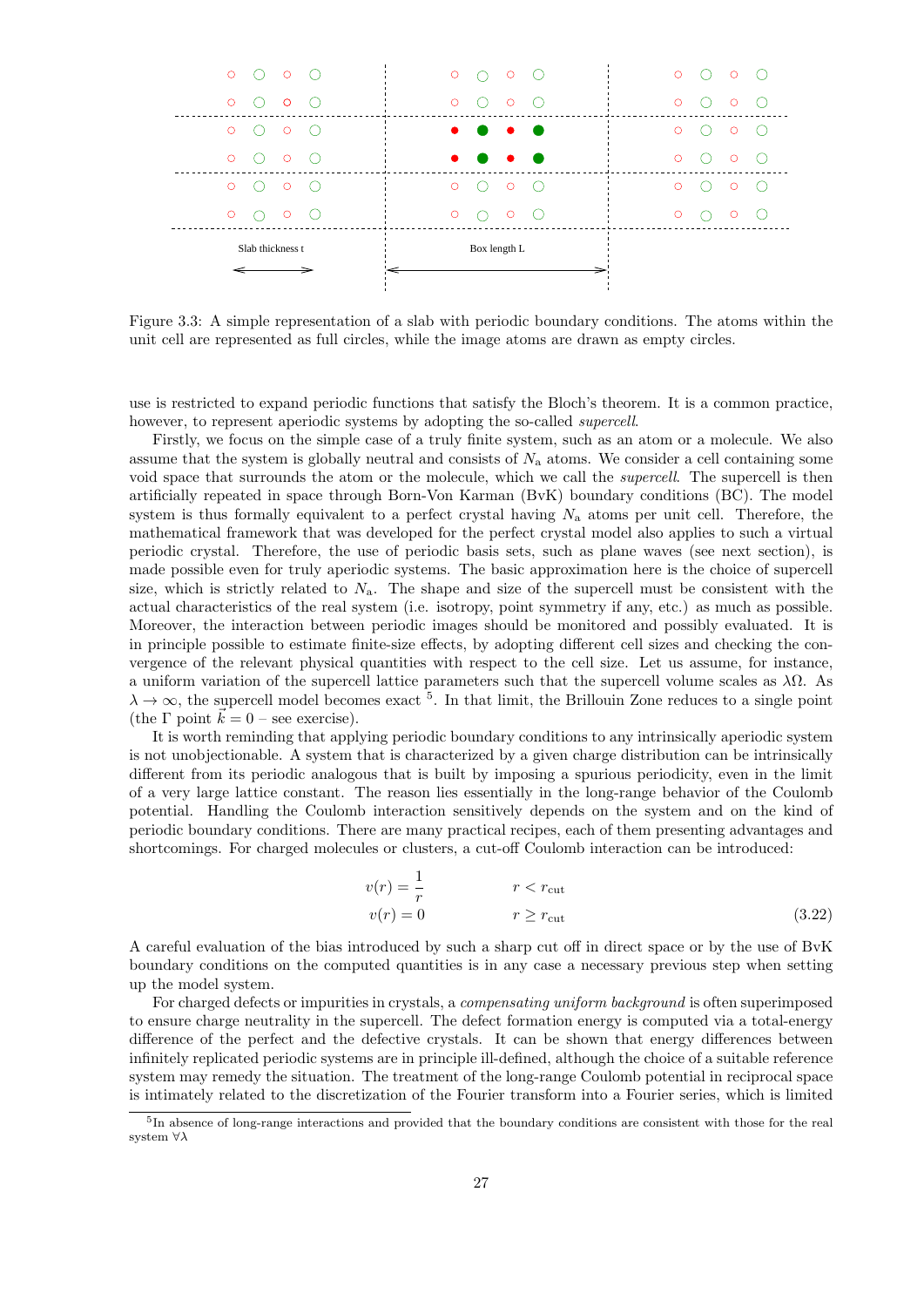to reciprocal lattice vectors. By isolating the long-range contribution, which can be treated analytically, from the short-range one, which depends on the local details of the charge distribution and can be computed numerically, some ways of dealing with the Coulomb interaction in systems with periodic boundary conditions have been devised.

Another important case is provided by systems that are periodic in one or two dimensions and aperiodic in the remaining ones. A classical example is provided by surfaces. They are simulated by a *slab* consisting of some atomic layers, plus a surrounding vacuum region, with periodic boundary conditions along the surface plane (see Figure 3.1.2). The slab has to be thick enough to display the bulk characteristics (atomic positions, electronic structure, etc.) in the innermost layers. Despite the finite thickness, it is possible to extract convergent surface energies from this kind of calculations. The safest way, although not the most economic one as far as the computing time is concerned, is to increase the slab thickness t systematically, starting from a minimum t that allows bulk properties to be properly defined  $6$ . The slab total energy is then plotted as a function of the number of layers  $N_l$ , so that the averaged surface energy over the two slab terminations can be extrapolated at  $N_l = 0$  However, especially when using a plane wave basis set (see Section 4.4), periodic boundary conditions are imposed along the normal to the surface plane, which can be source of numerical errors. This is the case, for example, of slabs with a net dipole moment, which give rise to intrinsically non-periodic electrostatic potentials. A way to overcome such difficulties still using 3-D PBC has been recently discussed.

The KS hamiltonian in plane waves. Here we provide a simple example on how the total energy and electron density are computed in plane waves. We will not be exhaustive, but give the simplest formulae to serve as a guideline. For those who wish to deeper their knowledge, a thorough account can be found in many books and articles (9).

First, we recall the expression of the Kohn-Sham orbitals in plane waves for a spin-compensated system of  $N$  electrons:

$$
\psi_{m,\vec{k}}(\vec{r}) = \sum_{\{\vec{G}\}} e^{i(\vec{k} + \vec{G}) \cdot \vec{r}} \tilde{u}_m(\vec{k} + \vec{G}) \tag{3.23}
$$

where m is the band index and  $\vec{k}$  the crystal momentum. The electron density is given in terms of the Kohn-Sham orbitals as:

$$
n(\vec{r}) = 2 \sum_{m} \sum_{\vec{k}} w_{\vec{k}} f_{m,\vec{k}} \, |\psi_{m,\vec{k}}(\vec{r})|^2 \tag{3.24}
$$

where  $w_{\vec{k}}$  is the weight of each  $\vec{k}$  point that sample the Brillouin zone, and  $f_{m,\vec{k}}$  is the occupation factor (according to the Fermi-Dirac statistic or whatever), which ranges between 0 and 1. The factor 2 accounts for spin degeneracy.

If we replace in equation 3.24 the Kohn-Sham orbitals  $\psi_{m,\vec{k}}(\vec{r})$  by their plane wave expansion 3.23, the electron density would be computed through a double sum over the reciprocal space. Generally, the number of PW's  $M_{\text{PW}}$  is large, making the straightforward calculation of  $n(\vec{r})$  scaling as  $NM_{\text{PW}}^2$ and becoming rather slow. However, we can adopt another faster and smarter method, which relies on the properties of Fast Fourier Transforms (FFT). For each point  $\vec{k}$  and each band m, starting from the knowledge of the Fourier coefficients  $\tilde{u}_m(\vec{k}+\vec{G})$ , we compute through the inverse FFT the corresponding periodic part of the KS orbital  $u_{m,\vec{k}}(\vec{r})$ . The computational load of such an operations is  $M_{\rm PW}$  log  $M_{\rm PW}$ . Next, we compute its square modulus and sum up over the  $N_k$  points in the BZ and the occupied orbitals, which are  $\approx N$ , obtaining the electron density in direct space via equation 3.24. Once  $n(\vec{r})$  is computed, its Fourier coefficients in the reciprocal space  $\tilde{n}(\vec{G})$  can be determined via direct FFT. Global scaling of such procedure is ∼  $NN_kM_{\text{PW}}$  log  $M_{\text{PW}}$ , thus much better than the double sum in reciprocal space.

Regarding the calculation of the total energy, some terms can be evaluated in the reciprocal space, while some others in the direct space. First, we rewrite equation 2.27:

$$
E[n] = T_s[n] + \int d^3r \, V_{\text{ext}}(\vec{r}) \, n(\vec{r}) + E_H[n] + E_{\text{xc}}[n] \tag{3.25}
$$

 $6P$ lease note that the space group of the slab is generally different from that of the infinite crystal. Therefore, one has to preoceed carefully when considering the reference bulk state.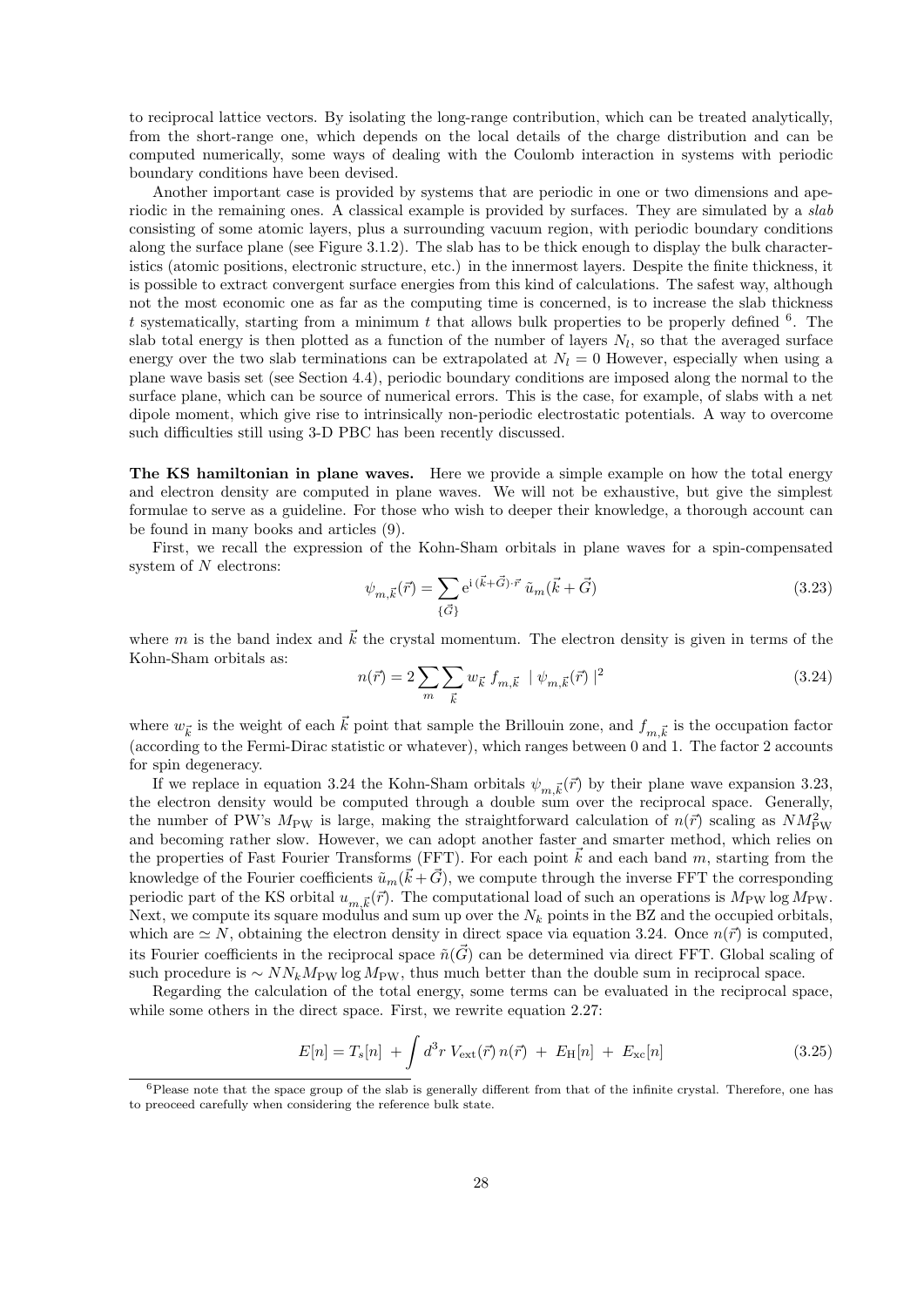where  $T_s[n]$  is the kinetic contribution of a virtual non interacting system with density  $n(\vec{r})$ ,  $E_H[n]$  is the classic Hartree contribution to the electron-electron interaction, and  $E_{\rm xc}[n]$  is written in the LDA, for simplicity sake:

$$
T_s[n] = 2 \sum_{m} \sum_{\vec{k}} w_{\vec{k}} f_{m,\vec{k}} \int d^3 r \, \psi_{m,\vec{k}}^* (\vec{r}) \left[ -\frac{\hbar^2 \nabla^2}{2m} \psi_{m,\vec{k}} (\vec{r}) \right] \tag{3.26}
$$

$$
E_{\rm H}[n] = \frac{e^2}{2} \int d^3r \int d^3r' \, \frac{n(\vec{r})n(\vec{r'})}{|\vec{r} - \vec{r'}|} \tag{3.27}
$$

$$
E_{\rm xc}[n] \simeq E_{\rm xc}^{\rm LDA}[n] = \int d^3r \; n(\vec{r}) \; e_{\rm xc}^{\rm HEG}(n(\vec{r})) \tag{3.28}
$$

Once the electron density  $n(\vec{r})$  is determined as explained above,  $E_{\rm xc}^{\rm LDA}[n]$  is easily computed in the direct space. On the contrary, the Hartree contribution involves a double integral in direct space, which also contains the factor  $|\vec{r} - \vec{r'}|^{-1}$ , which may diverge for arbitrarily close points. Making use of some analytical skill (see exercise),  $E_H[n]$  can be conveniently rewritten in the reciprocal space as:

$$
E_{\rm H}[n] = 2\pi \Omega_0 \sum_{G \neq 0} \frac{|\tilde{n}(\vec{G})|^2}{G^2}
$$
\n(3.29)

The sum over the reciprocal lattice vectors  $(\vec{G})$  excludes the diverging term  $\vec{G} = 0$ . It can be shown that such a long-wavelenght divergence does not take place in globally neutral system, for which the positive charges, given by the ions, are equal to the number of electrons. Equation 3.29 provides a very simple and fast way to compute  $E_{\rm H}[n]$ , which scales as  $M_{\rm PW}$ .

We end this section by summarizing the main characteristics of plane waves, pros  $(+)$  and cons  $(-)$ :

- + Plane waves expansion is equivalent to interpolate functions (orbitals, density and potential) in terms of sinus and cosinus that have the lattice periodicity. The precision is the same everywhere, independently of the atomic positions. The improvement of the quality of the basis set is particularly simple to be done by increasing just one parameter, the cutoff on the wave vector energy.
- + Different quantities can be computed either in the direct space or in the reciprocal space, according to the computational convenience. Plane waves based codes are thus quite easy to be written and implemented. The use of fast-Fourier transforms makes very simple and effective to go back and forth between the two dual spaces.
- + The quality of the basis set is independent of the atomic positions. Therefore, the computation of energy derivatives with respect to the atomic positions (i.e. the forces on the atoms) is very simple and safe. Moreover, PW's can describe the electron density in regions of space where there are no nuclei, at odds with localized basis sets.
- Plane waves are generally used in conjunction with pseudo-potentials, so that close to the nuclei the orbitals are different from their all-electron counterparts.
- Many plane waves are commonly employed in the expansion, typically around  $10<sup>2</sup>$  per electron pair (obviously, the precise number depends on the pseudopotentials, the cut off energy, etc.). The interpretation of the expansion coefficients is not physically intuitive and files handling is cumbersome.
- PW's are used in conjunction with periodic boundary conditions, which poses problems for charged, non periodic systems. These systems are simulated by adopting supercells with void space, which increases the computational burden.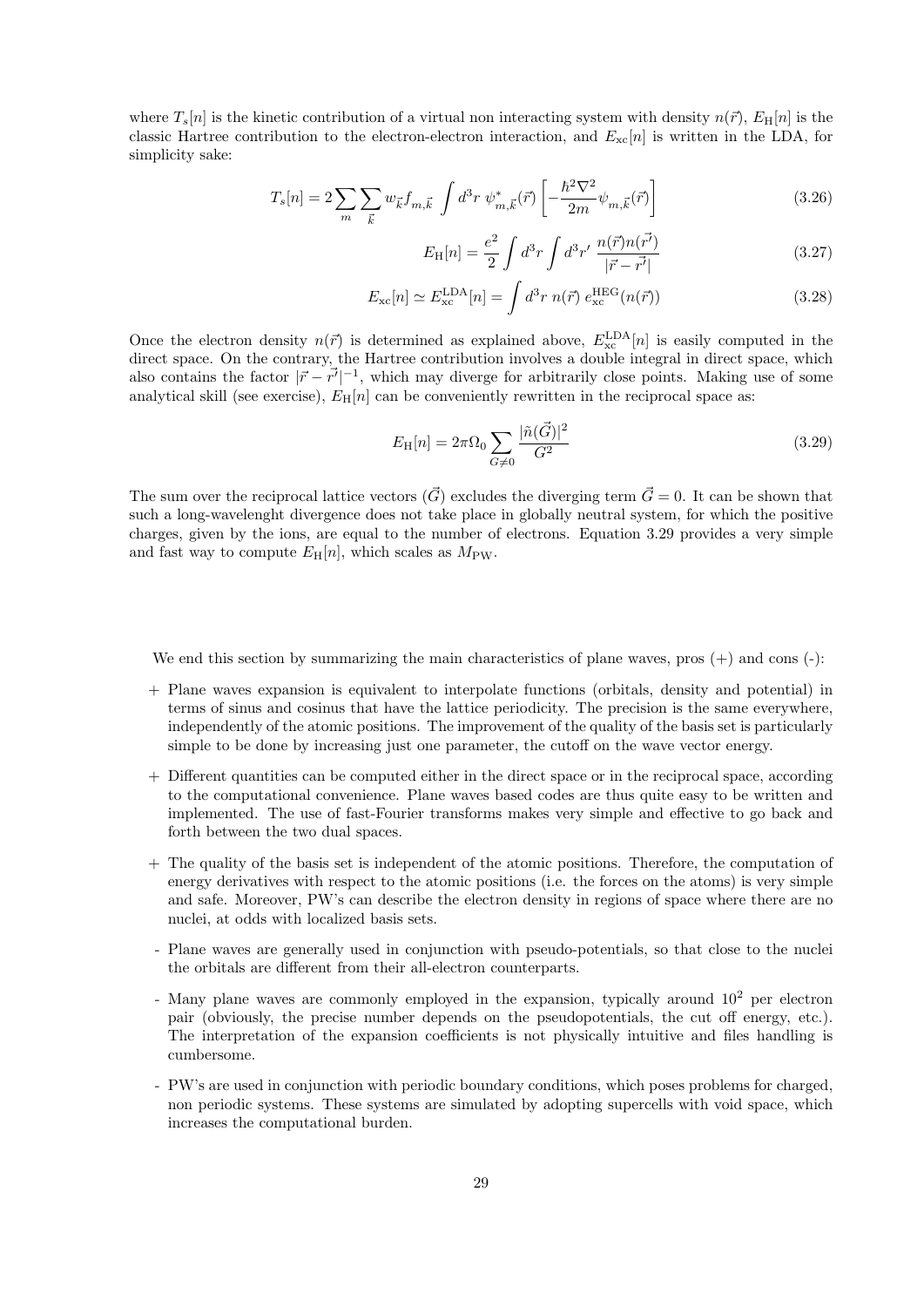#### Exercises

- 1. BvK conditions in one dimension. The case of very large cells and Gamma point.
- 2. A single electron in a potential well of varying deepness.
- 3. Uniqueness of pseudo-potentials.

## 3.2 Solving the Kohn-Sham equations: the self-consistent cycle

As mentioned at the beginning of this chapter, the Kohn-Sham equations must be solved self-consistently, which is usually achieved by iterations. Starting from a trial density  $n^{(0)}(\vec{r})$  (which can be obtained from trial orbitals),  $h^{KS}[n^{(0)}]$  is constructed according to equation 3.3. Then, the KS equation 3.1 is solved and new KS orbitals  $\psi_j^{(1)}$  are obtained. A new density  $n^{(1)}(\vec{r})$  is thus computed according to equation 3.2. From  $n^{(1)}(\vec{r})$  a new KS effective one-electron hamiltonian is derived, and so on. The process goes on until the differences of the KS effective one-electron hamiltonians at two successive iterations (or the electron densities) are below a pre-determined small number. Therefore, the solution of the KS equations is find when the input and output effective potential (or the electron density) coincide with each other. In other word, if we apply the KS machinery to a given function  $v$ , we want that the result to be  $v$  again. Mathematically, if  $K$  represents the ensemble of the operations that allow  $v$  to be recalculated according to the KS equations, we require that

$$
v = K(v) \tag{3.30}
$$

that is, we must find the fixed point  $v$  for the application  $K$ . Finding the fixed points of a general application, defined on a linear space, is a common mathematical problem. Many numerical approaches are available, where the solution is attained through iterations. However, it is not the scope of the present section to give a comprehensive account of these methods. Rather, we focus on selected examples showing why the convergence to the self-consistent solution may be delicate and rather time-consuming. The reader should consult "The Computational Physicist's Toolkit" by Philippe Depondt (chapter 3.2), where a few other examples are presented and discussed.

First of all, we imagine to have already found the fixed point of the application, such that  $v_0 = K(v_0)$ . What happens if we move a little away from the solution? Let's try with  $v = v_0 + \delta v$ , with small  $\delta v$ . 7

$$
K(v_0 + \delta v) = K(v_0) + \delta v \left[ \frac{\partial K}{\partial v} \right]_0 + \dots \tag{3.31}
$$

or, in other words:

$$
\delta K = K(v_0 + \delta v) - K(v_0) \simeq \left[\frac{\partial K}{\partial v}\right]_0 \delta v \tag{3.32}
$$

There are two different cases: if  $\left|\left[\frac{\partial K}{\partial v}\right]_0\right| < 1$ ,  $\delta K < \delta v$ . The new value  $v_1 = K(v_0 + \delta v)$  thus satisfies:  $|v_1 - v_0| < |\delta v|$ . The sequence  $v_1, v_2, \ldots, v_n$  would thus converge to  $v_0$  as n grows and the fixed point

<sup>&</sup>lt;sup>7</sup>Note that  $\delta v$  may also represent the numerical error when we approach the self-consistent solution.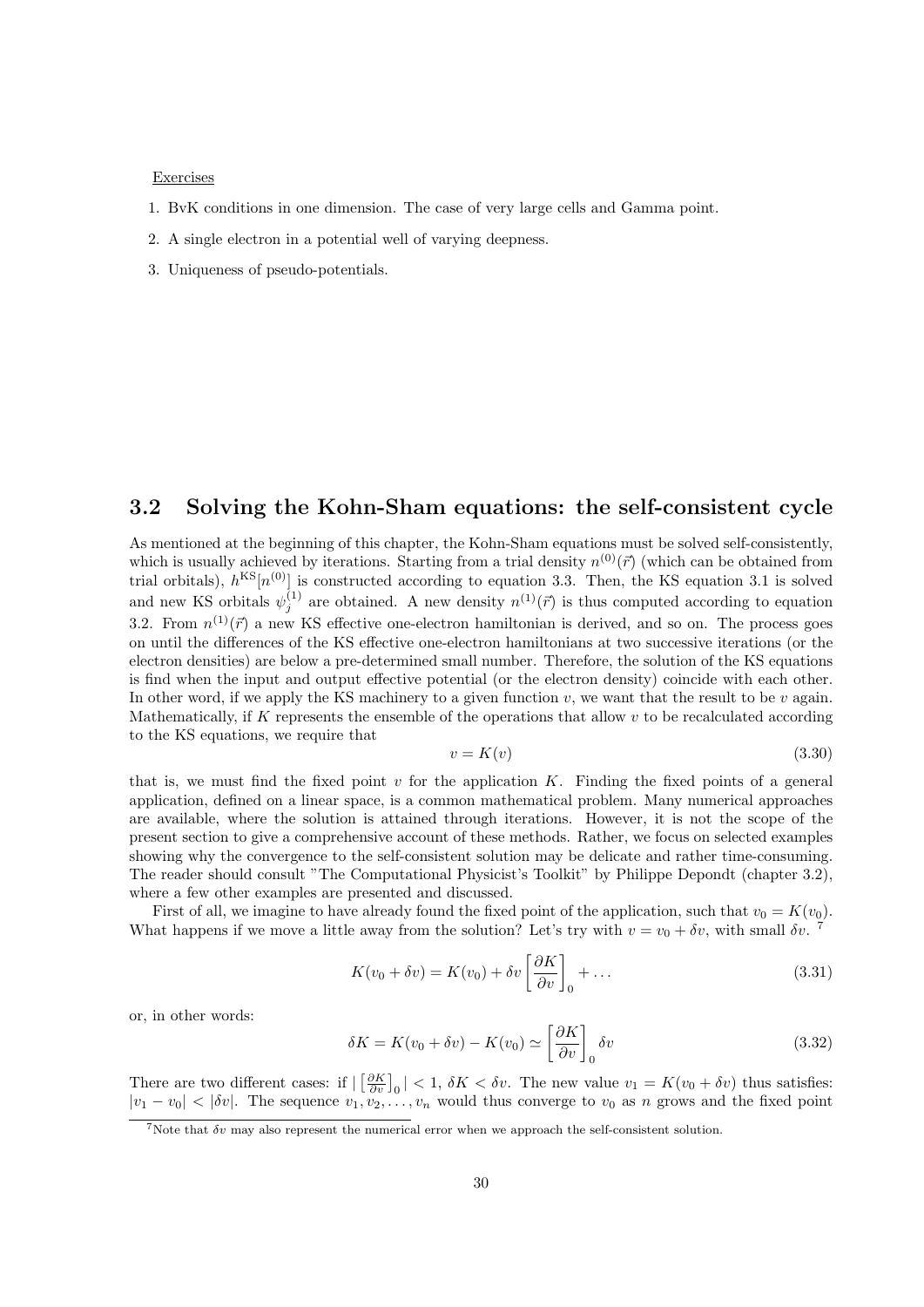$v_0$  is said to be stable. Eventually, the convergence may be very slow if  $\left[\frac{\partial K}{\partial v}\right]_0 \simeq 0$ . In any case, straightforward iterations of the application will lead us to the nearest fixed point; slowly, but surely! On the other hand, if  $\left[\frac{\partial K}{\partial v}\right]_0$  > 1, simple iterations of the application will lead to divergence. In such a case, the fixed point is unstable: an arbitrary small perturbation to the solution would drive the system far away from the fixed point. This is actually the case of the KS cycle, for most physical problems. Before discussing the reasons that underlie such a divergence, I would like to anticipate that, even for diverging applications K (that is, those for which  $\left[\frac{\partial K}{\partial v}\right]_0$  | > 1), it is always possible to define a new application, let's say  $K'$ , which has a stable fixed point. That's very simple! Let choose a positive number p such that  $0 < p < \frac{1}{\max\left[\frac{\partial K}{\partial v}\right]_0}$ , where the max is taken among all the directions of the derivative (*v* is supposed to be an element in a vector space of dimension  $>1$ , or even a functional space, with infinite dimension).

Then define the new application:

$$
K'(v) = pK(v) + (1 - p)v
$$
\n(3.33)

which is a simple mixing of the input v and the output  $K(v)$ . It is straightforward to verify that  $K'$ has the same fixed point  $v_0$  as K and that it is now stable, that is,  $\left[\frac{\partial K'}{\partial v}\right]_0$  | < 1. The numerical scheme in equation 3.33 is usually referred to as simple mixing. This is a very robust algorithm to attain convergence! However, it can be shown that the convergence becomes very slow as  $p \to 0$ ; an example can be found in the aforementioned book by Ph. Depondt.

Why is the KS fixed point unstable? Clearly, one should linearize the KS application and find its derivative around the fixed point. However, each particular system has a distinct ground state density  $n(\vec{r})$  and effective potential  $V_s(\vec{r})$ , as guaranteed by the Hohemberg-Kohn theorem. Therefore, it is a difficult task to derive general and rigorous criteria that are valid for any system of N electrons subject to an external potential. Rather, I will take an example from electrostatics, which is well suited to show the root of the instability. Consider a classical set of negative charges (they mimic the electrons) that are subject to a stabilizing external potential. This is a common electrostatic problem, which is equivalent to minimize:

$$
E[n] = -e \int d^3r \left[ \frac{1}{2} V(\vec{r}) + V_{\text{ext}}(\vec{r}) \right] n(\vec{r}) \tag{3.34}
$$

where

$$
V(\vec{r}) = -e \int d^3r' \frac{n(\vec{r'})}{|\vec{r} - \vec{r'}|}
$$
\n(3.35)

and the external potential may be thought as generated by a given (fixed) positive charge distribution  $n_+(\vec{r})$ :

$$
V_{\text{ext}}(\vec{r}) = e \int d^3 r' \, \frac{n_+(\vec{r'})}{|\vec{r} - \vec{r'}|} \tag{3.36}
$$

The above relation between the negative charge density  $n$  and the electrostatic potential  $V$  is the solution of the Poisson equation <sup>8</sup>:

$$
\nabla^2 \left[ V(\vec{r}) + V_{\text{ext}}(\vec{r}) \right] = 4\pi e \left[ n_+(\vec{r}) - n(\vec{r}) \right] \tag{3.37}
$$

which can be more easily analysed by passing to the wave vector space  $\{\vec{q}\}\$  through Fourier transforms:

$$
q^2 \left[ \tilde{V}(\vec{q}) + \tilde{V}_{\text{ext}}(\vec{q}) \right] = 4\pi e \left[ \tilde{n}_{+}(\vec{q}) - \tilde{n}(\vec{q}) \right]
$$
\n(3.38)

which has the solution:

$$
\tilde{V}_0(\vec{q}) = -\tilde{V}_{\text{ext}}(\vec{q}) + 4\pi e \frac{\tilde{n}_+(\vec{q}) - \tilde{n}_0(\vec{q})}{q^2} \tag{3.39}
$$

<sup>&</sup>lt;sup>8</sup>Here we use the so called Gaussian units. In these units, Maxwell's first equation equation for the electric displacement  $\vec{D}(\vec{r})$  in terms of the total charge distribution  $\rho(\vec{r})$  reads  $\nabla \cdot \vec{D} = 4\pi \rho$ ; the relation between  $\vec{D}(\vec{r})$ , electric field  $\vec{E}(\vec{r})$  and polarization  $c(\vec{r})$  is  $\vec{D} = \vec{E} + 4\pi\vec{P}$ . In Gaussian units the void electric permittivity is simply  $\epsilon_0 = 1$  and the void magnetic constant  $\mu_0 = 1$ ; as  $\epsilon_0 \mu_0 = c^{-2}$ , with c the speed of light, the Lorentz force per unit charge is  $\vec{F} = \vec{E} + \frac{\vec{v}}{c} \times \vec{B}$ . This could be compared to the same equations in the MKSA unit system:  $\nabla \cdot \vec{D} = \rho$ ;  $\vec{D} = \epsilon_0 \vec{E} + \vec{P}$  and  $\vec{F} = \vec{E} + \vec{v} \times \vec{B}$ ; the void electric permittivity is  $\epsilon_0 = \frac{10^7}{4\pi c^2}$ .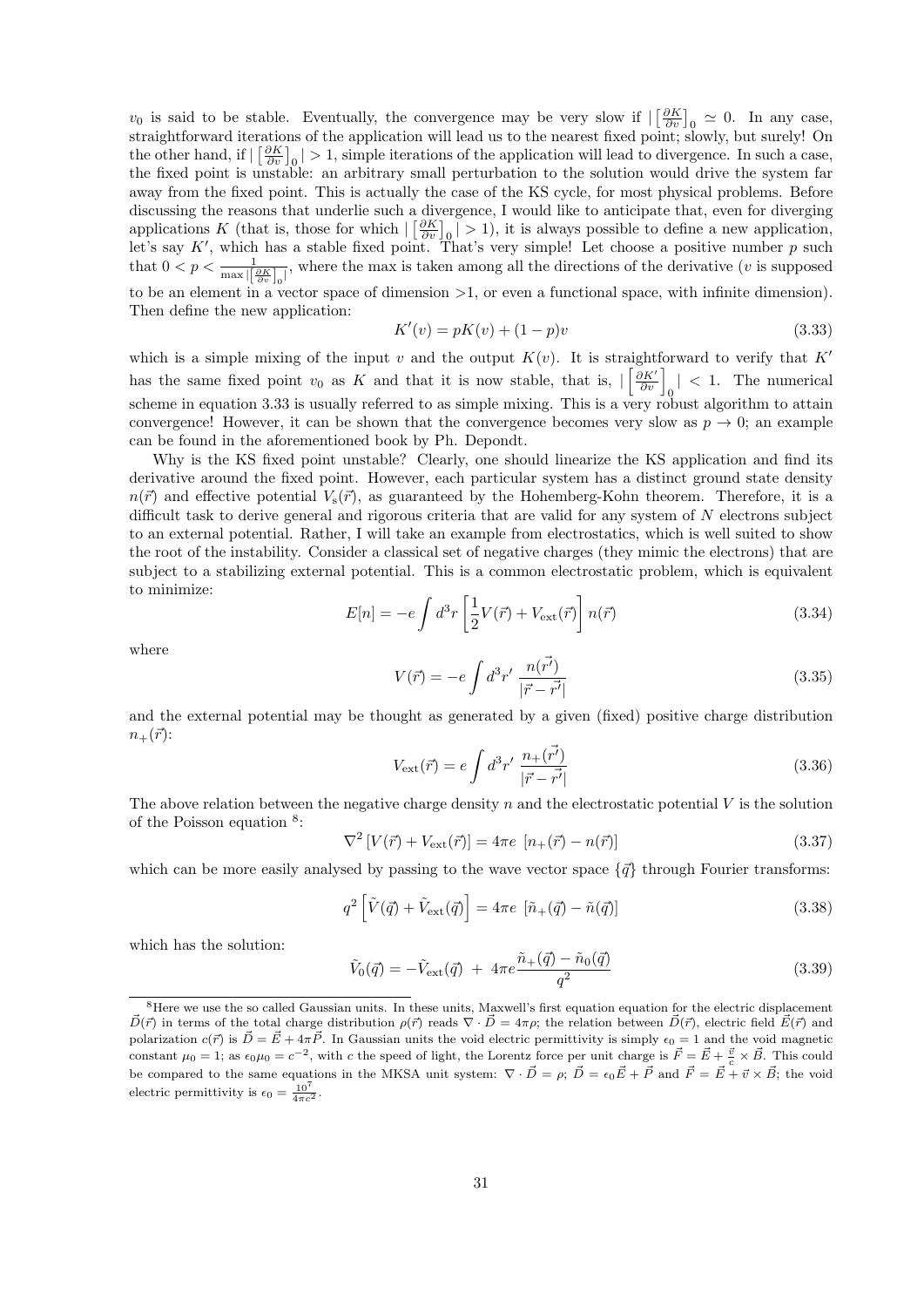The above equation represents the self-consistent relation between the charge distribution n and the electrostatic potential V it generates by mutual repulsion between the negatively charged classical particles. It can be easily linearized around the fixed point giving:

$$
\delta\tilde{V}(\vec{q}) = -4\pi e \frac{\delta\tilde{n}_0(\vec{q})}{q^2} \tag{3.40}
$$

It is important to focus on the previous equation by distinguishing two cases:

- The case of short wave lengths (or large wave vector  $q$ ). In such a case, any fluctuation around the exact solution produces smaller fluctuations on the potential. The cycle will then converge to the stable fixed point.
- The case of long wave lengths (or small wave vector  $q$ ). Any density fluctuation, such as an error that may be due to a lack of numerical precision, or an initial estimate that does not coincide with the analytical solution, yields large fluctuations on the electrostatic potential. The simple iteration of equations 3.35 and 3.37 does not attain convergence. The fixed point is unstable.

Physically speaking, if a system has bigger dimensions than a characteristic length  $L_c \simeq [4\pi\bar{n}]^{-1/3}$ , the long-range Coulomb interaction can produce oscillations in the electrostatic potential. Accordingly, the charge density, which is initially localized, let's say in a region A, at the following iteration may be localized in another portion of space, let's say B, which is quite far from A. Such a phenomenon is usually called *charge sloshing*. There is a quite easy way to avoid charge sloshing, simply by introducing a threshold wavelength  $q_{\text{cut}} \simeq \frac{2\pi}{L_c}$ . The equation 3.40 that links the variation of the potential at the next iteration  $\delta\tilde{V}(\vec{q})$  as a function of the charge density fluctuations  $\delta\tilde{n}(\vec{q})$  between the input and output  $\tilde{n}(\vec{q})$ is modified as follows:

$$
\delta\tilde{V}(\vec{q}) = -4\pi e \frac{\delta\tilde{n}(\vec{q})}{q_{\text{cut}}^2 + q^2} \tag{3.41}
$$

The cycle will then converge to the fixed point. The readers who know electron screening, would likely recognize a function that they have already seen, the Thomas-Fermi static dielectric function in reciprocal space! Indeed,  $\delta\tilde{V}(\vec{q})$  as given by 3.41 may be thought as a perturbation; the input potential  $\tilde{V}_{in}^{(n+1)}(\vec{q})$ for the next iteration  $n + 1$  would only uptake a part of it:

$$
\tilde{V}_{in}^{(n+1)}(\vec{q}) = \tilde{V}_{in}^{(n)}(\vec{q}) + \frac{q^2}{q_{\text{cut}}^2 + q^2} \left[ \tilde{V}_{out}^{(n)}(\vec{q}) - \tilde{V}_{in}^{(n)}(\vec{q}) \right]
$$
\n(3.42)

which is equivalent to a simple mixing in the reciprocal space, with a  $q$ -dependent coefficient! Other popular, and usually more effective, mixing schemes are the Anderson and the Broyden methods. Their implementation for the Kohn-Sham problem is detailed in (17).

Another fundamental reason why the KS cycle may diverge is given to the presence of degenerated or almost degenerated energy levels around the Fermi energy. For simplicity sake, imagine to have two perfectly degenerated Kohn-Sham levels at the Fermi energy, that should be filled with two orbitals. The obvious solution is that they must be both half-filled. However, they are degenerated only when the self-consistent solution is attained! Therefore, at the starting point, one of them (let's say  $\varepsilon_A$ ) would be lower than the other  $(\varepsilon_B)$ . If the filling rules at zero electronic temperature are assumed, level A will be filled with two states, while  $B$  would be empty. At the following iteration, if the electron-electron repulsion is strong enough,  $\varepsilon_A > \varepsilon_B$  and the reverse filling would result. The system would then go back and forth between these two states, without necessarily attaining convergence. A solution to such a problem is to adopt a finite-temperature function for electron filling. Such a procedure is usually known as Fermi-surface smearing. There are many available smearing schemes. A comprehensive account may be found in (16).

Now, let's come back to the Kohn-Sham problem and its numerical resolution. The KS cycle has two characteristics: first, the potential and electron density are constructed through the single-particle KS orbitals  $\psi_m$ . Each of them (there are about N, the number of electrons in the system) is expanded in a basis set, with M components. In the case of plane waves, the total number of degree of freedom may be  $NM \sim 10^6$  and even more! Therefore, any good algorithm should not make use of many vectors, since they are quite cumbersome. Second, the diagonalization of the KS hamiltonian is computationally very demanding. A good algorithm should converge as fast as possible, in order to save computer time.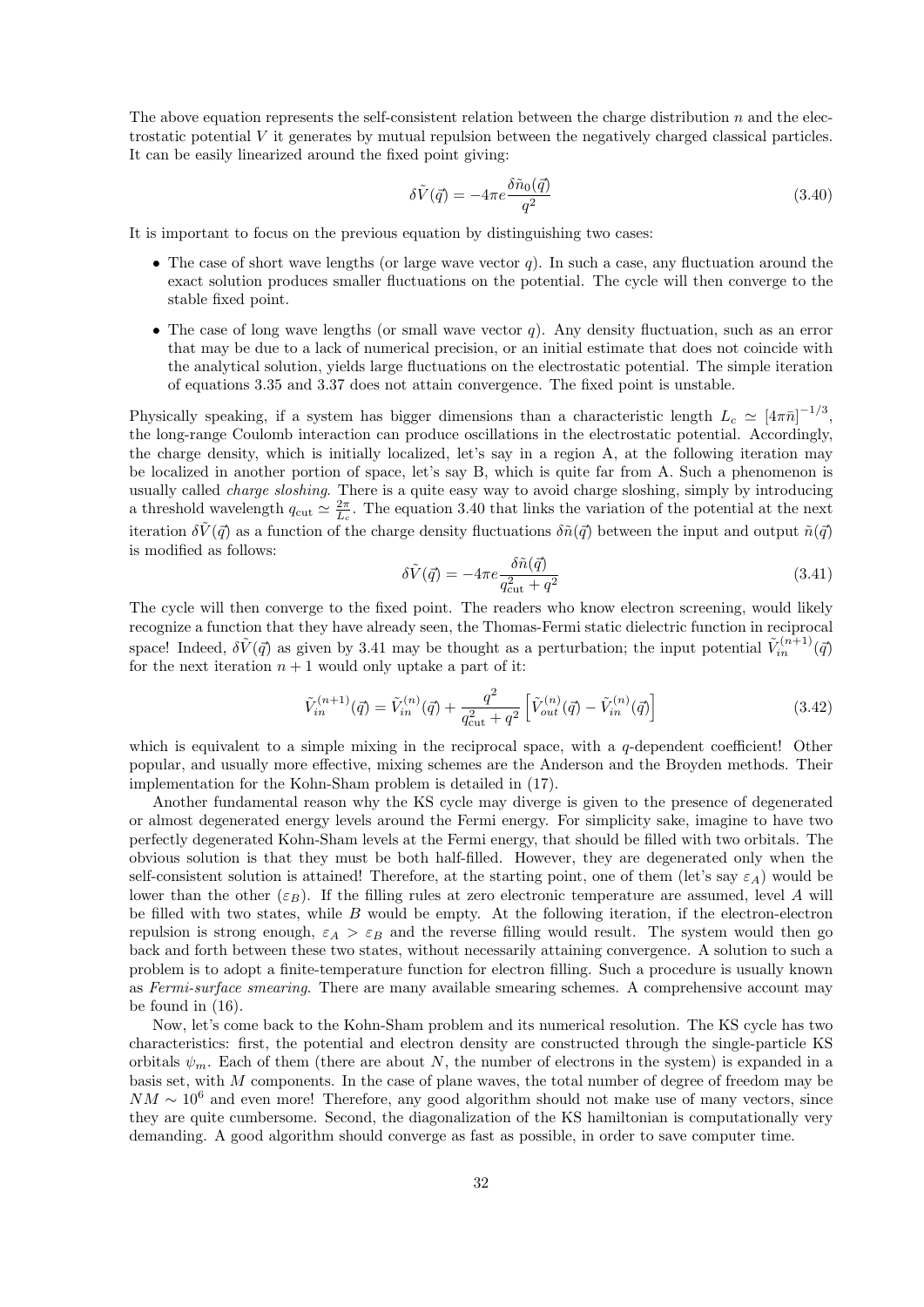Conjugate gradient methods are widespreadly used for the minimization of the DFT total electronic energy  $E$  given by equation 3.25. The principle of these kinds of algorithms is to find the optimal KS orbitals by relying on the generalized forces  $\mathcal{F}_j = -\frac{\delta E}{\delta \psi_j}$ . Iterations go on until  $\mathcal{F}_j \simeq 0$ . Information on the evolution of  $\mathcal{F}_j$  as iterations proceed enables the construction of an approximate metric that should tend towards the exact Hessian  $\mathcal{H}_{ij} = -\frac{\delta^2 E}{\delta \psi_i \delta \psi_j}$ . Since the KS orbitals are usually expanded on a basis set, the Hessian has the same dimensions as the KS hamiltonian  $h^{KS}$ . The convergence gets faster as the gap between the biggest and smallest generalized forces shrinks. This is usually achieved by preconditioning: the Hamiltonian matrix is multiplied by a diagonal matrix  $M_p$  so that the smallest and largest eigenvalues become closer in magnitude. When using PW's, it is usual to consider the inverse of the kinetic energy as the pre-conditioning matrix  $M_p$ . A comprehensive account of pre-conditioned conjugate gradient methods can be found in (17).

Another popular and very effective scheme for minimizing  $\varsigma_j = \langle \psi_j | (h^{KS} - \varepsilon_j) | \psi_j \rangle$ <sup>9</sup> is the so-called Direct Inversion of Iterative Subspace method (DIIS). The self-consistent solution  $\{\psi_j^{(\infty)}\}$  is written as a linear combination of the KS orbitals at the previous iterations  $\{\psi_j^{(n)}\}$ . The optimal linear combination is found by minimizing the residual  $\varsigma_j$ . A thorough account of the use of DIIS for the KS problem is given in (18). The DIIS method is very effective whenever the KS orbitals  $\{\psi_j^{(n)}\}$  are relatively close to the exact solution. Therefore, it is often used to refine the first guess, which has been found by other algorithms, such as conjugate gradients.

<sup>&</sup>lt;sup>9</sup>Note that if  $\varsigma_j = \langle \psi_j | (h^{KS} - \varepsilon_j) | \psi_j \rangle = 0$   $\forall j$  self-consistency is attained. Therefore, the minimization of  $\varsigma_j$  is often used as a criterion for convergence towards the self-consistent solution of the KS equations.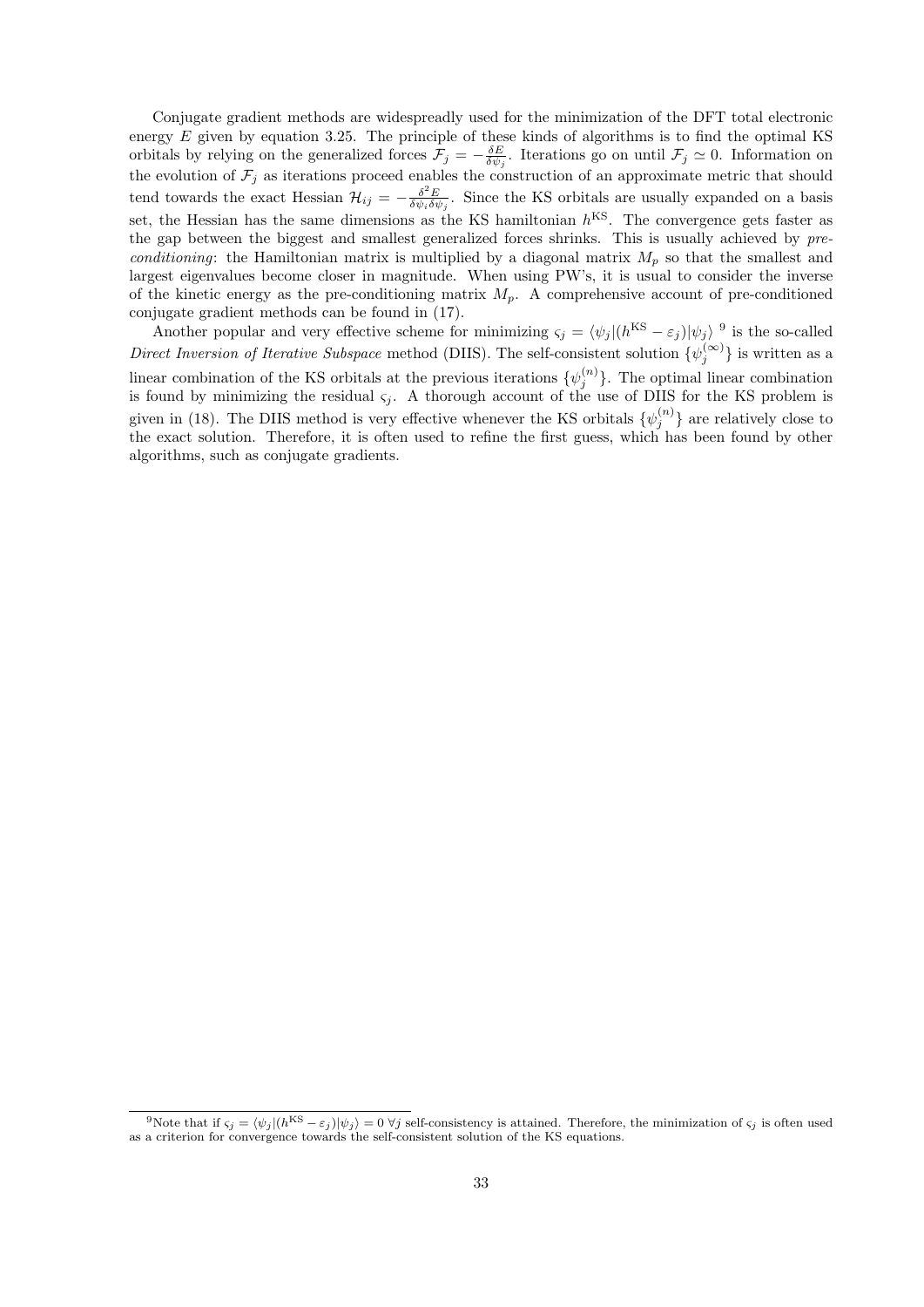## Chapter 4

# Density Functional Perturbation **Theory**

Up to this point, we have explained how to find the ground state electron density, the self-consistent effective potential and the energy for a system of  $N$  electrons. The computation of the previous quantities is made possible by solving the Kohn-Sham equations. However, what is generally measured by experimental techniques, is the response of a system (the target) to an external perturbation (the probe). For instance, we can apply an external pressure P to the system and measure the change in volume  $\Delta V$ . Their product  $P\Delta V$  is the energy lost by the system due to mechanical work. By using the language of thermodynamics, the pressure is defined as the first derivative of the internal energy with respect to the volume, that is  $P = -\frac{\partial E}{\partial V}$ , with all the remaining thermodynamical variables (temperature T, number of particles  $N$ , etc.) being kept fixed. Then, for each applied pressure, we can measure the corresponding equilibrium volume and obtain the empirical law  $V = V(P)$ . The (isothermal) bulk modulus  $B = -\frac{1}{V} \frac{\partial P}{\partial V} |_{T,N} = \frac{1}{V} \frac{\partial^2 E}{\partial V^2} |_{T,N}$  can thus be obtained. The bulk modulus is a second-order derivative of the internal energy and provide information on the elastic compliance of a material that is subject to an hydrostatic pressure.

All the previous quantities can be computed in the framework of the DFT. An elegant and effective way is provided by the so-called Density Functional Perturbation Theory (DFPT). DFPT is related to DFT exactly as the static perturbation theory of quantum mechanics is related to the Schrodinger equation. Through the formalism of DFPT, energy derivatives at any order can be in principle computed and the response of the system to an external macroscopic static perturbation (mechanical, electrical, magnetic, etc.) determined. The perturbations can also be of microscopic nature (for instance, atomic displacements) or having no experimental counterparts, altough well defined from the theoretical point of view. An example is provided by the so-called alchemical perturbations: an atom of Pb may be changed into Au, through a sequence of steps in which the Pb pseudo-potential is progressively changed into that of Au. This kind of calculation is useful to determine some thermodynamic properties of impurities. The old dream of transforming metals into the most precious one, namely gold, may be achieved through DFPT, although only in simulations!

### 4.1 The basic formalism.

**Perturbative expansions.** Within the DFT, the total energy of a  $N$  electron system is a functional of the electron density, as proven by the HK theorem. However, there are many external parameters that are implicitly assumed in order to define the system precisely. A non exaustive list includes:

- The volume and shape of the unit cell.
- The number, the chemical nature and the positions of the atoms within the unit cell.
- The intensity, the polarization and characteristic wave vector of an external electro-magnetic field.

These parameters are considered as external ones since they are independent of the electronic structure of the system. In other words, for a given set of external parameters, the ground state of the system is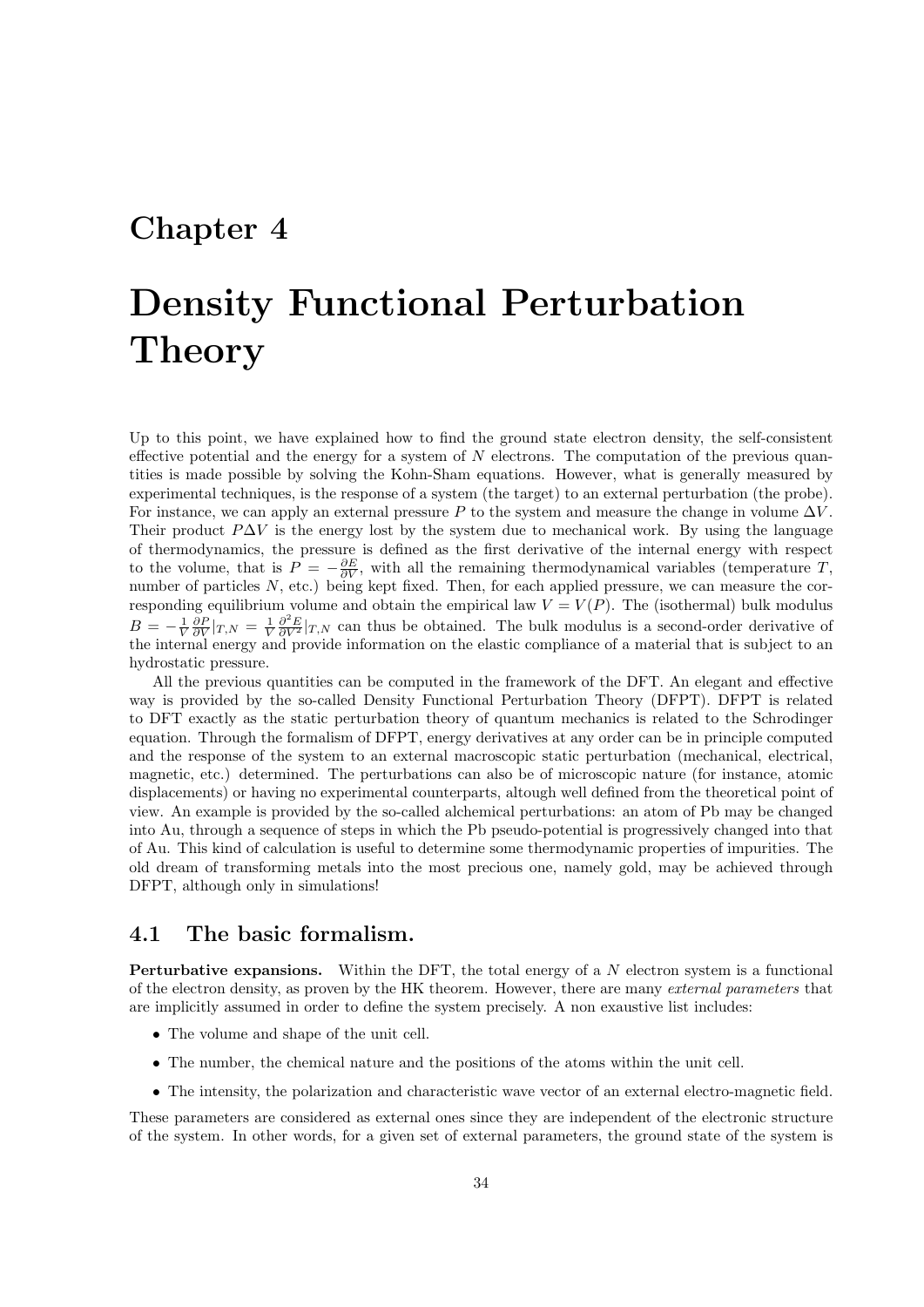found by varying the electron density until the energy reaches a minimum. Let's note with  $\{\lambda\}$  the set of all those external parameters and with  $E_{\lambda}[n]$  the total energy of the system, which has a *functional* dependence on the electron density n and a parametrical dependence on  $\{\lambda\}$ . For any distinct set of  $\{\lambda\}$ , the electron density which minimizes  $E_{\lambda}[n]$  can be found in the framework of the basic theory described in chapter 2 and the numerical methods in chapter 3. Formally, we consider the external potential V that depends on the parameter  $\lambda$  and define the variations of V as due to the variations of  $\lambda$  around the value  $\lambda = 0$ , which is assumed to denote the unperturbed system. We assume that dependence of  $V_{\lambda}$ with  $\lambda$  is known through all orders:

$$
V_{\lambda} = V^{(0)} + \delta \lambda V^{(1)} + (\delta \lambda)^2 V^{(2)} + \dots \tag{4.1}
$$

where  $V^{(n)} = \frac{\partial^n V}{\partial \lambda^n}$ . The previous equation differs from a Taylor expansion of V only for the absence of the  $\frac{1}{n!}$  factors. The corresponding ground-state electron density and energy can be expanded in a similar way:

$$
n_{\lambda} = n^{(0)} + \delta \lambda \ n^{(1)} + (\delta \lambda)^2 \ n^{(2)} + \dots \tag{4.2}
$$

$$
E_{\lambda} = E^{(0)} + \delta \lambda E^{(1)} + (\delta \lambda)^2 E^{(2)} + \dots
$$
\n(4.3)

Adopting the terminology of thermodynamics, first-order derivatives of the total energy are usually called generalized forces; second-order derivatives are connected to response functions, in the linear reponse regime (i.e. generalized forces are proportional to the perturbation). Third and higher order terms are needed to go beyond the case of linear response. Obviously, there is matter for many written pages: one can go through derivatives at high orders, consider extensions to complex perturbations or discuss the subtleties of the theory. Instead, I prefer to focus on few selected cases, which are fundamental for the hands-on-computer sessions. The first one is the computation of the atomic forces (section 4.2), which give access to first-principle molecular dynamics (FPMD); in FPMD, the atom dynamics is determined via the electron distribution, through the basic law of quantum mechanics, without referring to any semi-empirical interatomic potential. The second case is the calculation of lattice dynamics (section 4.3), which allows the comparison with infrared or Raman spectra, as well as the determination of some temperature-dependent properties. Moreover, atomic vibrations in complex systems or in materials that are hardly accessible to experiments can be predicted; for instance, elastic and vibrational properties of materials in extreme conditions (high temperature and/or intense pressure) have been extensively studied through DFPT. Interested readers can find more thorough and rigorous accounts on DFPT in several reviews and books, such as (19; 10; 9).

### 4.2 First-order energy derivatives and atomic forces.

In the previous sections, we focused on the behaviour of electrons, while the nuclei are considered to be fixed. Obviously, in many interesting physical cases the exact atomic positions are not known, so that the ions must be relaxed in order to find the equilibrium configuration. Moreover, we are also interested to perform ion dynamics at finite temperature or pressure, as in classical molecular dynamics. In all these cases, the forces acting on the ions must be computed. First, I recall the Born-Oppenheimer approximation, and then I discuss how the atomic forces can be computed.

The Born-Oppenheimer approximation. In many cases, the electrons and the nuclei can be treated on two distinct grounds. Here, I come back to the basic formalism that allows the electronic and nuclear degrees of freedom to be decoupled. This is a basic theorem of quantum mechanics, the so called Born-Oppenheimer (BO) approximation. I give a very brief account of some of the physical situations where the BO approximation is no more valid.

Within quantum mechanics, the properties of a system of nuclei (described by the set of coordinates  $\{\vec{R}_I\}$  and electrons (with  $\{\vec{r}_j\}$ ) are derived from the solution of the Schrodinger equation:

$$
H_{\text{tot}}\Phi(\{\vec{R}_I\},\{\vec{r}_j\}) = \mathcal{E}\ \Phi(\{\vec{R}_I\},\{\vec{r}_j\})\tag{4.4}
$$

The total (nuclei  $+$  electrons) Hamiltonian is given by:

$$
H_{\text{tot}} = H_{(el)} + T_{\text{N}} + V_{\text{N-N}} \tag{4.5}
$$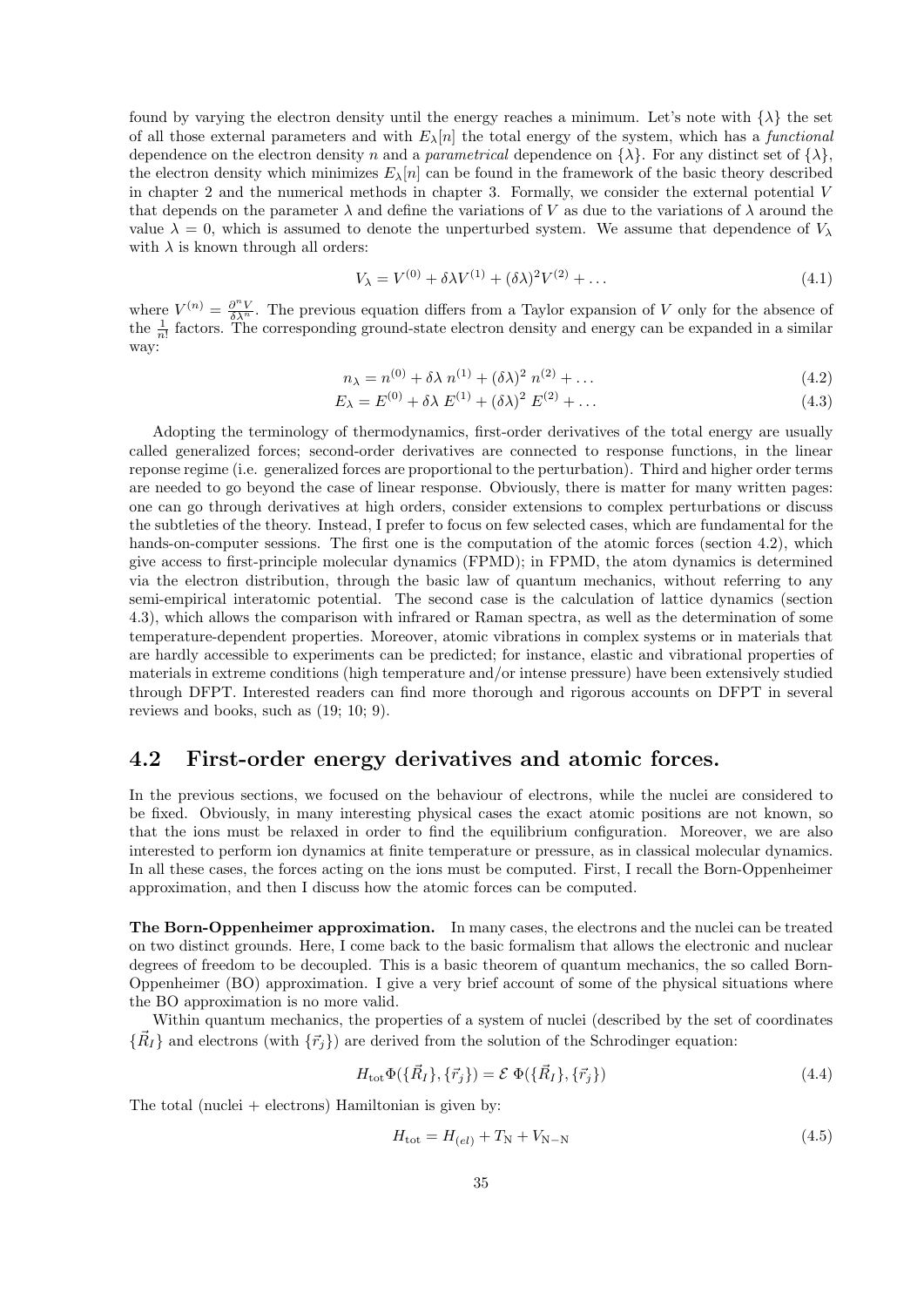with  $H_{(el)}$  the many-electron Hamiltonian that we have introduced at the very beginning (see section 2.1),  $T_N$  the nuclear kinetic energy and  $V_{N-N}$  the Coulomb interaction between the nuclei of atomic charge  $Z_I$ and mass  $M_I$ :

$$
H_{(el)} = \sum_{i=1}^{N} \left[ -\frac{\hbar^2 \nabla_i^2}{2m} + V_{\text{ext}}(\vec{r}_i; \{\vec{R}_I\}) \right] + \sum_{i>j} \frac{e^2}{|\vec{r}_i - \vec{r}_j|}
$$
(4.6)

$$
T_{\rm N} = \sum_{i=1}^{N} \left[ -\frac{\hbar^2 \nabla_I^2}{2M_I} \right] \tag{4.7}
$$

$$
V_{N-N} = \sum_{I>J} \frac{Z_I Z_J e^2}{|\vec{R}_I - \vec{R}_J|} \tag{4.8}
$$

Note that the external potential felt by the electrons depends on the nuclear coordinates, which is made explicit by writing  $V_{\text{ext}}(\vec{r}_i;\{\vec{R}_I\})$ <sup>1</sup> The operator  $\nabla_I^2$  acts on the nuclear coordinate  $\vec{R}_I$ , while  $\nabla_j^2$  acts on the electronic coordinate  $\vec{r}_i$ .

The solution of equation 4.4 for a realistic crystal is out of the scope of any analytical or numerical treatment. However, the problem can be much simplified due to the very different dynamics of electrons and nuclei. Classically, the dynamic response of nuclei is very much slower than that of electrons, because of the mass ratio:  $m/M<sub>I</sub> \ll 1$ . Let's see how this is possible in quantum mechanics, that is, working on equation 4.4.

First, Born and Oppenheimer did the following ansatz on the whole wave function:

$$
\Phi(\{\vec{R}_I\}, \{\vec{r}_j\}) \simeq \chi(\{\vec{R}_I\}) \Psi(\{\vec{R}_I\}, \{\vec{r}_j\})
$$
\n(4.9)

where  $\Psi(\{\vec{R}_I\}, {\{\vec{r}_j\}})$  is the solution of the electron Hamiltonian for a given nuclear configuration, as if the nuclei were fixed. Their positions  $\{\vec{R}_I\}$  are therefore considered as parameters:

$$
H_{(el)}\Phi(\{\vec{R}_I\},\{\vec{r}_j\}) = E(\{\vec{R}_I\})\Phi(\{\vec{R}_I\},\{\vec{r}_j\})
$$
(4.10)

Obviously, the electronic eigenvalues depend on the nuclear coordinates parametrically, which we note  $E({\vec{R}_I})$ .<sup>2</sup> Inserting the ansatz 4.9 in equation 4.4, and making use of equation 4.10, one obtains:

$$
\Psi(\{\vec{R}_I\}, \{\vec{r}_j\}) \left[ T_N + V_{N-N}(\{\vec{R}_I\}) + E(\{\vec{R}_I\}) \right] \chi(\{\vec{R}_I\}) + \n- \sum_{i=1}^N \frac{\hbar^2}{M_I} [\vec{\nabla}_I \chi(\{\vec{R}_I\})] \cdot [\vec{\nabla}_I \Psi(\{\vec{R}_I\}, \{\vec{r}_j\})] - \chi(\{\vec{R}_I\}) \sum_{i=1}^N \frac{\hbar^2}{2M_I} [\nabla_I^2 \Psi(\{\vec{R}_I\}, \{\vec{r}_j\})] = \n= \mathcal{E} \chi(\{\vec{R}_I\}) \Psi(\{\vec{R}_I\}, \{\vec{r}_j\})
$$
\n(4.11)

where all operators act on the functions on their right. Multiplying the previous equation by  $\Psi^*(\{\vec{R}_I\}, \{\vec{r}_j\})$ and integrating over the electronic coordinates  $\int d^3r_1 \int d^3r_2 \dots$ , we obtain:

$$
\left[ T_{\rm N} + V_{\rm N-N}(\{\vec{R}_I\}) + E(\{\vec{R}_I\}) \right] \chi(\{\vec{R}_I\}) + \mathcal{T} = \mathcal{E} \chi(\{\vec{R}_I\}) \tag{4.12}
$$

where

$$
\mathcal{T} = -\sum_{I} \left[ \frac{\hbar^2}{2M_I} \langle \Psi | \nabla^2_I | \Psi \rangle + \frac{\hbar^2}{M_I} \langle \Psi | \vec{\nabla}_I | \Psi \rangle \cdot \vec{\nabla}_I \right] \chi(\{\vec{R}_I\}) \tag{4.13}
$$

<sup>1</sup>When all electrons (core and valence) are explicitly treated,  $V_{ext}(\vec{r}_i; {\{\vec{R}_I\}}) = -\sum_I \frac{Z_I e^2}{\sqrt{2\pi}}$  $\frac{Z_I e}{|\vec{R}_I - \vec{r}_i|}$ ; otherwise,  $V_{ext}(\vec{r}_i; {\{\vec{R}_I\}})$ represents the ionic pseudopotential. In the latter case,  $Z_I$  are the charges of the  $N_{\text{at}}$  ions (nuclei + core electrons) at  $\vec{R}_{1}, \ldots, \vec{R}_{N_{\rm at}}.$ 

<sup>&</sup>lt;sup>2</sup>As usual, at fixed nuclear positions, one obtains from equation 4.10 a series of eigenstates  $\Phi_m(\{\vec{R}_I\},\{\vec{r}_j\})$  and eigenvalues  $E_m(\{\vec{R}_I\})$ , with  $m = 0, 1, \ldots, m = 0$  correspond to the electronic ground state,  $m = 1$  to the first electronic excited state, etc. For simplicity sake, I omit the index  $m$  in equation 4.10; nevertheless, the reader should keep in mind that there are several distinct functions  $E_m(\{\vec{R}_I\})$ , which correspond to the electronic eigenvalues for given nuclear postions  $\{\vec{R}_I\}$ .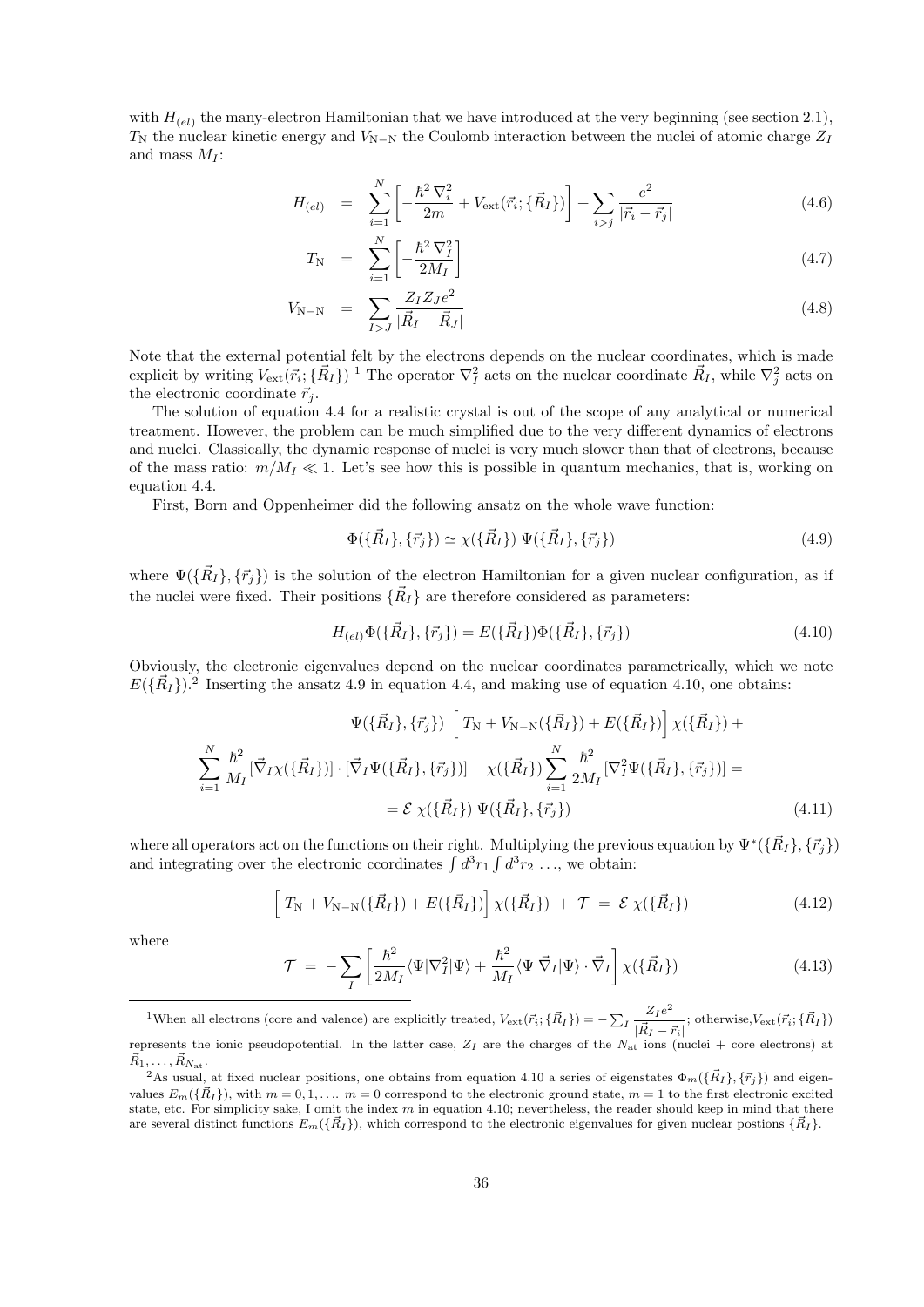

Figure 4.1: Potential energy as a function of the internuclear separation  $r$  for the  $H_2$  molecule, with respect to the isolated H atoms. The equilibrium bond length is the internuclear distance corresponding to the depth of the potential minimum (4.52eV), with bonding molecular orbital. The upper curve describes the potential energy when the molecular orbital is of the anti-bonding type.

The second main approximation is to neglect  $\mathcal T$  in equation 4.13. Then, it can be rewritten as:

$$
\[T_{\rm N} + V_{\rm N-N}(\{\vec{R}_I\}) + E(\{\vec{R}_I\})\] \chi(\{\vec{R}_I\}) = \mathcal{E} \chi(\{\vec{R}_I\}) \tag{4.14}
$$

This is a Schrodinger equation for the nuclear part of the wave function, with potential energy  $V_{N-N}(\{\vec{R}_I\})+$  $E(\{\vec{R}_I\})$ . The first term is simply the repulsive Coulomb contribution between the positively charged nuclei; the second one, instead, comes from the solution of the equation 4.10 for the electrons at fixed nuclear coordinates and is called the *potential energy surface.*  $E(\{\vec{R}_I\})$  is a manifold in the nuclear space, in which the contribution from electrons is included. If the electronic ground state is computed, then  $E(\{\vec{R}_I\})$  represents the cohesive contribution from the chemical bonds between the nuclei that are fixed in  $\{\vec{R}_I\}$ . As an example, one may refer to the energy of the H<sub>2</sub> molecule as a function of the distance r between the two protons. The lowest curve  $E(r)$  is obtained for the electronic ground state, which is of the bonding type. Since in such a state the electronic distribution is mainly localized between the two protons, the internuclear Coulomb repulsion is substantially screened and the potential energy reaches a minimum at the equilibrium bond length  $r_0$ .

As a consequence, the Born-Oppenheimer approximation allows the solution of the Schrodinger equation 4.4 to be obtained in two steps: First, the electronic problem is solved at fixed nuclear coordinates. The corresponding eigenvalues, which depend on the nuclear coordinates, provide the electronic contribution to the effective interaction between the nuclei  $E(\{\vec{R}_I\})$ . Next, the nuclear hamiltonian is solved with the potential energy  $V_{N-N} + E$ , where the second term depends on the detailed electronic structure. As the nuclear positions vary,  $E(\{\vec{R}_I\})$  varies, too. Searching the minimum of  $V_{N-N}(\{\vec{R}_I\}) + E(\{\vec{R}_I\})$ therefore yields the equilibrium atomic positions of the system. The basic approximation is that the electrons follow the nuclear motion adiabatically, thus to rearrange instantaneously to the ground state for the given atomic coordinates  $\{\vec{R}_I\}.$ 

Why could  $\mathcal T$  be neglected? If one assumes that the momentum  $p_i$  of electrons and  $P_I$  of the nuclei <sup>3</sup> is of the same order of magnitude, the expectation value of the ratio between the nuclear and electronic kinetic energy is  $\simeq \frac{m}{M_1}$ . Quantum mechanically, it is not unreasonable to assume that the momenta of the electrons and nuclei in a molecule are comparable in magnitude. If one could think the molecule as a box containing the electrons and nuclei, this is indeed the case (the momenta are independent of either the electron or the nuclear mass but is inversely proportional to the box dimensions). However, there are many situations in which the Born-Oppenheimer approximation breaks down. Let's consider, for instance, the collision between two atoms: there is a finite probability, which increases with the kinetic energy as measured in the center of mass reference system, that they will be ionized after the collision. Therefore, part of the nuclear kinetic energy can be transferred to the electrons and the correponding dynamics cannot be decoupled. More advanced methods must be employed in these cases.

<sup>&</sup>lt;sup>3</sup>Note that the corresponding quantum mechanical operators do not contain the mass.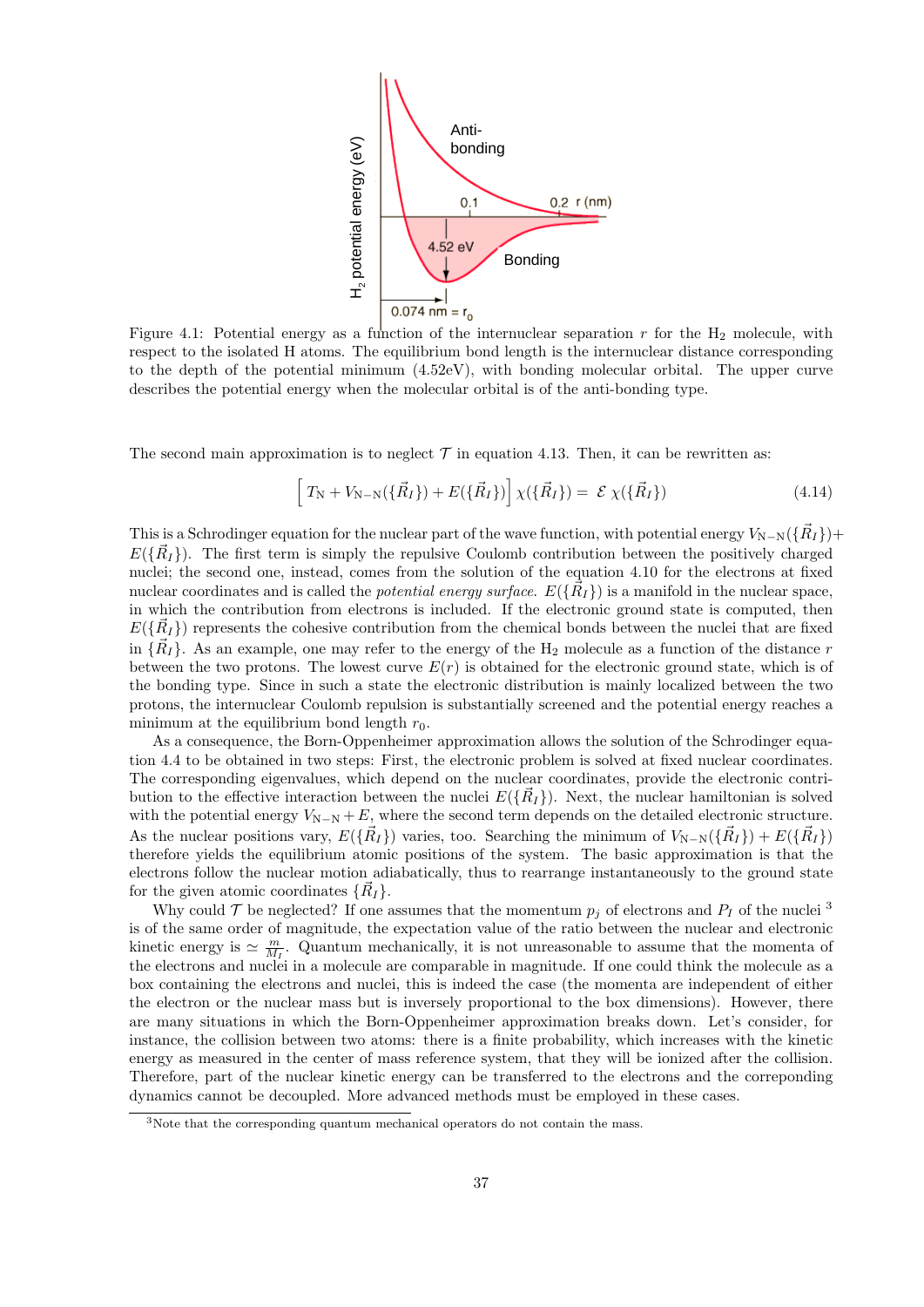The Hellmann-Feynman theorem in DFT and the atomic forces. The atomic forces are the derivatives of the potential energy  $V_{N-N}(\{\vec{R}_I\}) + E(\{\vec{R}_I\})$  with respect to the atomic positions  $\{\vec{R}_I\}$ :  $\vec{F}_I = -\nabla_I \left[ V_{N-N}(\{\vec{R}_I\}) + E(\{\vec{R}_I\}) \right]$ . However, such a definition would imply to solve equation 4.11 and obtain the eigenvalue E as well as its explicit dependence on the nuclear coordinates  $\{\vec{R}_I\}$ . Even if we use finite-difference approximations for  $E(\{\vec{R}_I\})$ , the calculations would be unfeasible for systems consisting of more than a few atoms, since many Kohn-Sham equations with varying  $\{\vec{R}_I\}$  should be solved.

Instead, we proceed differently and use the variational properties of the DFT. Consider the total energy of the system of nuclei and electrons, with all of the nuclei fixed:

$$
V_{\rm N-N}(\{\vec{R}_I\}) + E_{(\{\vec{R}_I\})}[n] \tag{4.15}
$$

Here  $E_{(\{\vec{R}_I\})}[n]$  is the electronic energy that is a functional of the electron density which, according to the DFT, reaches its minimum for the correct ground state density n. It also depends on the nuclear coordinates in a parametric way, as stated by the Born-Oppenheimer approximation. Therefore, the atomic force can be also defined as the total derivative of the previous expression with respect to the coordinate  $\vec{R}_J$ :

$$
\vec{F}_J = -\frac{dV_{\rm N-N}}{d\vec{R}_J} - \frac{dE}{d\vec{R}_J} \tag{4.16}
$$

The total variation of  $E$  consists of two contribution, through the explicit dependence on the parameter  $\vec{R}_J$ , and the implicit dependence on the electron density, which also varies with  $\vec{R}_J$ :

$$
\frac{dE}{d\vec{R}_J} = \frac{\partial E}{\partial \vec{R}_J} + \int d^3r \frac{\delta E}{\delta n(\vec{r})} \frac{\partial n(\vec{r})}{\partial \vec{R}_J} = \frac{\partial E}{\partial \vec{R}_J} + \int d^3r \mu \frac{\partial n(\vec{r})}{\partial \vec{R}_J}
$$
\n
$$
= \frac{\partial E}{\partial \vec{R}_J} + \mu \frac{\partial}{\partial \vec{R}_J} \int d^3r \, n(\vec{r}) = \frac{\partial E}{\partial \vec{R}_J} \tag{4.17}
$$

where we have used equation 2.25 ad the fact that  $\int d^3r \; n(\vec{r}) = N$  independently of  $\vec{R}_J$ . Therefore, the total derivative of the density energy functional with respect to a given nuclear coordinates simply coincides with the partial derivative. This is a very important result: computing the partial derivative is quite simple, since it implies to derive only the terms that have an explicit dependence on  $\vec{R}_J$ . There is no need to determine the change of the electron density with respect to variations of the external parameters! This is a quite general result, which is valid for any external parameter  $\lambda$  (such as the volume, the intensity of a magnetic field, etc.) in any theory that is based on a variational principle, such as the DFT and Hartree-Fock method.

From a practical point of view, the partial derivatives  $\frac{\partial E}{\partial \lambda}$  are usually computed at the same time as the energy, for all the most common parameters  $\lambda$  such as the atomic positions and the volume. Considering the breakdown of the total electronic energy (equation 3.25, only the external potential depends on the atomic coordinates explicitly. In all-electron methods,  $V_{ext}(\vec{r}) = -\sum_I \frac{Z_I e^2}{|\vec{r} - \vec{R}|^2}$  $\frac{Z_I e^2}{|\vec{r}-\vec{R}_I|}$ . The atomic force is therefore:

$$
\vec{F}_I = -\frac{\partial V_{\text{ext}} + \partial V_{\text{N}-\text{N}}}{\partial \vec{R}_I} = -Z_I e^2 \int d^3 r \ n(\vec{r}) \frac{(\vec{r} - \vec{R}_I)}{|\vec{r} - \vec{R}_I|^3} + \sum_{J \neq I} Z_J Z_I e^2 \frac{(\vec{R}_J - \vec{R}_I)}{|\vec{R}_J - \vec{R}_I|^3}
$$
(4.18)

Note that the correct force must be computed with the electron density at its ground state value. When using a plane waves basis set in conjunction with pseudo-potentials, the expression is more involved but still easy to be computed numerically. Calculating forces takes as much computer time as determining the total energy for a given density  $n(\vec{r})$ . The actual implementations obviously depend on the explicit representation used, and will not be detailed here.

### 4.3 Second order

We have seen that the first order variation of the energy  $(E^{(n)}$  in the expansion 4.3) does not depend on  $n^{(1)}$  but only on the ground state electron distribution  $n^{(0)}$ . This result, which is the DFT analogous of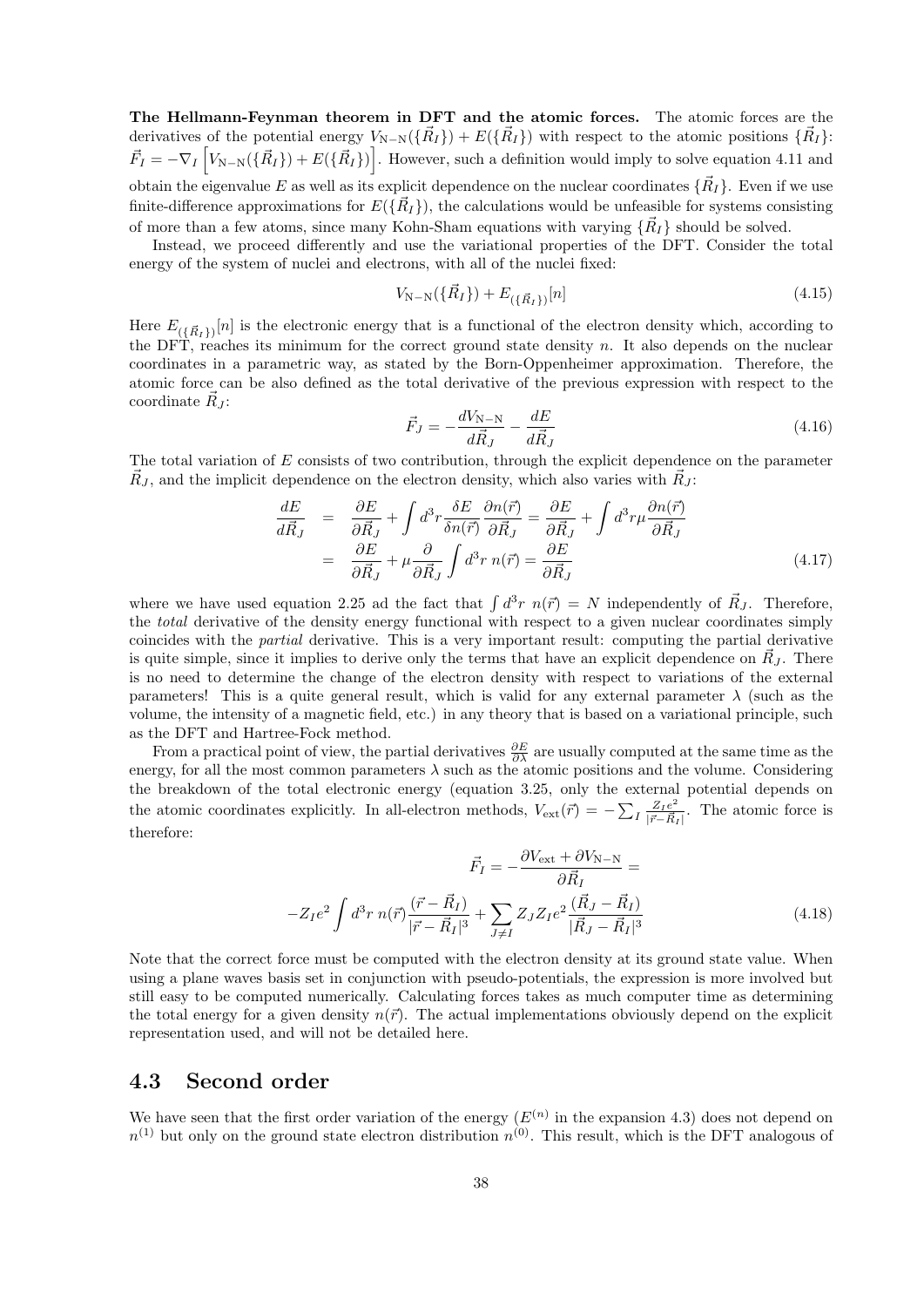the Hellmann-Feynman theorem in quantum mechanics, is based on the variational character of the total electronic energy. Similarly, we can consider the expansion of the energy at any order in the perturbation. An extension of Hellmann-Feynman theorem, which is called the  $"2n + 1$  theorem", holds, which states that  $E^{(2n+1)}$  depends on the variations of the electron density at all orders up to n (20). In particular, the second order variation of the energy  $E^{(2)}$  depends on both  $n^{(0)}$  and  $n^{(1)}$ . The ground state density is computed through the Kohn-Sham equations 2.33 and 2.34. From the latter one, the first-order variation of the electron density is:

$$
n^{(1)} = \sum_{j} f_j \psi_j^{(1)} \psi_j^{(0)*} + C.C.
$$
 (4.19)

 $\psi_j^{(1)}$  may be computed through the so called *Sternheimer equation*, which we derive in the following. Consider the Schrodinger equation

$$
\[H^{(0)} + H^{(1)} + H^{(2)} + \ldots) - (\varepsilon_i^{(0)} - \varepsilon_i^{(1)} - \varepsilon_i^{(2)} + \ldots)\] (\psi_i^{(0)} - \psi_i^{(1)} - \psi_i^{(2)} + \ldots) = 0 \tag{4.20}
$$

where  $H^{(n)}$  is known through all orders. We assume that it has been solved at zero order, so that we know  $\varepsilon_i^{(0)}$  and  $\psi_i^{(0)}$ , while  $\varepsilon_i^{(1)}$  and  $\psi_i^{(1)}$  must be determined. According to standard perturbation theory,  $\varepsilon_i^{(1)} = \langle \psi_i^{(0)} | H^{(1)} | \psi_i^{(0)} \rangle$ . In order to find  $\psi_i^{(1)}$ , let's consider the first-order terms in the Schrodinger equation 4.20 (that is, we ignore all *n*-order terms with  $n > 1$  as well products between first-order terms):

$$
\[H^{(0)} - \varepsilon_i^{(0)}\] \psi_i^{(1)} = \left[H^{(1)} - \varepsilon_i^{(1)}\right] \psi_i^{(0)} \tag{4.21}
$$

This is the Sternheimer equation. When the hamiltonian and the Kohn-Sham orbitals is discretized on a basis set, the equation 4.21 is of the form  $A\vec{x} = \vec{b}$ , with  $A = H^{(0)} - \varepsilon_i^{(0)} I$ ,  $\vec{x} = \psi_i^{(1)}$  and  $\vec{b} =$  $\left[H^{(1)}-\varepsilon_i^{(1)}\right]\psi_i^{(0)}$ . Its solution is:  $\vec{x}=A^{-1}\vec{b}$ , whenever  $A^{-1}$  exists. When a plane wave basis set is used, A is a large matrix (consisting of up to  $\sim 10^5$  elements), so that its inversion is cumbersome. However, it can be obtained by iterative processes that imply only matrix - vector multiplication without the need of computing  $A^{-1}$  by direct inversion.

Atomic vibrations. We assume that the Born-Oppenheimer separation holds and that the electron and nuclear dynamics can be decoupled. In equation 4.14, the potential energy term for the nuclear motion is  $E_{\text{pot}}(\{\vec{R}_I\}) = V_{\text{N-N}}(\{\vec{R}_I\}) + E(\{\vec{R}_I\})$ , where the last term represents the effective contribution by electrons relative to the fixed nuclei. We also make the assumption that the nuclei can be considered as classical particles, which is reasonable apart from light elements such as H or He. In order to find the small oscillations of the system, we expand the potential energy in terms of the nuclear displacements  $\vec{u}_I = \vec{R}_I - \vec{R}^{(0)}_I$  $\bar{R}_I^{(0)}$  from the equilibrium positions  $\vec{R}_I^{(0)}$  $T^{(0)}$ :

$$
E_{\rm pot}(\{\vec{R}_I\}) = E_{\rm pot}(\{\vec{R}_I^{(0)}\}) + \sum_{I,\alpha} \left[\frac{\partial E_{\rm pot}}{\partial R_{I,\alpha}}\right]_0 u_{I,\alpha} + \sum_{I,\alpha;J,\beta} \frac{1}{2} \left[\frac{\partial^2 E_{\rm pot}}{\partial R_{I,\alpha} \partial R_{J,\beta}}\right]_0 u_{I,\alpha} u_{J,\beta} + \dots \quad (4.22)
$$

where I and J runs on the atoms and  $\alpha, \beta = 1, 3$  label the cartesian components. The first order term is null, since at equilibrium  $\left[\frac{\partial E_{pot}}{\partial R_{I,\alpha}}\right]_0 = 0$ . Within the harmonic approximation, we neglect in the expansion 4.22 all terms beyond the second order in the atomic displacements, that we suppose to be small. Therefore, the atomic force on the atom  $I$  that is due to the set of displacements is proportional to the atomic displacements  $\{u_{J,\beta}\}\,$ <sup>4</sup>:

$$
F_{I,\alpha} = -\sum_{J,\beta} C_{I,\alpha;J,\beta} u_{J,\beta} \tag{4.23}
$$

where we have introduced the  $(3N_{\text{at}} \times 3N_{\text{at}})$  interatomic force constant matrix:

$$
C_{I,\alpha;J,\beta} = \left[\frac{\partial^2 E_{\text{pot}}}{\partial R_{I,\alpha} \partial R_{J,\beta}}\right]_0
$$
\n(4.24)

<sup>&</sup>lt;sup>4</sup>This is quite usual: we speak of linear response theory whenever we neglect terms beyond second order in the expansion of the energy as a function of the perturbations. This apparent semantic contradiction is due to the fact that the generalized forces are indeed linear in the perturbation!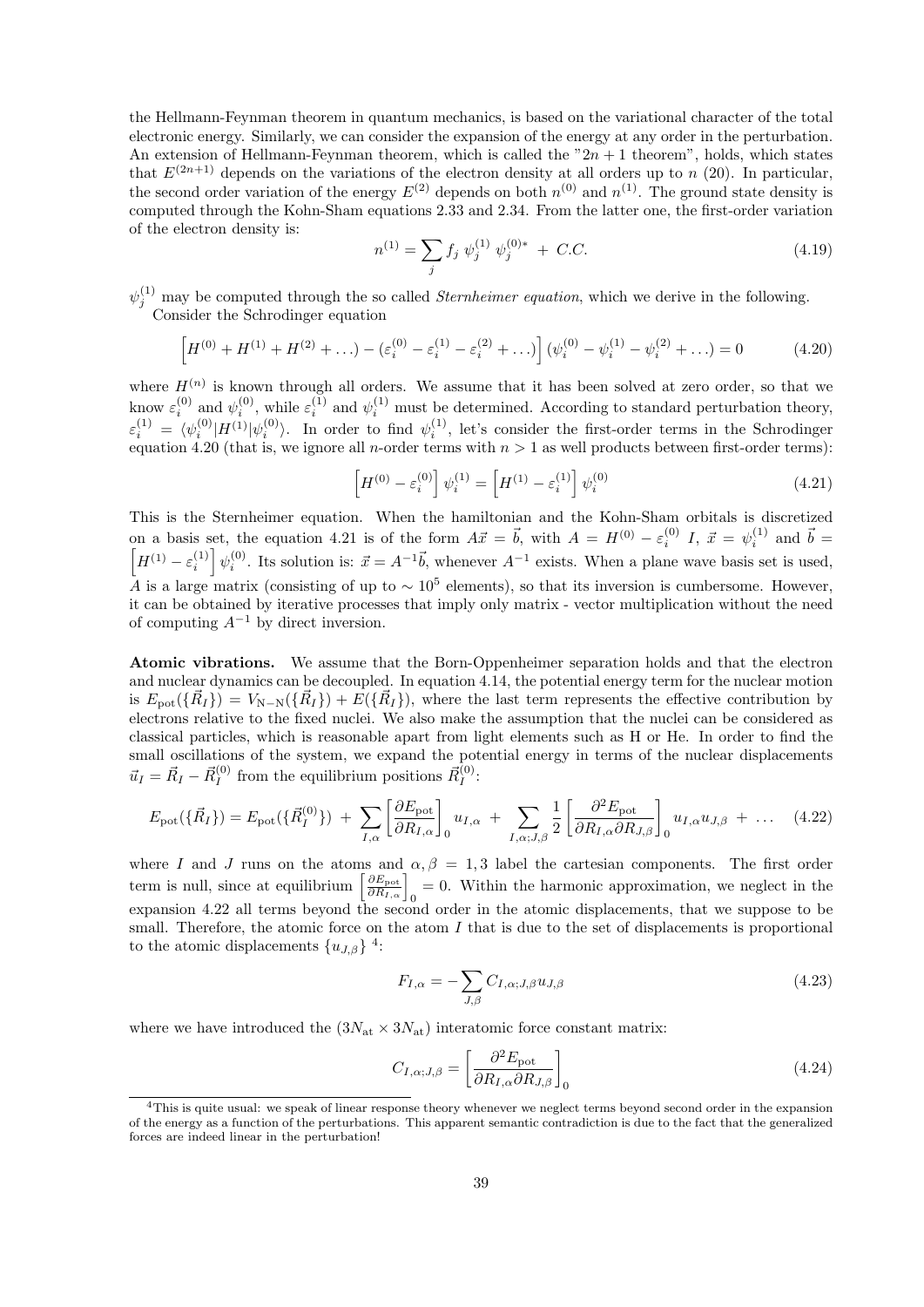It can be shown that the force constant matrix is symmetric  $(C_{I,\alpha;J,\beta} = C_{J,\beta;I,\alpha})$  and that the sum of its elements along any row is zero  $(\sum_{J,\beta} C_{I,\alpha;J,\beta} = 0)$ .

By considering the nuclei as classical particles, their motion is governed by the Newton equation:

$$
M_I \frac{d^2 u_{I,\alpha}}{dt^2} = F_{I,\alpha} = -\sum_{J,\beta} C_{I,\alpha;J,\beta} u_{J,\beta} \tag{4.25}
$$

We look an oscillatory solution with frequency  $\omega/2\pi$  of the form:

$$
u_{I,\alpha}(t) = \frac{u_{I,\alpha}^{(0)}}{\sqrt{M_I}} e^{i\omega t}
$$
\n(4.26)

By using this expression in the equation of motion 4.25, we obtain the linear homogeneous system in the unknown amplitudes  $u_{J,\beta}^{(0)}$ :

$$
\sum_{J,\beta} \left[ \frac{C_{I,\alpha;J,\beta}}{\sqrt{M_I M_J}} - \omega^2 \delta_{IJ} \delta_{\alpha\beta} \right] u_{J,\beta}^{(0)} e^{i\omega t} = 0 \tag{4.27}
$$

which has non trivial solutions  $(u_{J,\beta}^{(0)} \neq 0)$  only if the determinant of the coefficients is null:

$$
\text{Det}\left[\frac{C_{I,\alpha;J,\beta}}{\sqrt{M_I M_J}} - \omega^2 I\right] = 0\tag{4.28}
$$

From the secular equation above, the frequencies  $\omega^2$  are computed. Since the matrix  $C_{I,\alpha;J,\beta}/\sqrt{M_I M_J}$  is symmetric, the  $3N_{\text{at}}$  solutions  $\omega_k^2 \ge 0$  with  $k = 1, 3N_{\text{at}}$ . From the corresponding normalized eigenvectors  $x_{i,k}$ , the amplitudes for the mode k on each atom I and cartesian component  $\alpha$  can be determined as  $u_i^{(0)} \sim \frac{x_{i,k}}{\sqrt{M}}$  $\frac{i,k}{M_I}$  <sup>5</sup>.

Once the matrix of the interatomic force constants is known, the vibrational frequencies (the eigenvalues) and the amplitudes for each atom (the eigenvectors) are thus obtained by standard diagonalization techniques. Therefore, the main problem is to compute  $C_{I,\alpha;J,\beta}/\sqrt{M_I M_J}$ . In practice, the perturbations consist of small atomic displacements. Once the equilibrium geometry is found, the atoms can be displaced "by hands" one by one, along the cartesian directions, in order to find the elements of the interatomic force constant matrix by finite differences (for instance, by computing the variations of the atomic forces that are due to the displacements). This method is known as the frozen phonon calculation. It usually gives very good results in finite systems, such as molecules and clusters, provided that force derivatives are well approximated by finite differences. The atomic displacements should be small enough not to include anharmonic contributions (i.e. forces must be linear in  $u_{I,\alpha}^{(0)}$ ) and large enough in order to avoid numerical errors (the finite difference  $\frac{F(x+dx)F(x-dx)}{2 dx} \to \frac{0}{0}$  if  $dx \to 0$ ).

Periodic crystals: phonons. The case of crystal implies some additional complications. In a periodic solid, the matrix of interatomic force constant depends only on the mutual distances between the atoms: displacing the origin of coordinates from a point to another one that is equivalent by lattice vectors translations produces no physical changes. Such property implies that the atomic displacements within different unit cells of the crystal are related by:

$$
u_{n,I,\alpha}^{(0)} = u_{m,I,\alpha}^{(0)} e^{i\vec{k}\cdot\vec{L}_{n-m}}
$$
\n(4.29)

where  $\vec{L}_{n-m}$  is a direct lattice vector going from cell m to cell n and  $\vec{k}$  a wave vector within the Brillouin zone. The previous expression is similar to that of one-electron orbitals in a periodic potential. Indeed, the Bloch theorem holds for the atomic vibrations in a periodic crystal, too, from which Equation 4.29 can be derived. Accordingly, the number of independent vibrational degrees of freedom in a solid is given by  $3N_{\text{at}}^{(0)}$ , which is the number of atoms within the unit cell by the three spatial dimensions. By using equation 4.29, all the vibrational properties can be determined by looking to a single unit cell, in principle. As in the case of the single-particle electronic orbitals, it is much better to work in the reciprocal space.

<sup>&</sup>lt;sup>5</sup>Here, for the sake of conciseness, the indexes run on both cartesian and atomic labels  $(i = I, \alpha)$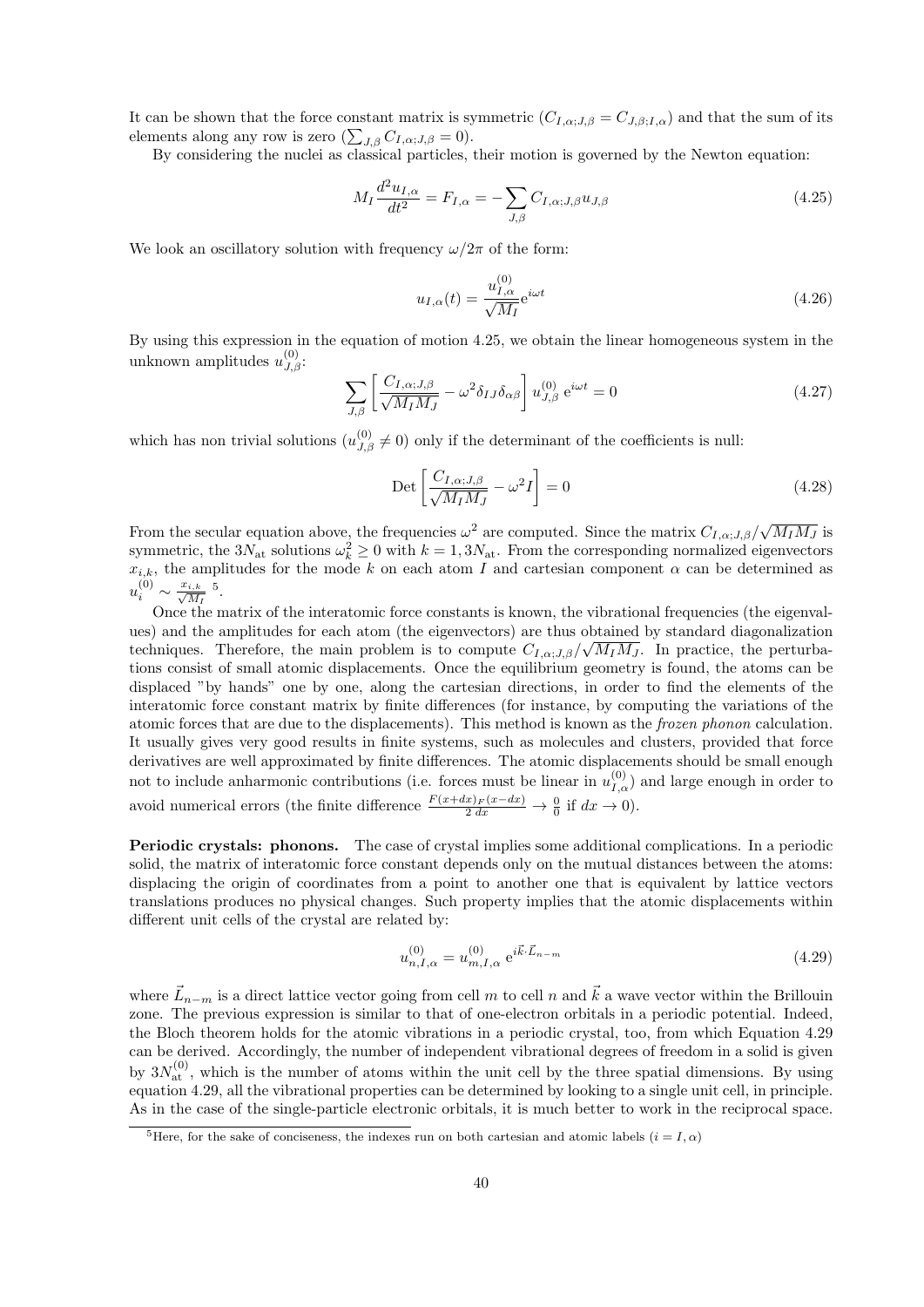Therefore, we introduce the dynamical matrix, which is the Fourier transform of the interatomic force constant matrix:

$$
D_{I,\alpha;J,\beta}(\vec{q}) = \sum_{\vec{L}} C_{I,0,\alpha;J,\vec{L},\beta} e^{i\vec{L}\cdot\vec{q}}
$$
(4.30)

where the cell at the origin (0) is related to another one by the lattice vector  $\vec{L}$ . The eigenvalues of  $D_{I,\alpha;J,\beta}(\vec{q})$  at any wave vector within the Brillouin zone yield  $3N_{\rm at}^{(0)}$  values of the squared frequencies  $\omega^2(\vec{q})$ . The  $\omega$  versus  $\vec{q}$  plot is the phonon dispersion relation, which should be known for the whole Brillouin zone, in principle.

If one uses periodic boundary conditions, each atomic displacement is periodically repeated in space, which poses practical restrictions on the phonon wave length (see exercise 1). Therefore, any calculation that is based on the frozen phonon technique can only give phonons for a few  $\vec{q}$  vectors in the Brillouin zone. For the case of phonon calculation in a solid, the perturbation is instead the variation of the external potential when the nuclei in  $\vec{R}_I$  are subject to the displacements  $\vec{u}_I$ :

$$
\Delta V_{\text{ext}} = \sum_{I} V_{\text{ext}} (\vec{r} - (\vec{R}_I + \vec{u}_I)) - V_{\text{ext}} (\vec{r} - \vec{R}_I)
$$
(4.31)

with 
$$
\vec{u}_I = \lambda \vec{e}_I \cos(\vec{q} \cdot \vec{R}_I)
$$
 (4.32)

where  $\lambda$  is a small parameter,  $\vec{e}_I$  the phonon polarisation and  $\vec{q}$  the phonon wave vector.

In practice, the calculation of the vibrational properties of a molecule or a solid is performed in the following way:

- 1. Find the equilibrium geometry and the corresponding electronic ground state, that is, the Kohn-Sham orbitals  $\{\psi_i^{(0)}\}$  and the electron density  $n^{(0)}$ .
- 2. For each perturbation of the type illustrated in equations 4.31 and 4.32, compute the first-order variations  $\{\psi_i^{(1)}\}$  and  $n^{(1)}$ . The Sternheimer equation can be used, or alternative approaches that are not detailed here.
- 3. From  $\{\psi_i^{(0)}\}, \{\psi_i^{(1)}\}, n^{(0)}$  and  $n^{(1)}$ , compute the energy variations  $E^{(2)}$  at the second order in the phonon perturbation. Then, rely  $E^{(2)}$  with the parameter of the perturbation (equations 4.31 and 4.32) and construct the dynamical matrix. Its diagonalization yields the phonon energy  $\omega(\vec{q})$  and the corresponding eigenvectors.
- 4. For a molecule, only the calculation at  $\vec{q} = 0$  is meaningful. For a periodic solid, at variance, repeat steps 2 and 3 for selected wave vectors  $\vec{q}$  within the Brillouin zone, in order to determine the phonon dispersion relation.

#### Exercises

1. Consider a periodic chain of atoms with two distinct atoms per unit cell. Be L the length of the unit cell and M their number  $(M \gg 1)$ . Write the atomic displacements along the chain according to equation 4.28. Suppose now to change by hands the coordinate of an atom within the unit cell and apply the periodic boundary conditions. Which wave vector  $q$  does correspond to such perturbation? Imagine now to choose as unit cell the double of the primitive ones. Such new unit cell has length 2L and contains four atoms. Firstly, establish a correspondence between the reciprocal lattice vectors of the primitive and the new unit cells. Then, change by hands the coordinate of an atom within the unit cell and apply the periodic boundary conditions. Which wave vector q corresponds to such a perturbation, in the coordinates of the new unit cell of size  $2L$ ? Which wave vector q corresponds to such a perturbation, in the coordinates of the (old) primitive cell of size L? Discuss a method to obtain the vibrational frequencies at  $q = \frac{\pi}{mL}$  by displacing atoms by hands and choosing unit cells of increasing lengths mL.